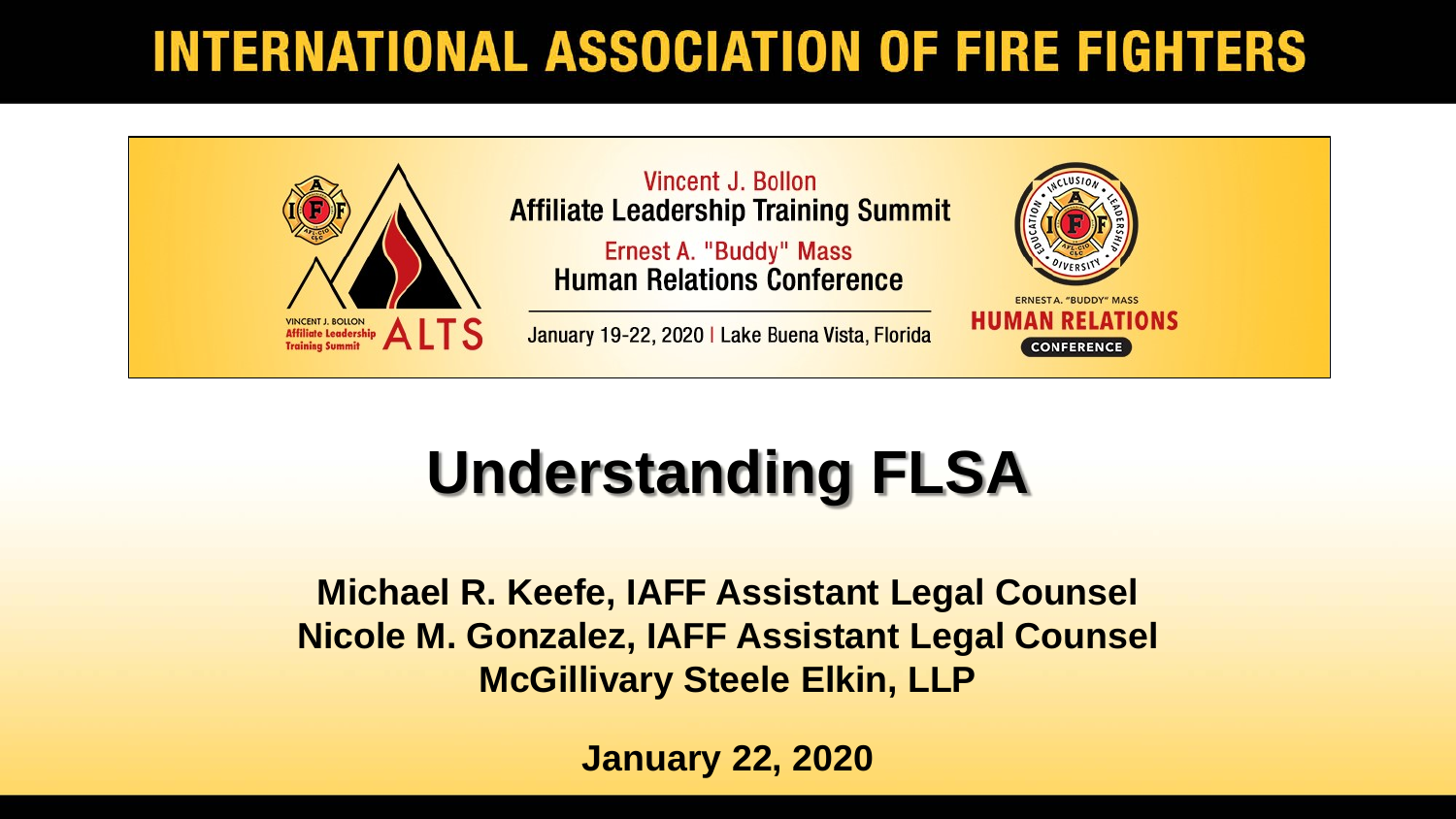## **Legal Disclaimer**

This presentation is being offered solely for informational purposes. It is not intended, and should not be relied upon, as legal advice. Any affiliate requiring legal advice or assistance on any topic covered in this presentation should contact the IAFF Legal Department through its District Vice President, or its local counsel, to obtain advice appropriate to its particular situation.

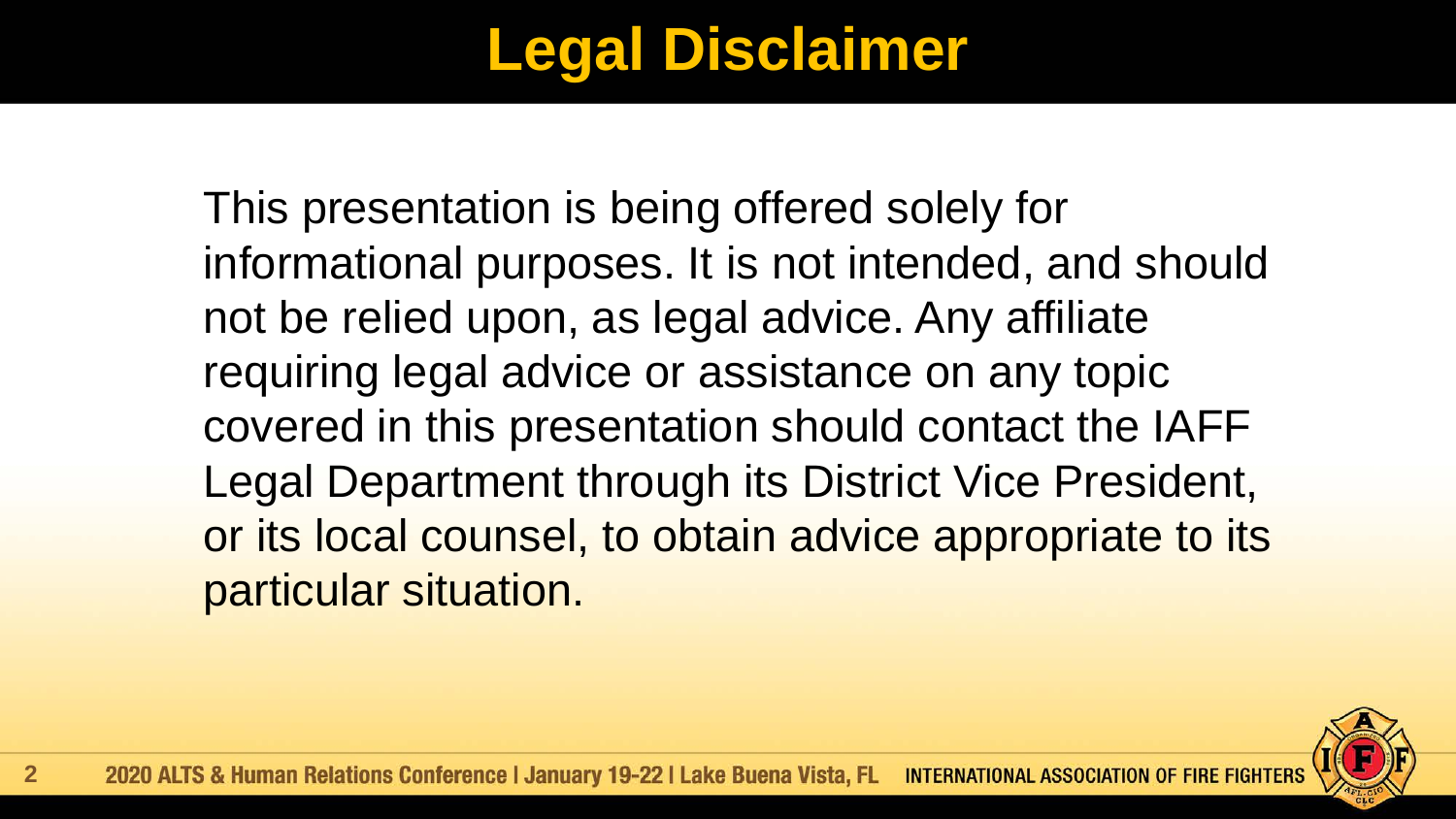# **Agenda**

- **Maximum Hour Standards:** Section 7(a) v. Section  $7(k)$
- **Exempt Employees:** Executive, Administrative, and Professional Employees
- **Calculating Overtime: T**he "Regular Rate," "Hours Worked," and "Total Remuneration"
- **Compensatory Time**
- **Exercising Your Rights:** Enforcement, Retaliation, and Bargaining

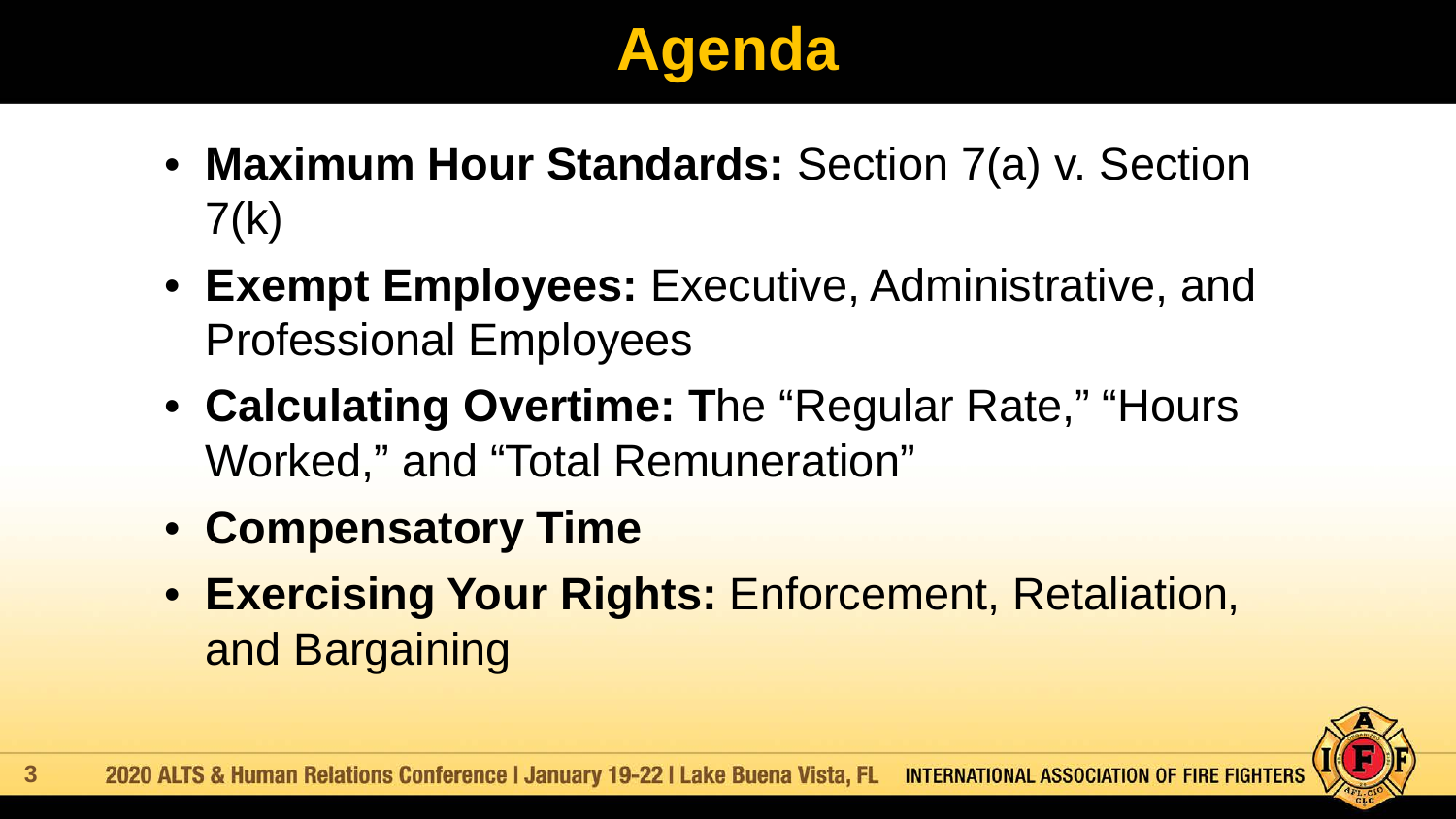### **IAFF FLSA Policy**

- Direct legal representation from the IAFF General Counsel's Office to pursue meritorious FLSA claims
- Financial assistance up to \$10,000
- Self-sustaining program
- Contact District Vice President if you believe you may have a claim, or for more information

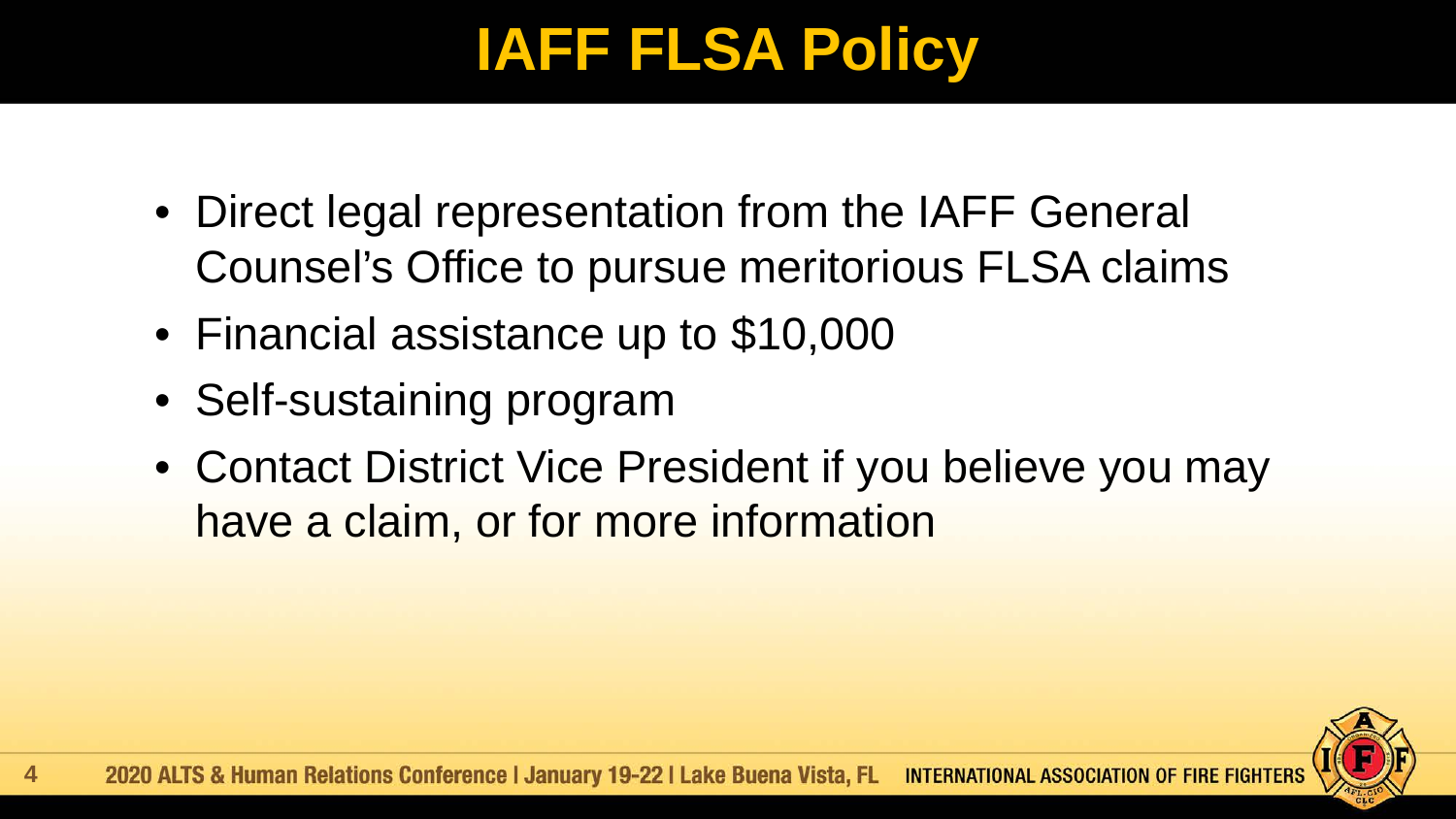# **Maximum Hour Standards** Section 7(a) v. Section 7(k)

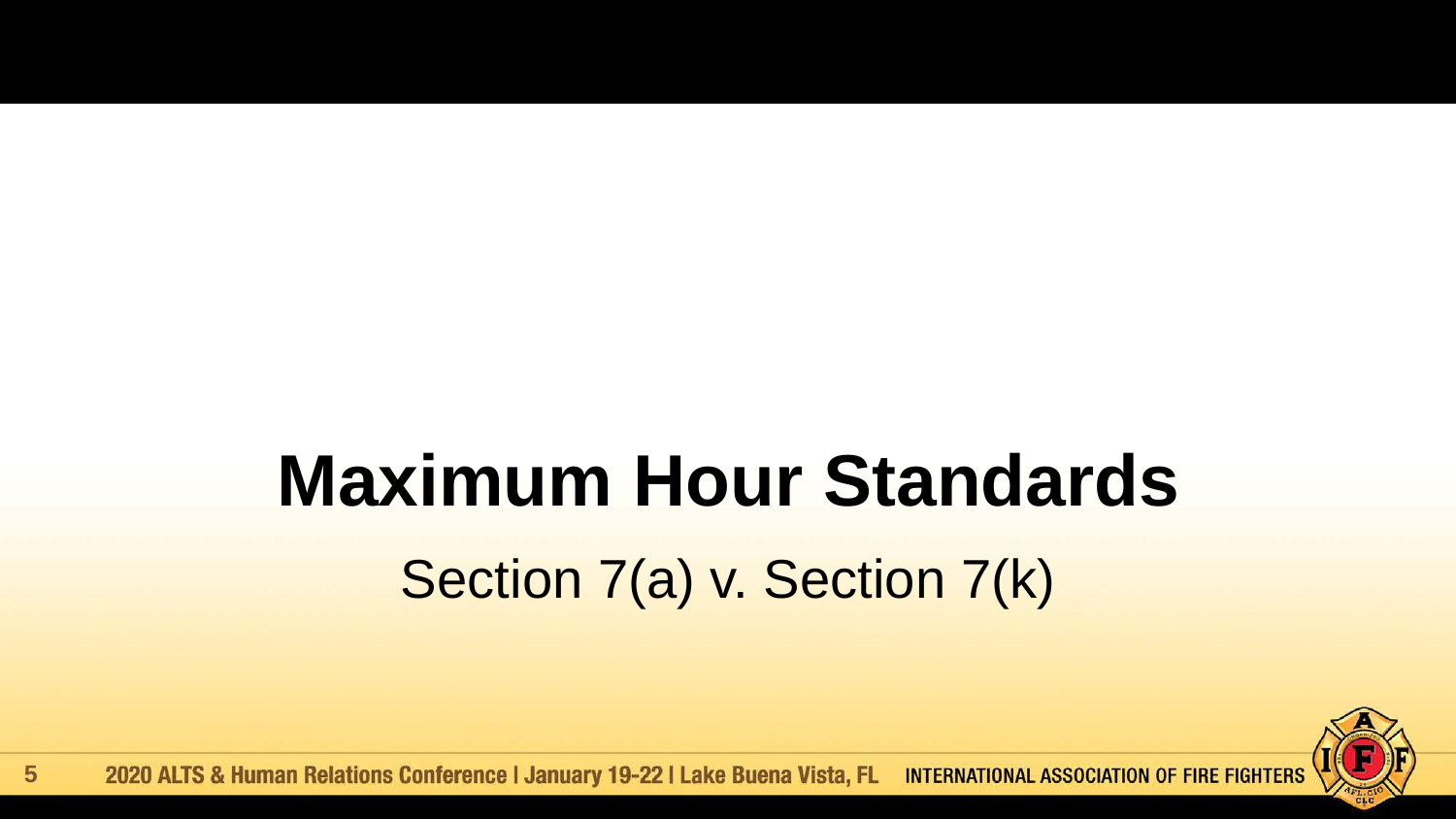- FLSA requires premium pay for hours worked in excess of certain hourly thresholds
- FLSA contains two overtime standards that may be applicable to IAFF members
	- **Section 7(a)** = private- and certain publicsector employees
	- **Section 7(k)** = public-sector employees

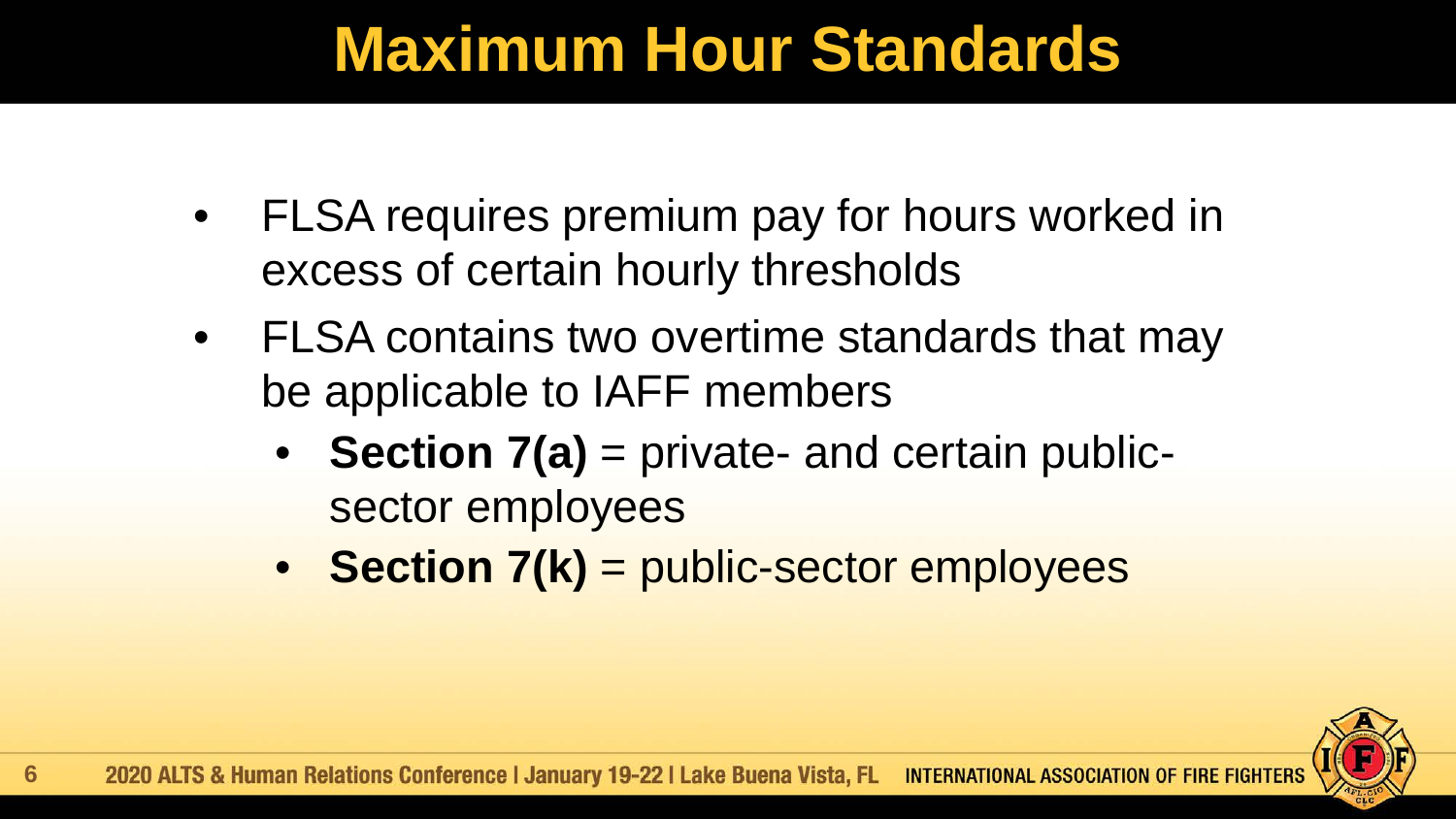- FLSA does **not** govern the number of hours employees may work in a given day or workweek
	- Employer generally may require employees to work as many hours per day or week as they see fit
- FLSA does **not** require premium pay for weekends, holidays, regular rest days, or based on the number of hours worked on a given day
	- But other laws, or parties' agreement, may require such payments

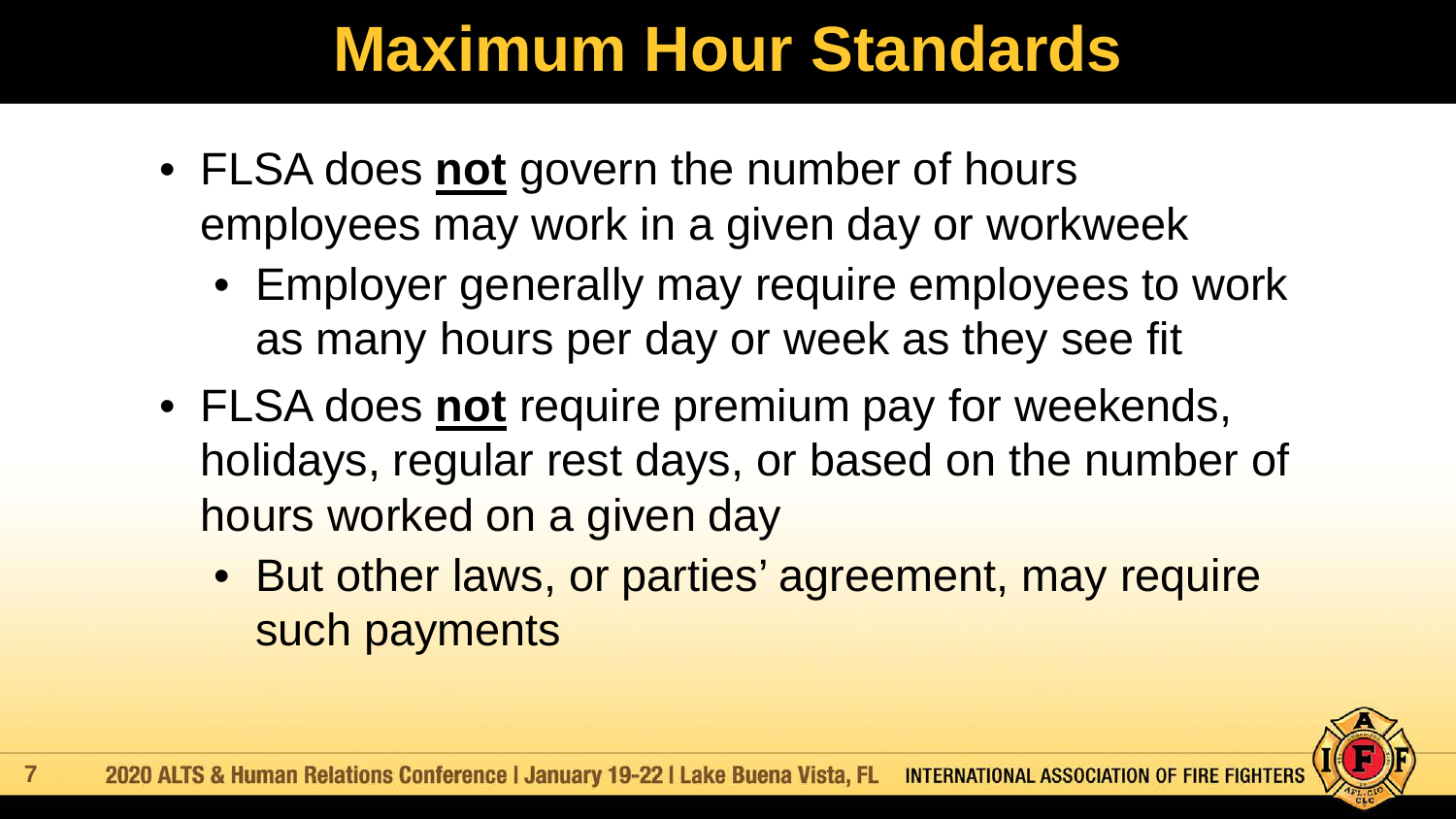#### **Section 7(a)**

Employer must pay employees time and one-half their regular rate of pay for all hours worked in excess of 40 hours in a given workweek

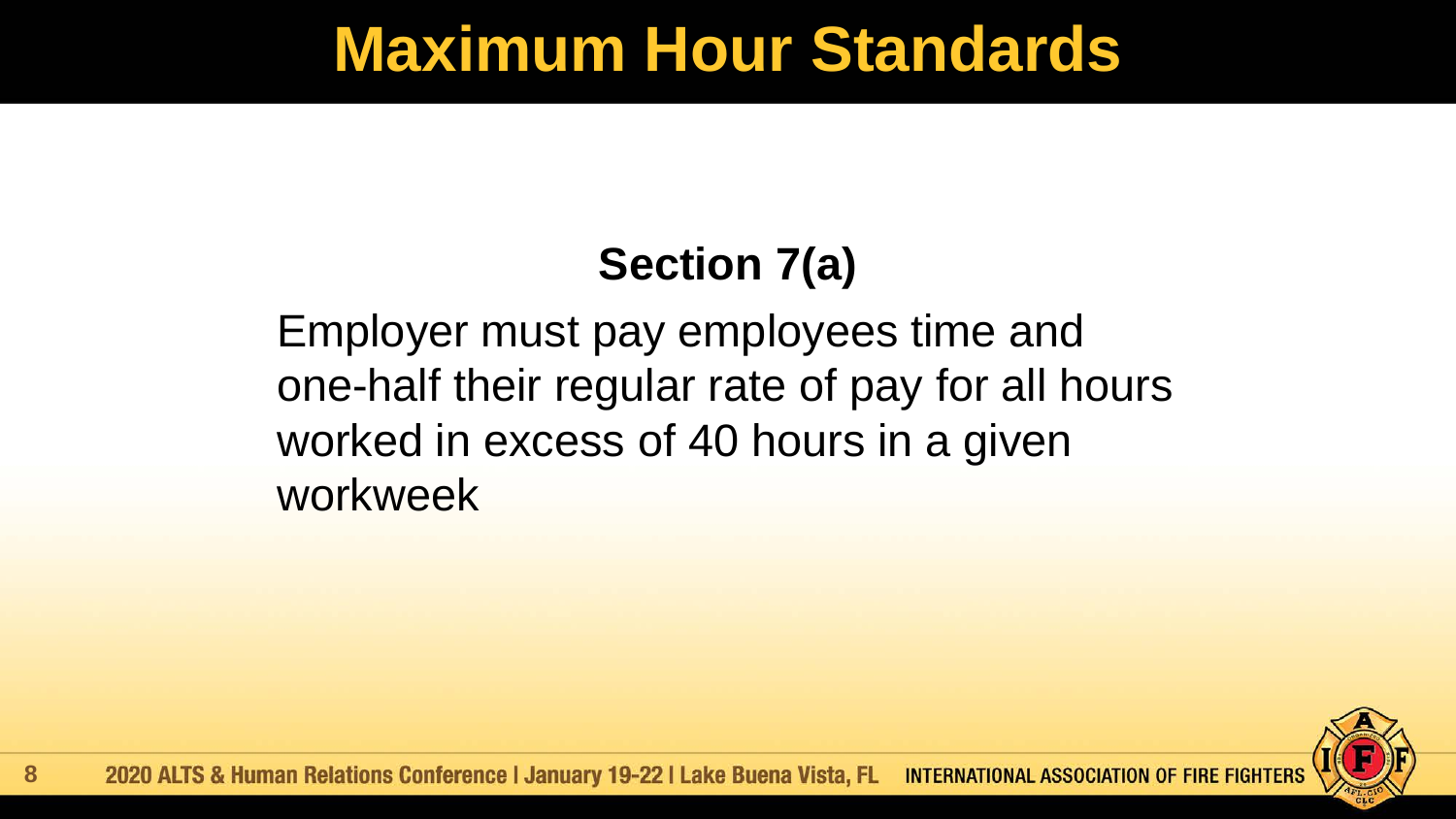- **Section 7(a) "workweek"** = fixed, regularly recurring 168-hour period (7 consecutive, 24-hour days)
	- Need not coincide with calendar week or pay period, or be same for all employees

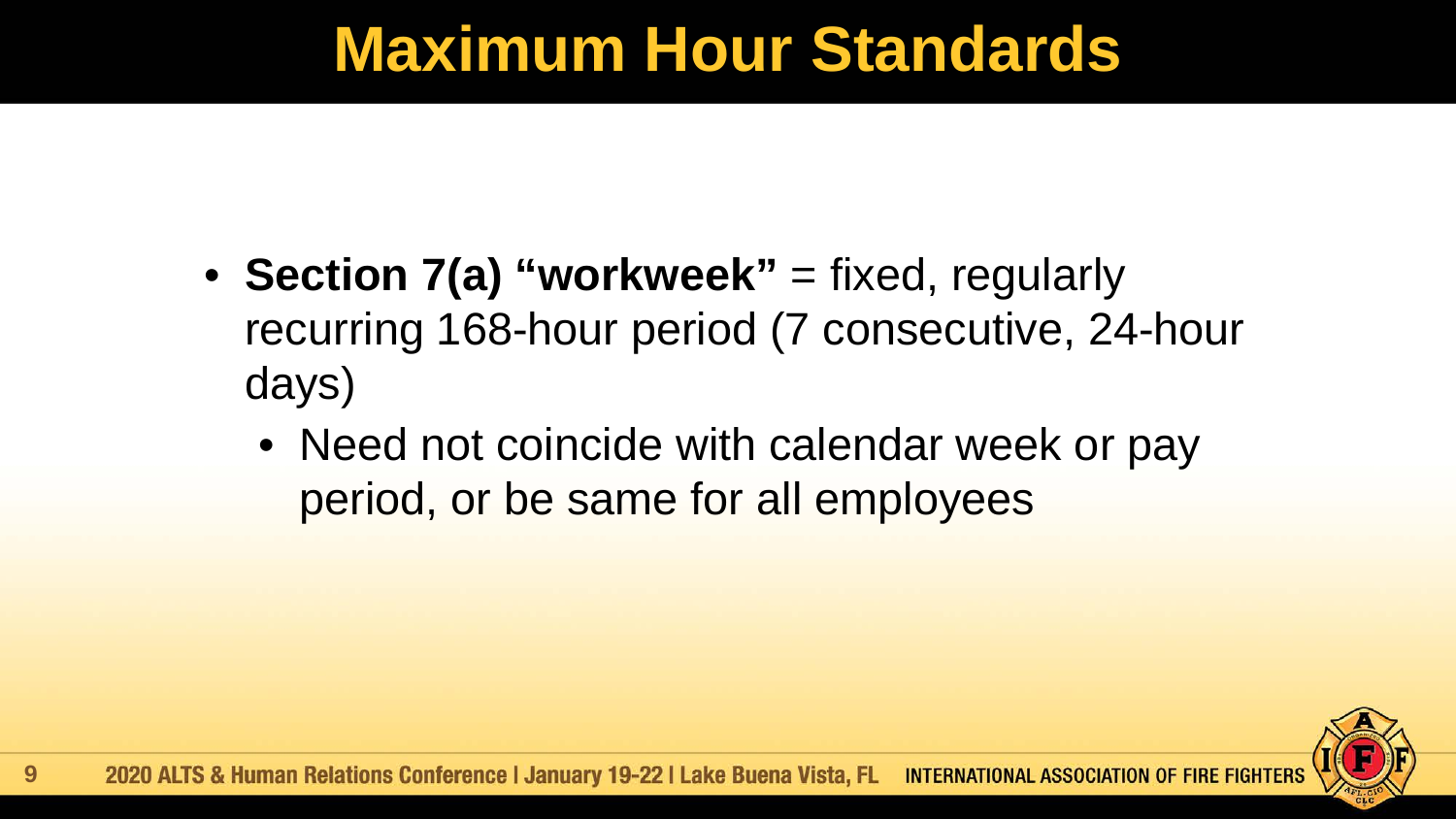#### **Section 7(k)**

Employer must pay fire protection and law enforcement employees time and one-half their regular rate of pay for all hours worked which exceed the ratio of either 212 hours to 28 days (fire protection) or 171 hours to 28 days (law enforcement) in a given work period

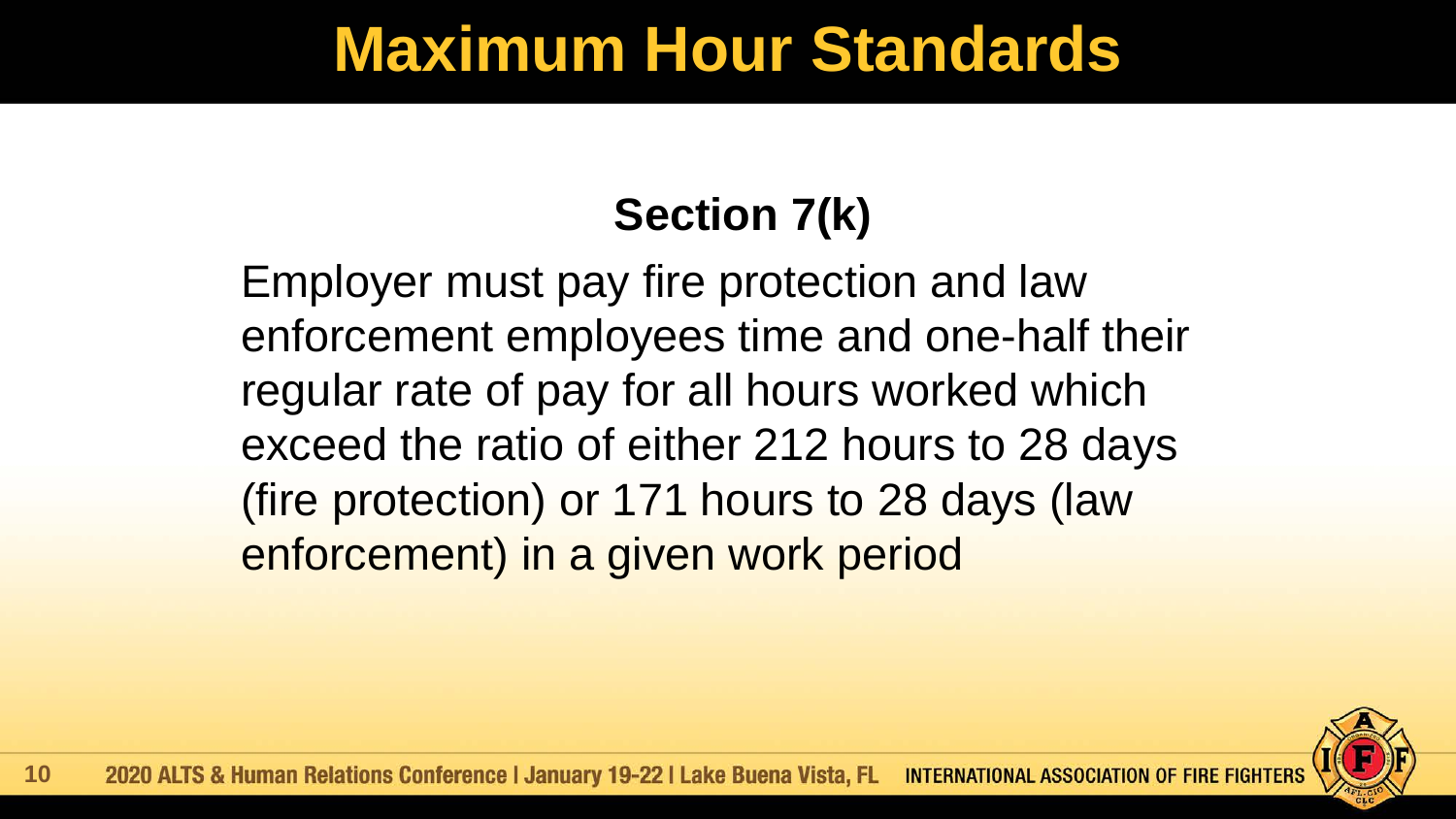- **Section 7(k) "work period"** = fixed, regularly recurring period of 7-28 days
	- Need not coincide with duty cycle, pay period, or particular day of the week or hour of the day, or be same for all employees

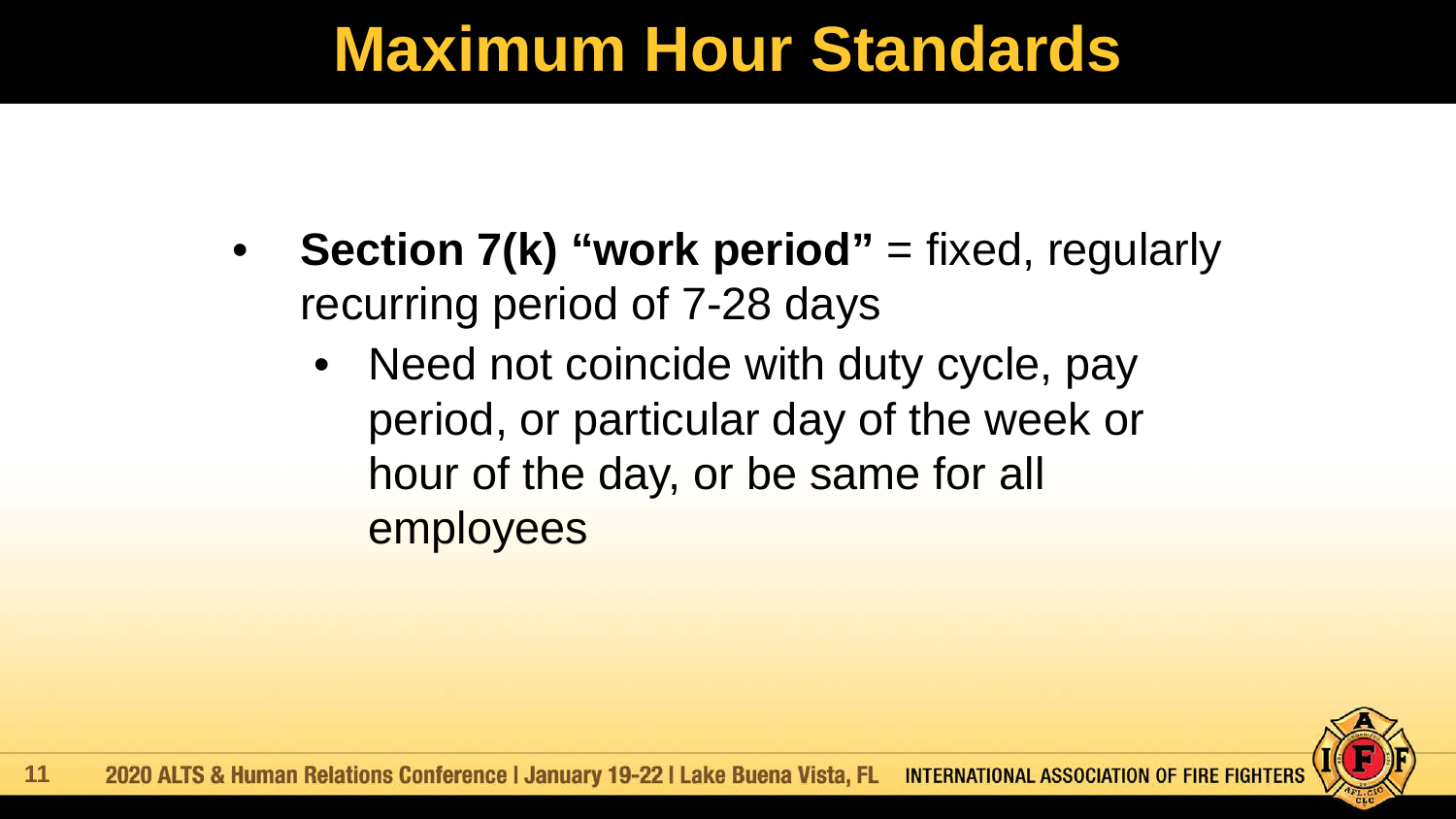| <b>Work Period (Days)</b> | <b>Fire Protection</b> | <b>Law Enforcement</b> |
|---------------------------|------------------------|------------------------|
| 7                         | 53                     | 43                     |
| 8                         | 61                     | 49                     |
| 9                         | 68                     | 55                     |
| 10                        | 76                     | 61                     |
| 11                        | 83                     | 67                     |
| 12                        | 91                     | 73                     |
| 13                        | 98                     | 79                     |
| 14                        | 106                    | 86                     |
| 15                        | 114                    | 92                     |
| 16                        | 121                    | 98                     |
| 17                        | 129                    | 104                    |

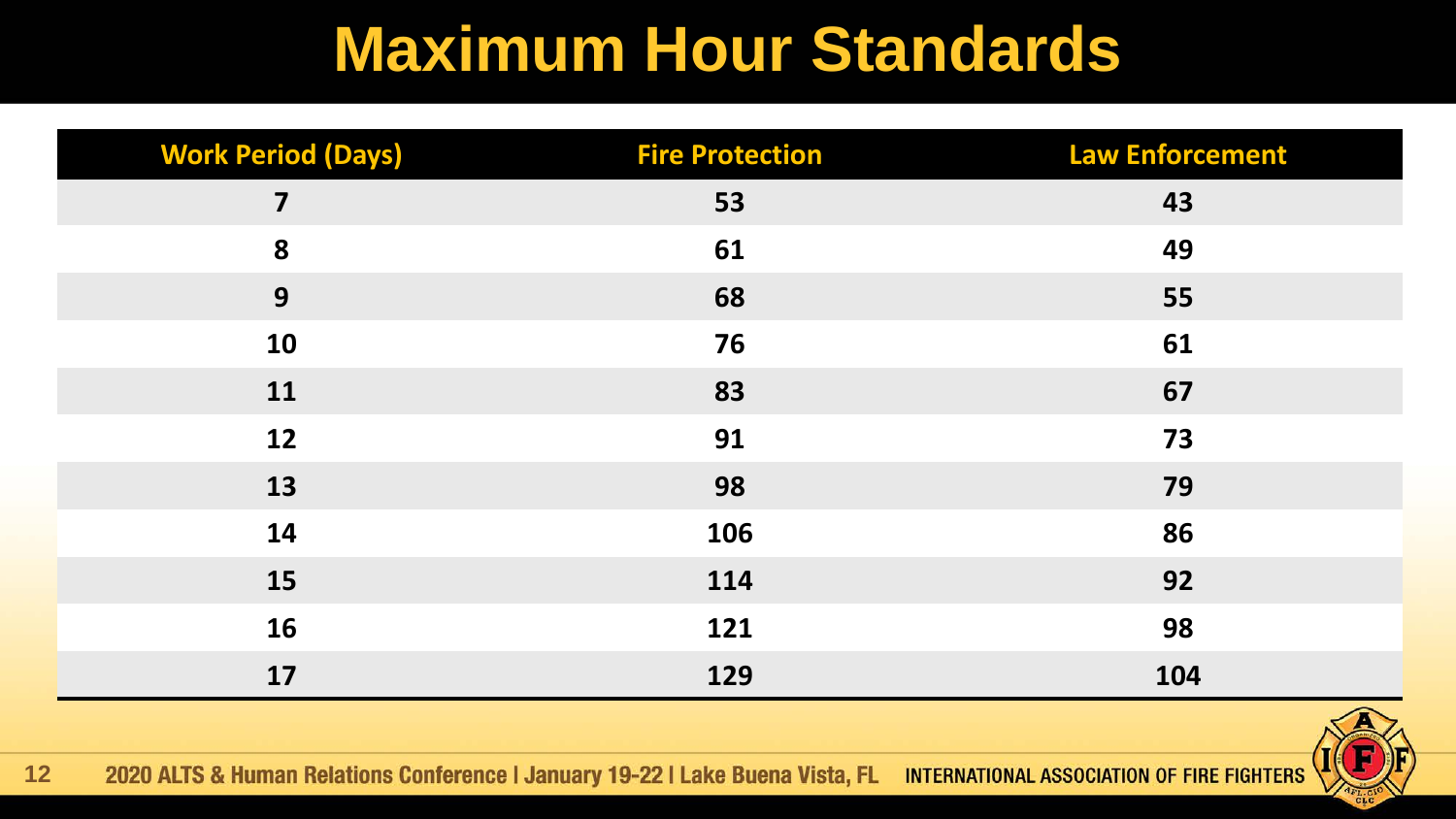| <b>Work Period (Days)</b> | <b>Fire Protection</b> | <b>Law Enforcement</b> |
|---------------------------|------------------------|------------------------|
| 18                        | 136                    | <b>110</b>             |
| 19                        | 144                    | 116                    |
| 20                        | 151                    | 122                    |
| 21                        | 159                    | 128                    |
| 22                        | 167                    | 134                    |
| 23                        | 174                    | 141                    |
| 24                        | 182                    | 147                    |
| 25                        | 189                    | 153                    |
| 26                        | 197                    | 159                    |
| 27                        | 204                    | 165                    |
| 28                        | 212                    | 171                    |

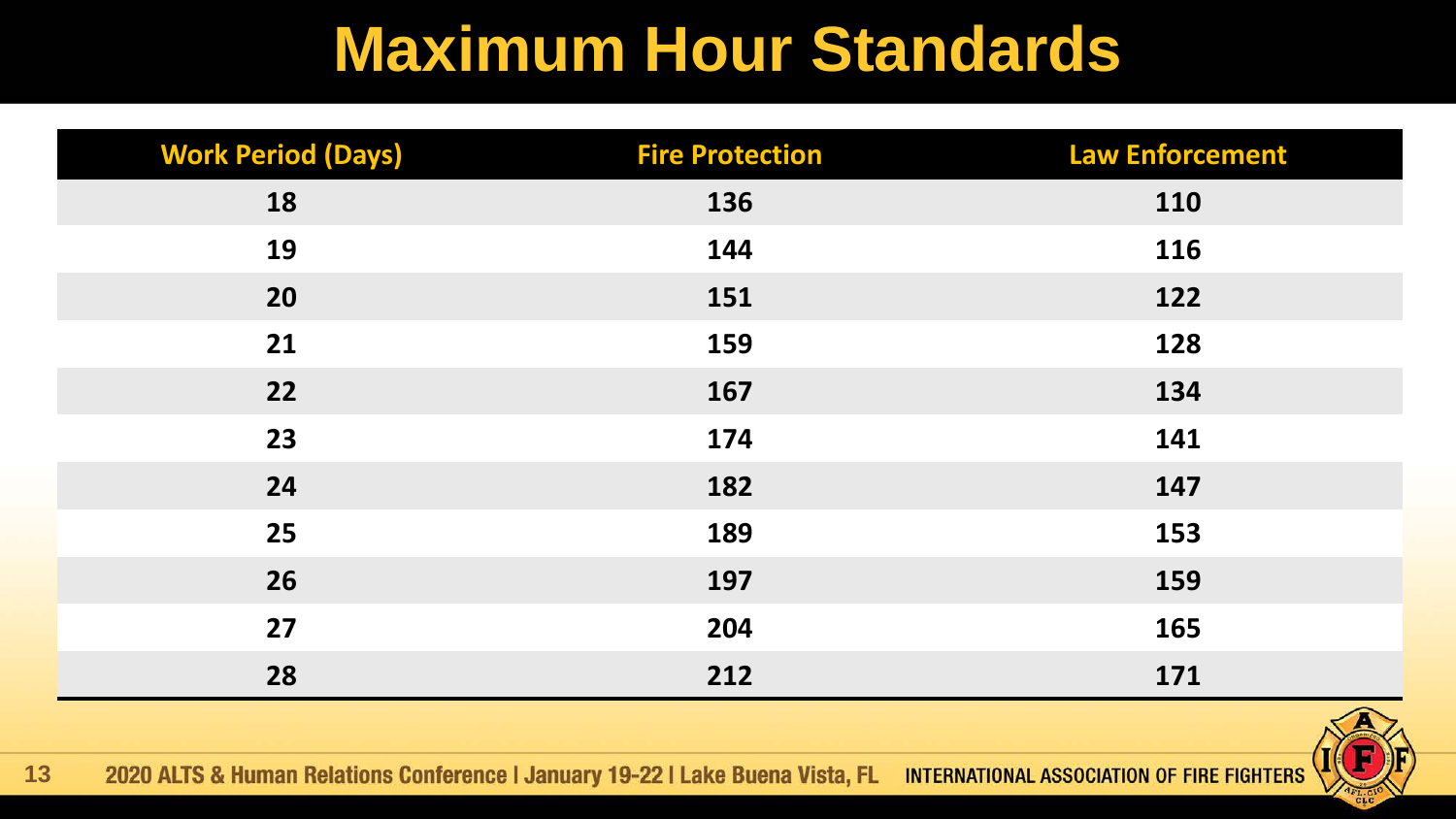- Section 7(k) exemption applies only to "fire protection" (or "law enforcement") employees
- Who is a "fire protection" employee"?
	- Firefighter, paramedic, EMT, rescue worker, ambulance personnel, or HazMat worker

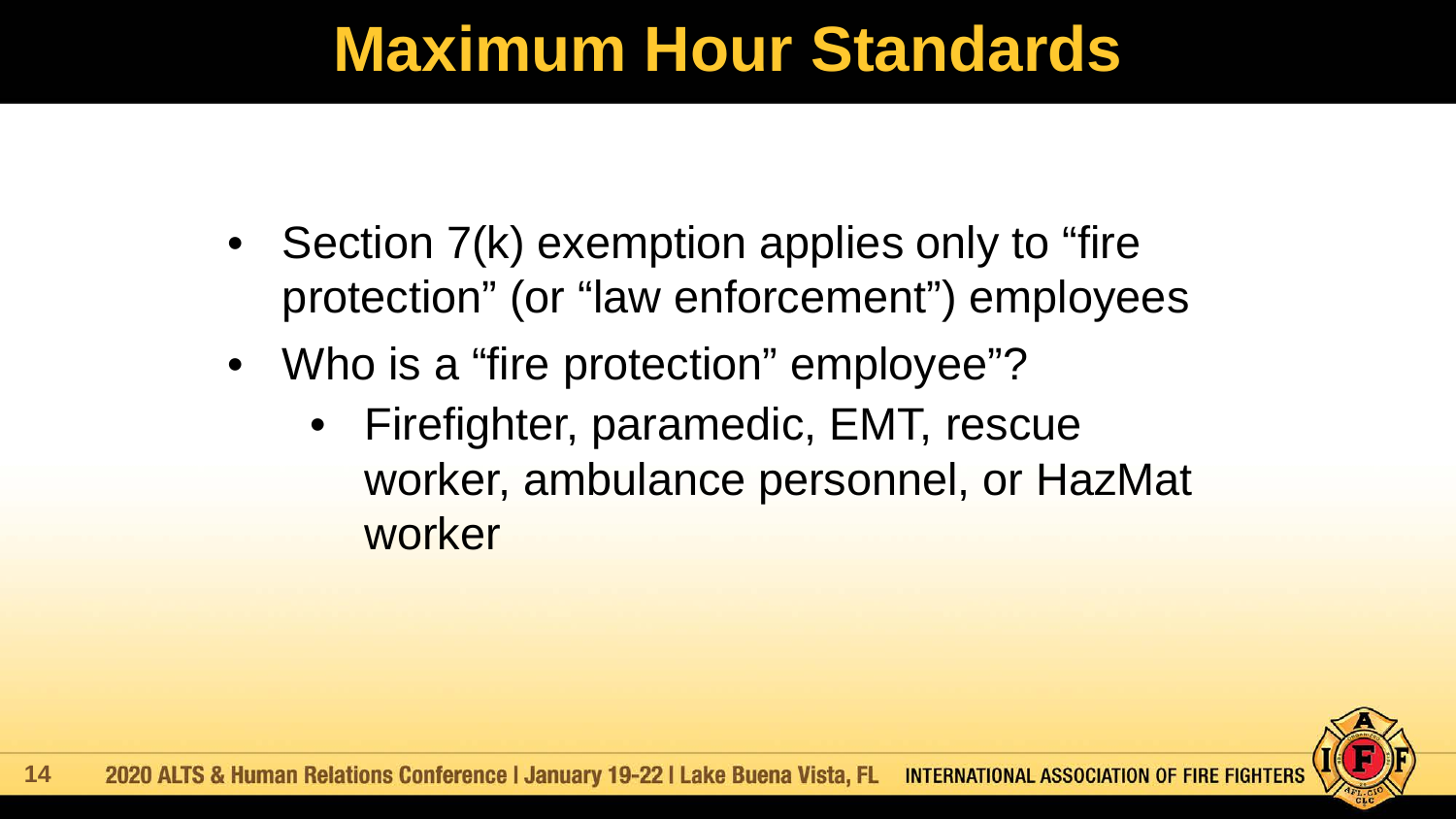#### **"Fire Protection"**

- 1. Trained in fire suppression;
- 2. Legal authority and responsibility to engage in fire suppression;
- 3. Employed by municipal, county, fire district, or state fire department; **and**
- 4. Engaged in fire prevention, control, and extinguishment of fire or response to emergency situations where life, property, environment at risk

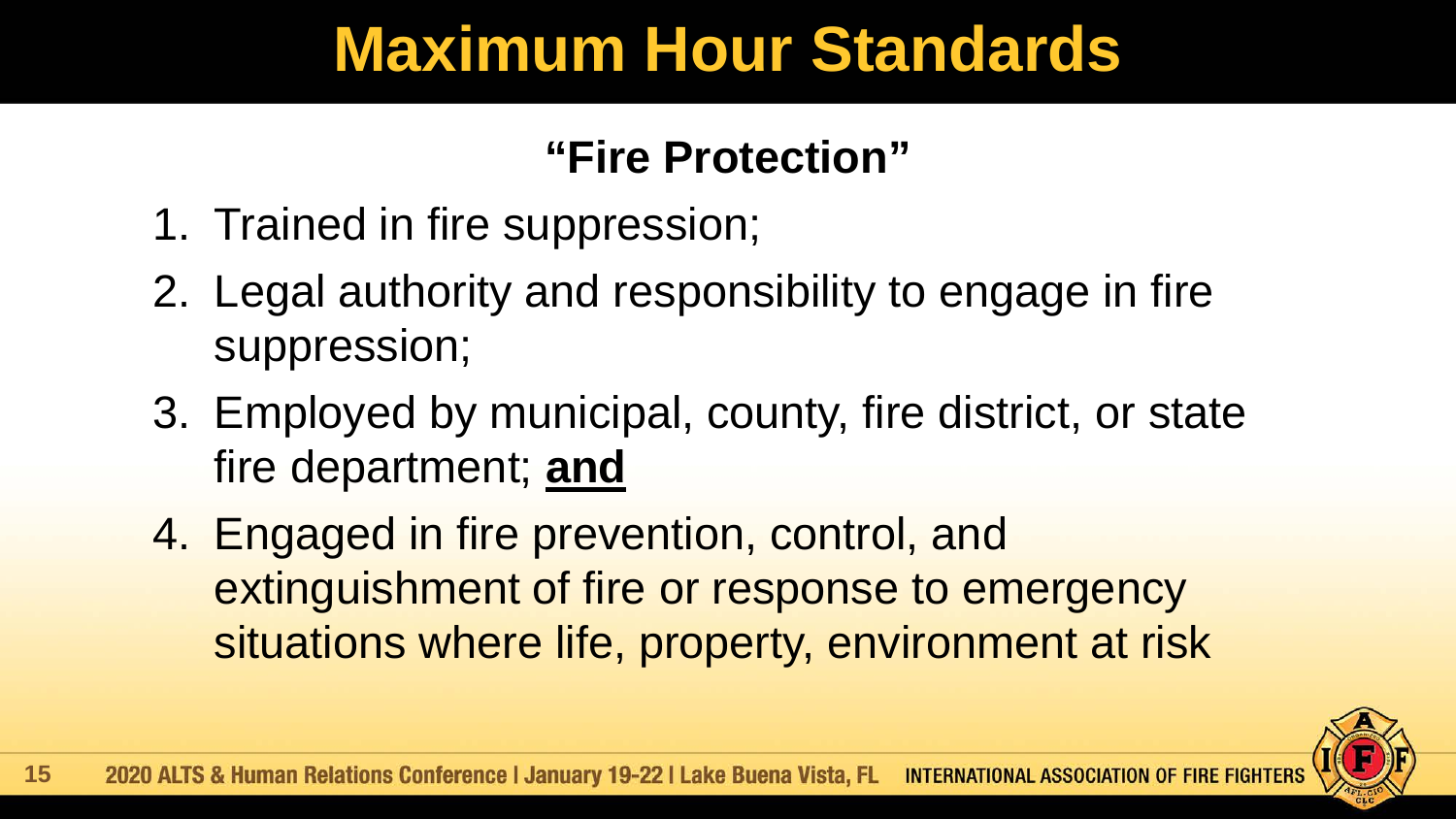Employer fully cross-trains all fire department employees as both fire fighters and medics. It adopts a 7(k) work period, and applies the fireprotection hourly thresholds to all Department employees.

*Is the employer acting lawfully?*

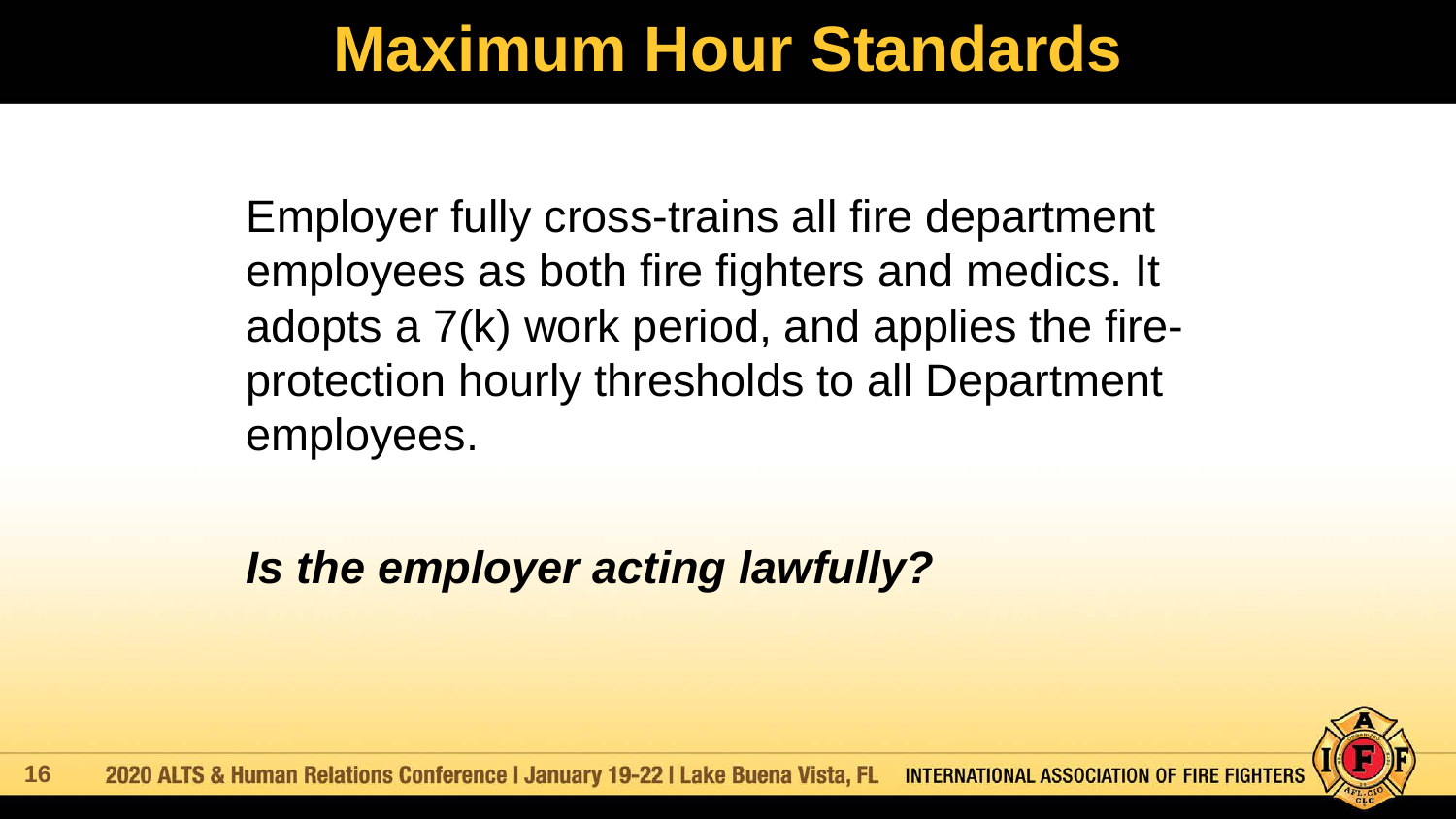#### **Adopting 7(k) Work Period**

- To claim the exemption, employer must adopt a compliant, regularly recurring work period
- If adoption is disputed, employer bears burden of proof

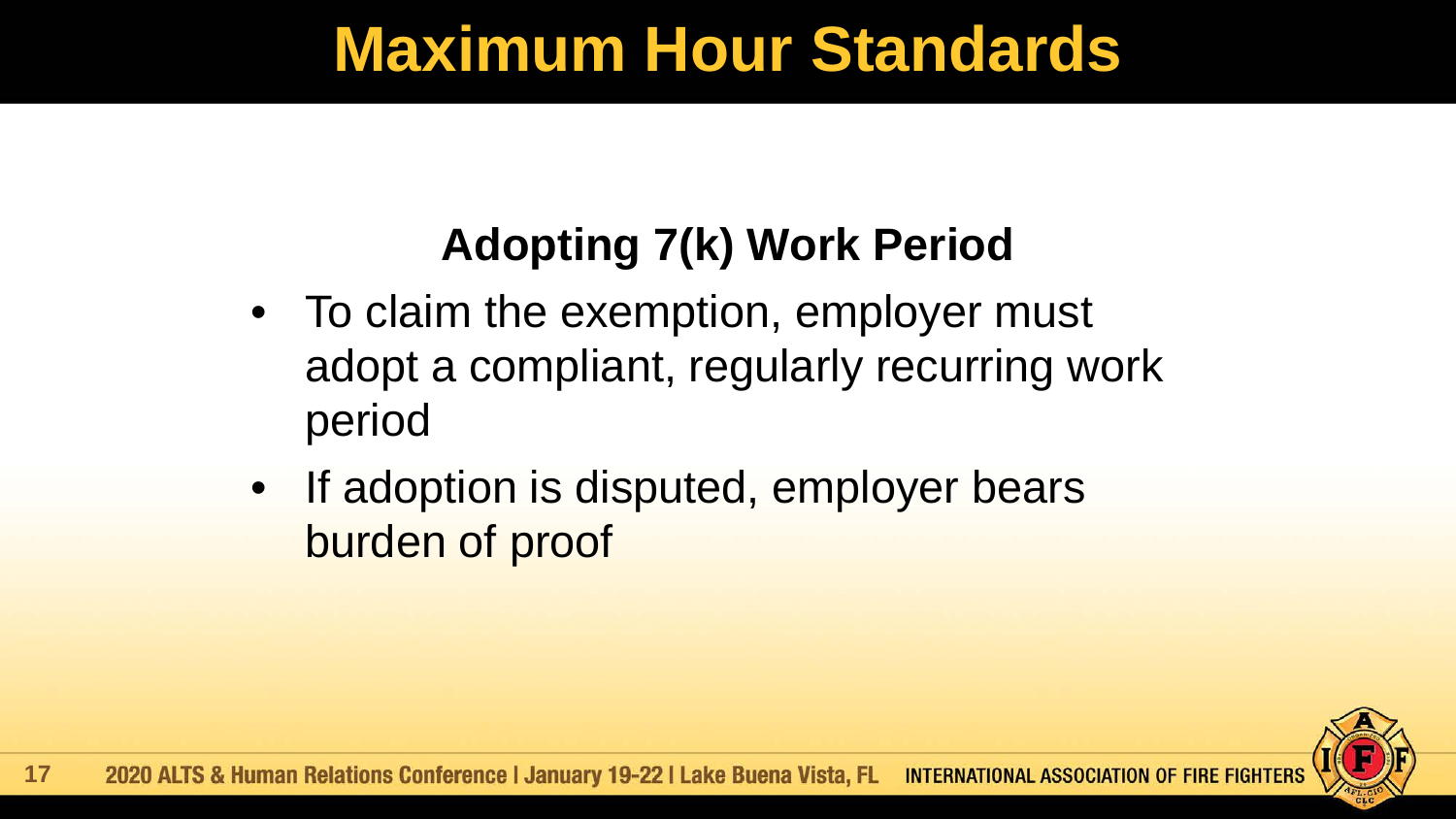#### **Changing the 7(a) Workweek or 7(k) Work Period**

- Once beginning and end established, employer may change only if intended to be permanent
- Employer cannot change to evade OT **requirements**

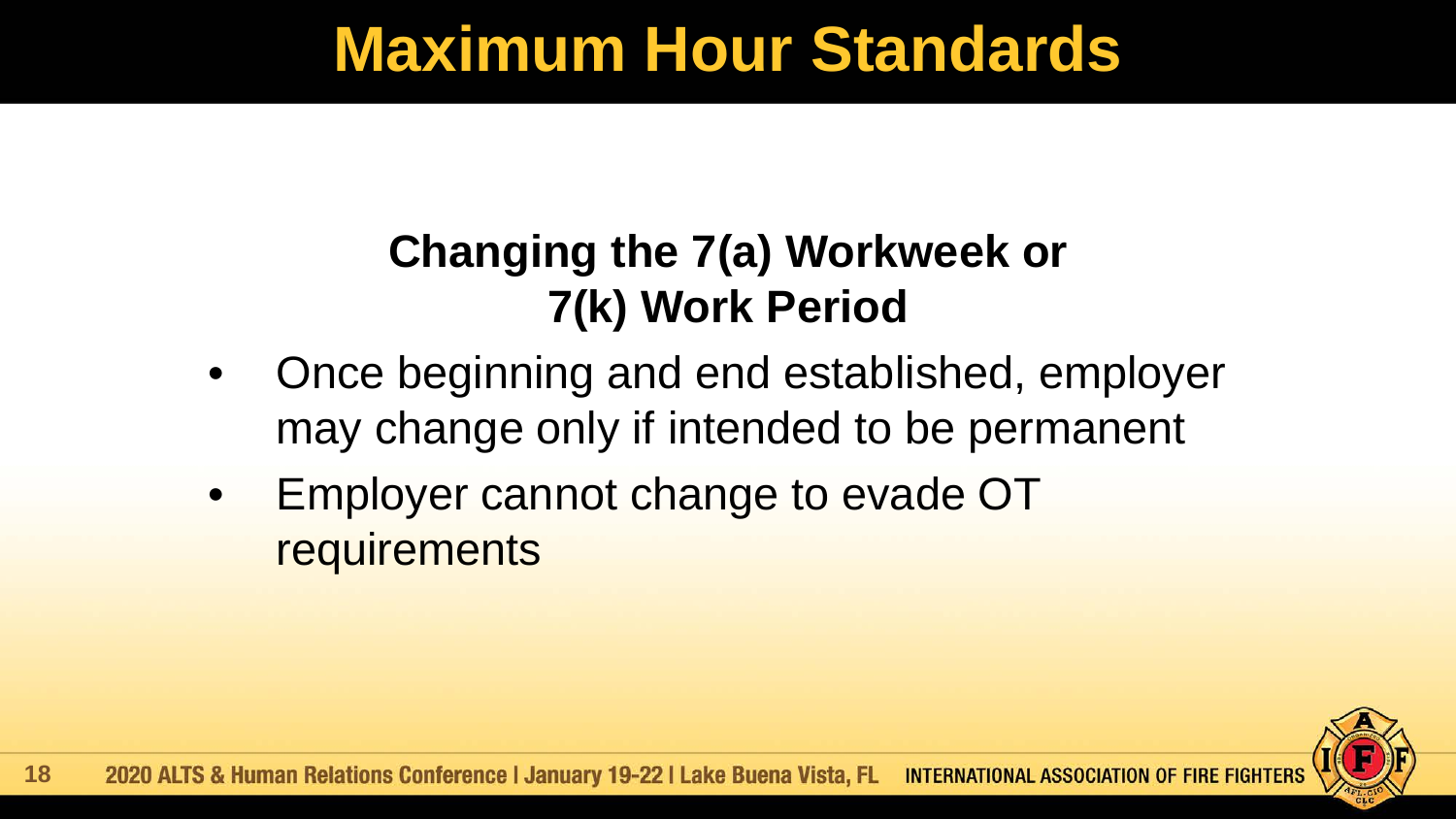Executive, Administrative, and Professional Employees

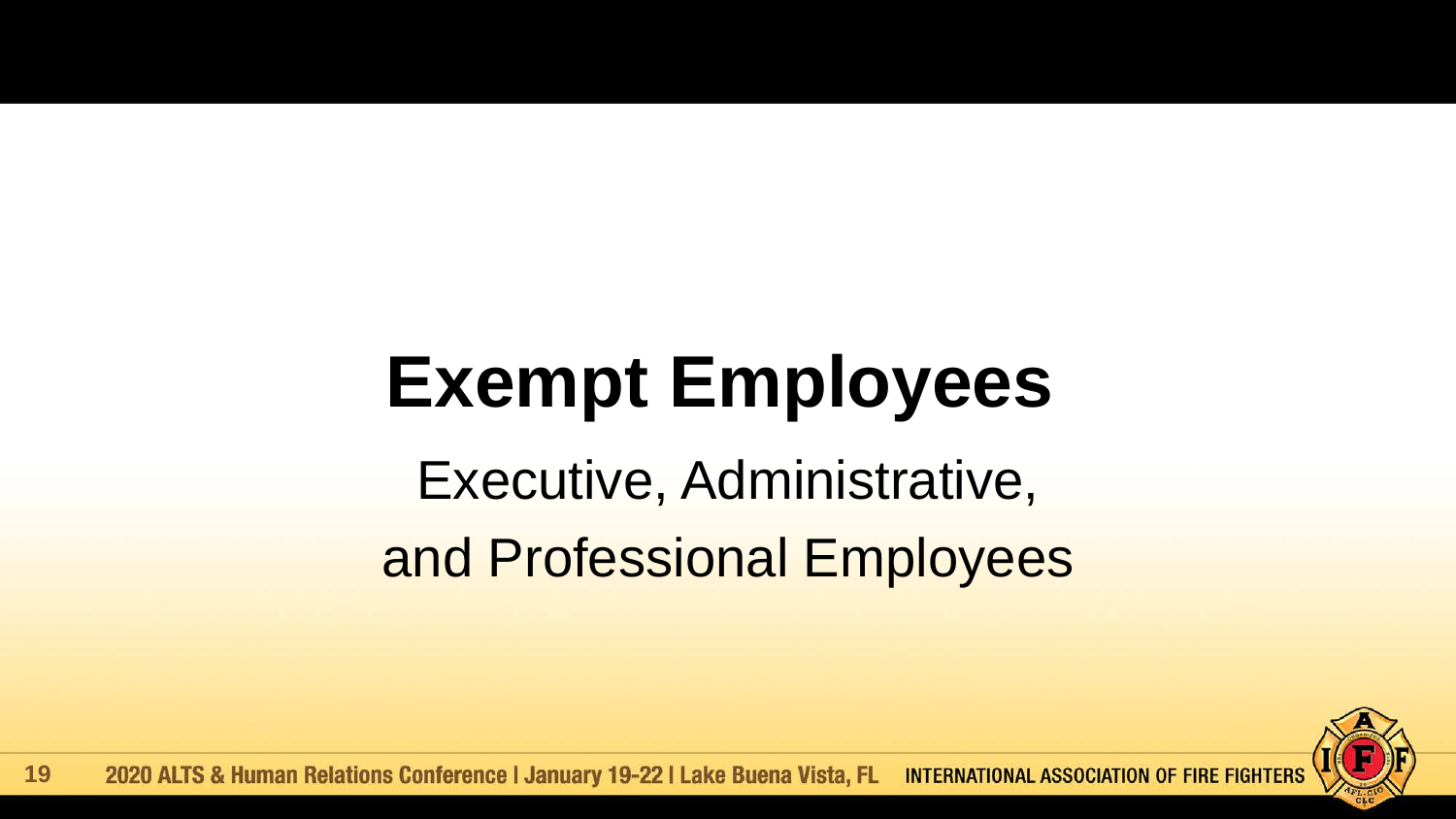- FLSA provides a **complete exemption** from overtime requirements for bona fide **executive**, **administrative**, and **professional** employees
- So-called **"white collar"** exemptions, but also applicable to non-office jobs

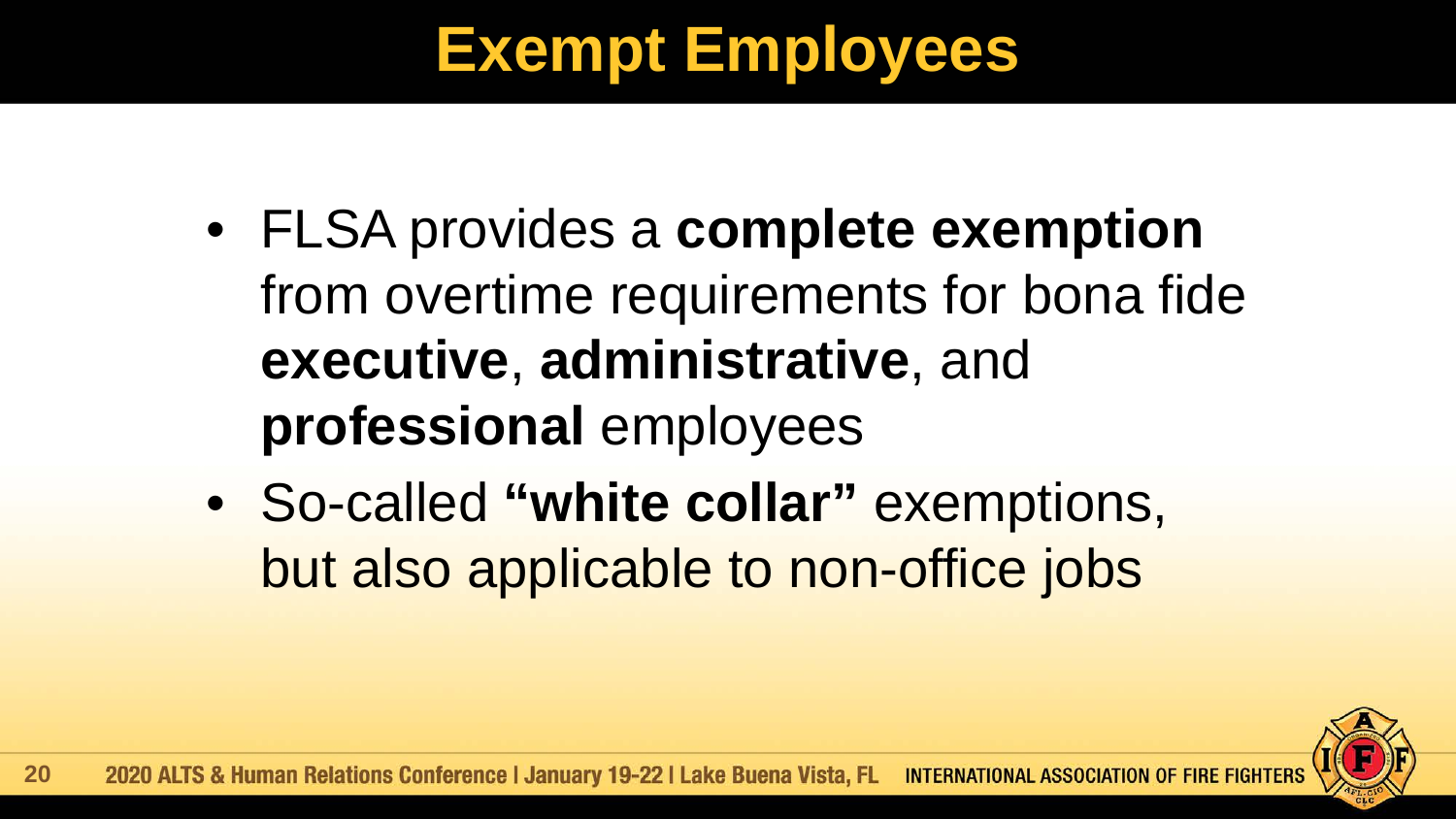### **Exemption Test**

- 1. Primary duty is executive, administrative, or professional?
- 2. Paid on salaried basis?

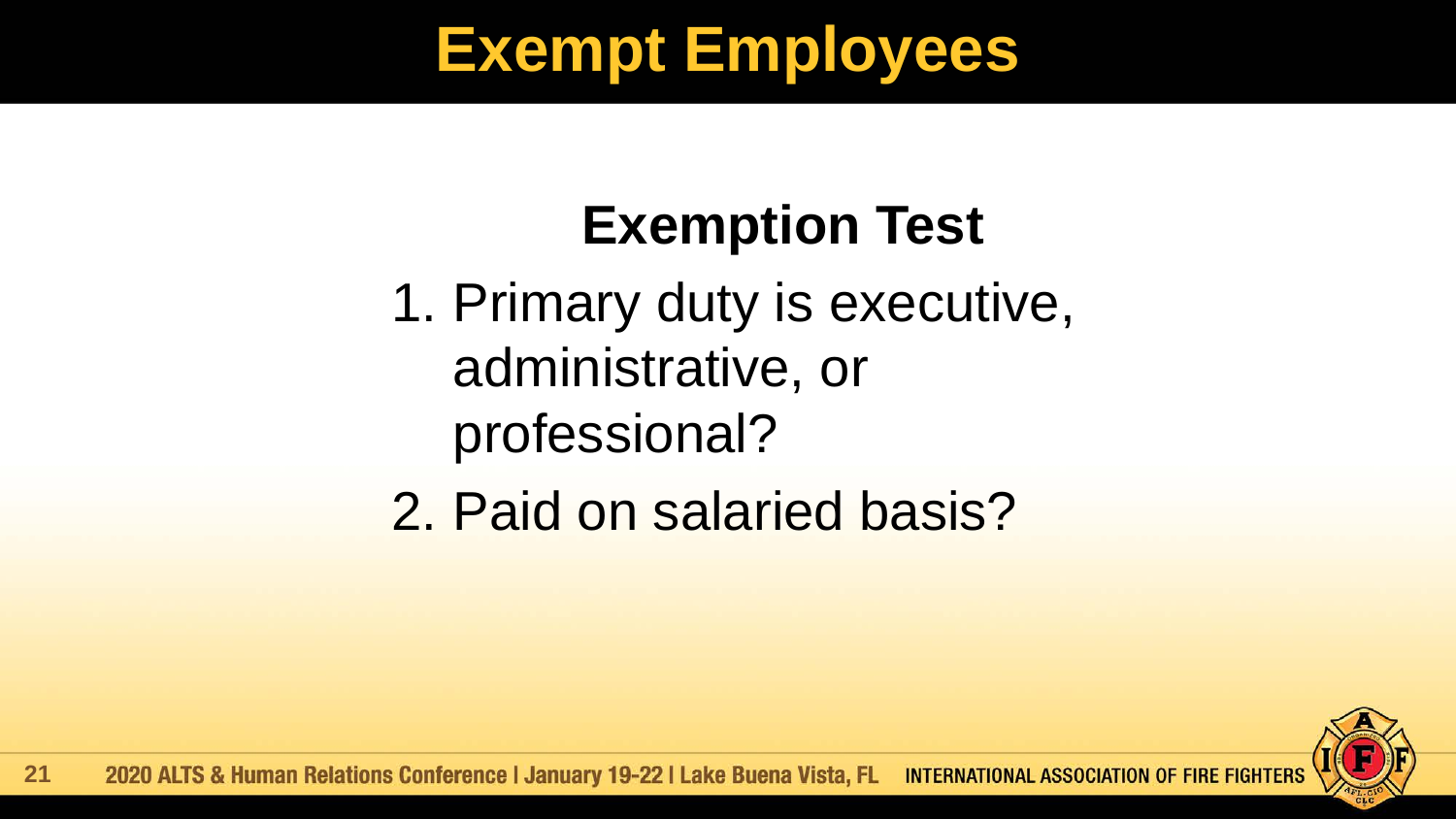#### **Primary Duty** = "the principal, main, major or most important duty that the employee performs"

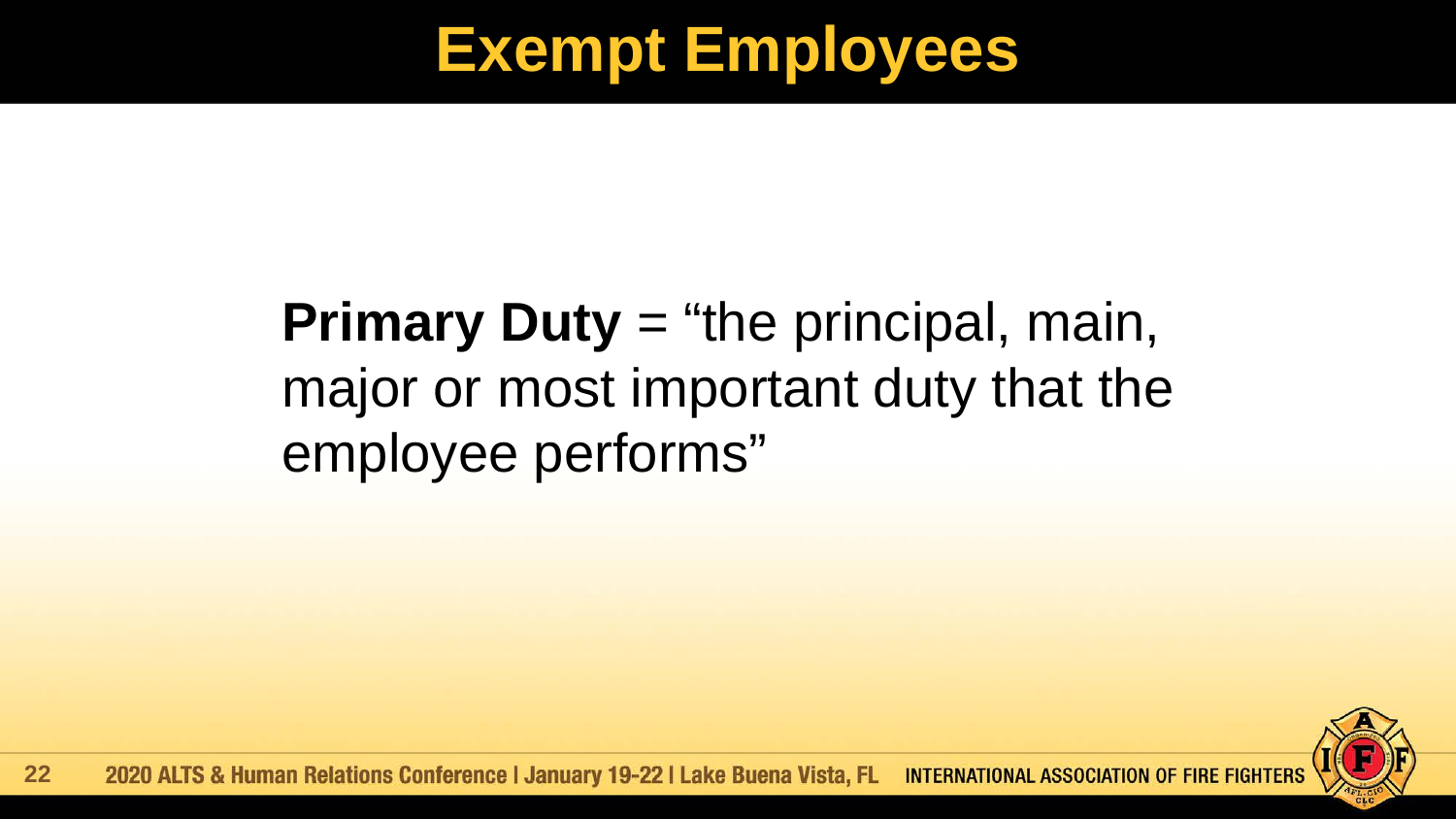#### **First Responder Regulation**

- "[E]xemptions … **do not apply** to … fire fighters … and similar employees, regardless of rank or pay level, who perform work such as preventing, controlling or extinguishing fires of any type; rescuing fire, crime or accident victims … or other similar work"
- The **primary duty** of these employees is **not** executive, administrative, or professional

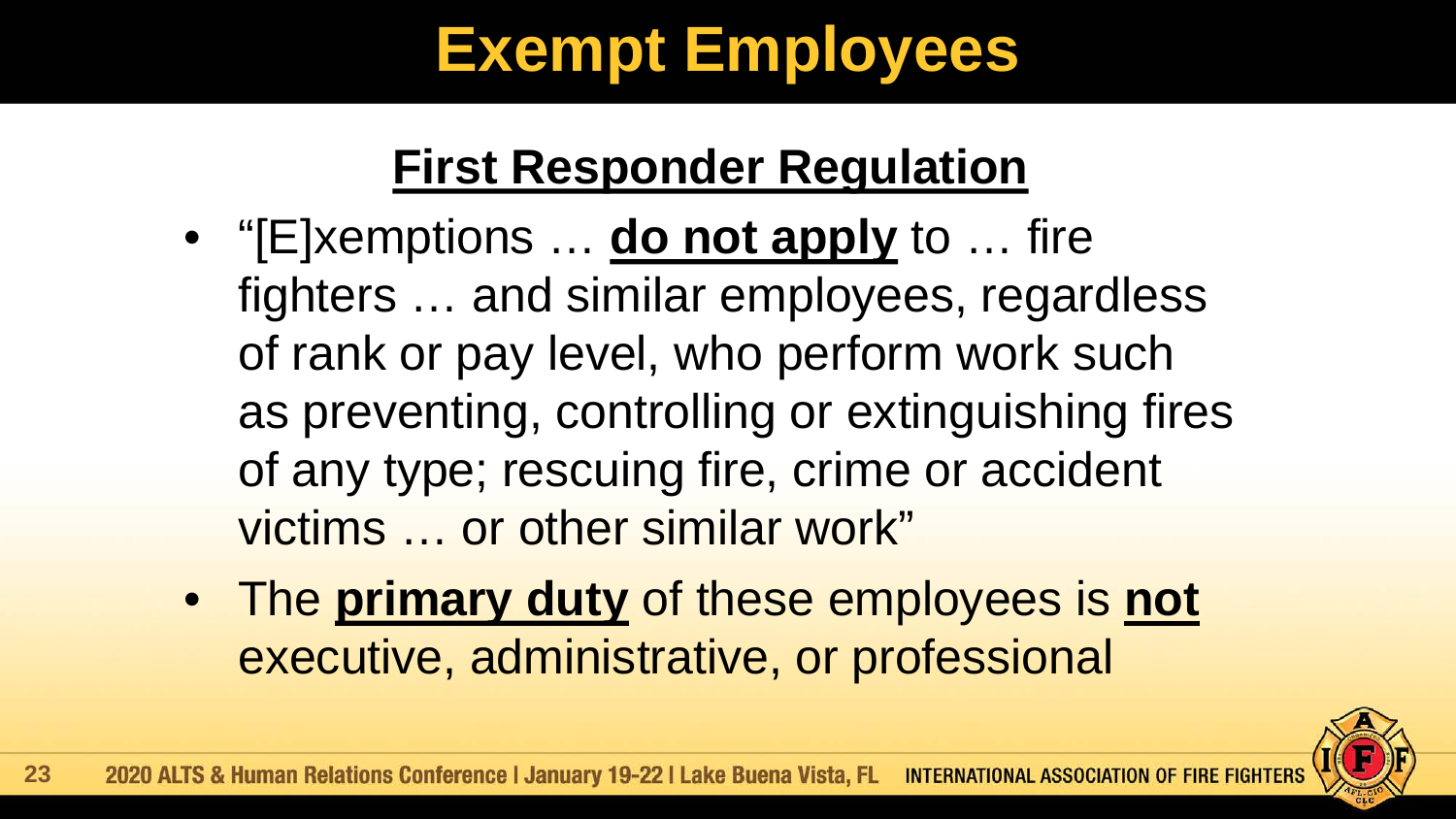- DOL and courts have concluded this is **not** a blanket exception
- For any employee, still must analyze the type of work performed to determine whether the employee's **actual** primary duty is fighting fires, rescuing victims, or similar work

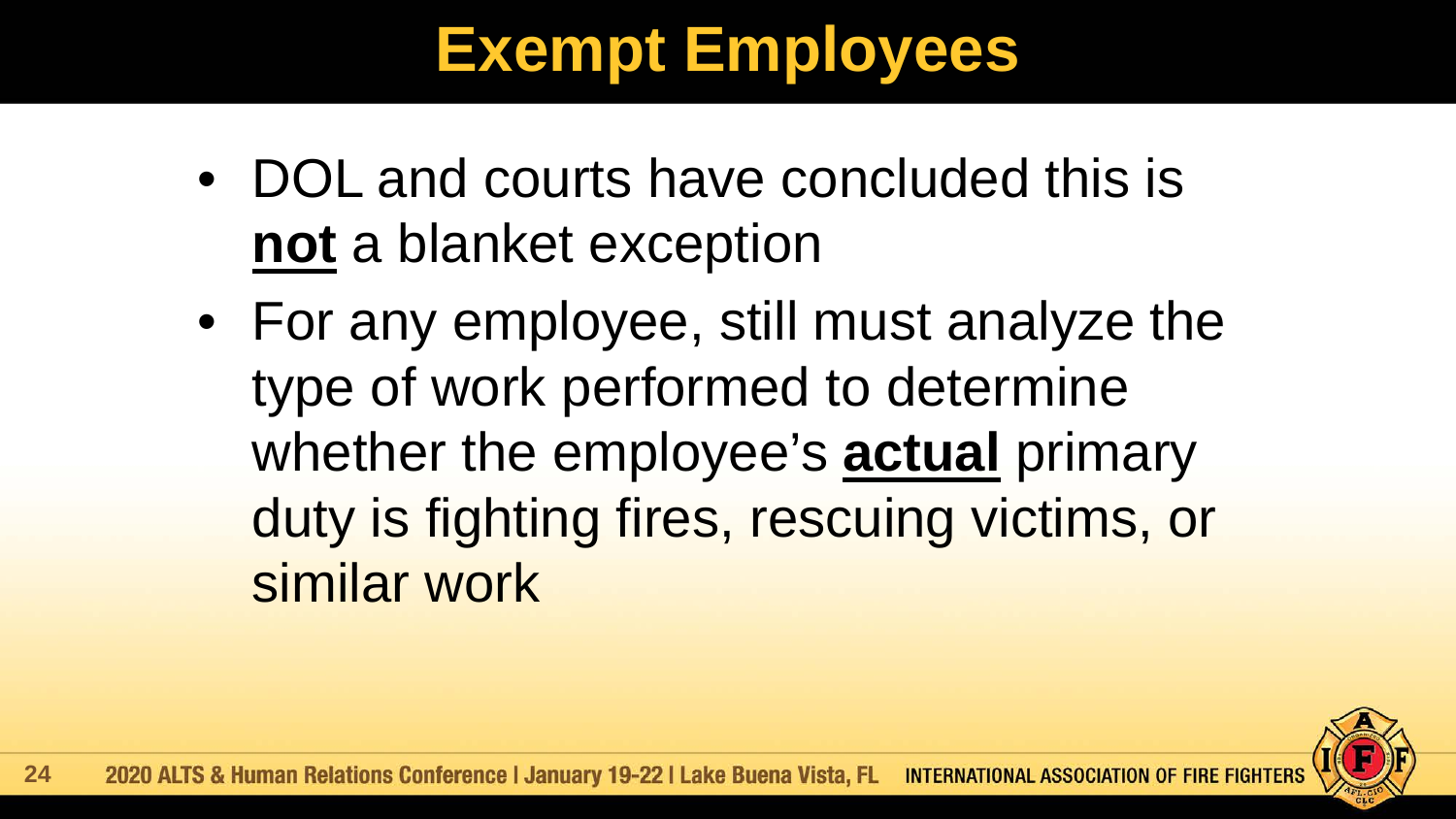#### **Primary Duty Factors**

- 1. Relative importance of exempt duties compared with other types of duties
- 2. Amount of time spent performing exempt work
- 3. Employee's relative freedom from direct supervision
- 4. Relationship between employee's salary and wages paid to other employees for the kind of nonexempt work performed by the employee

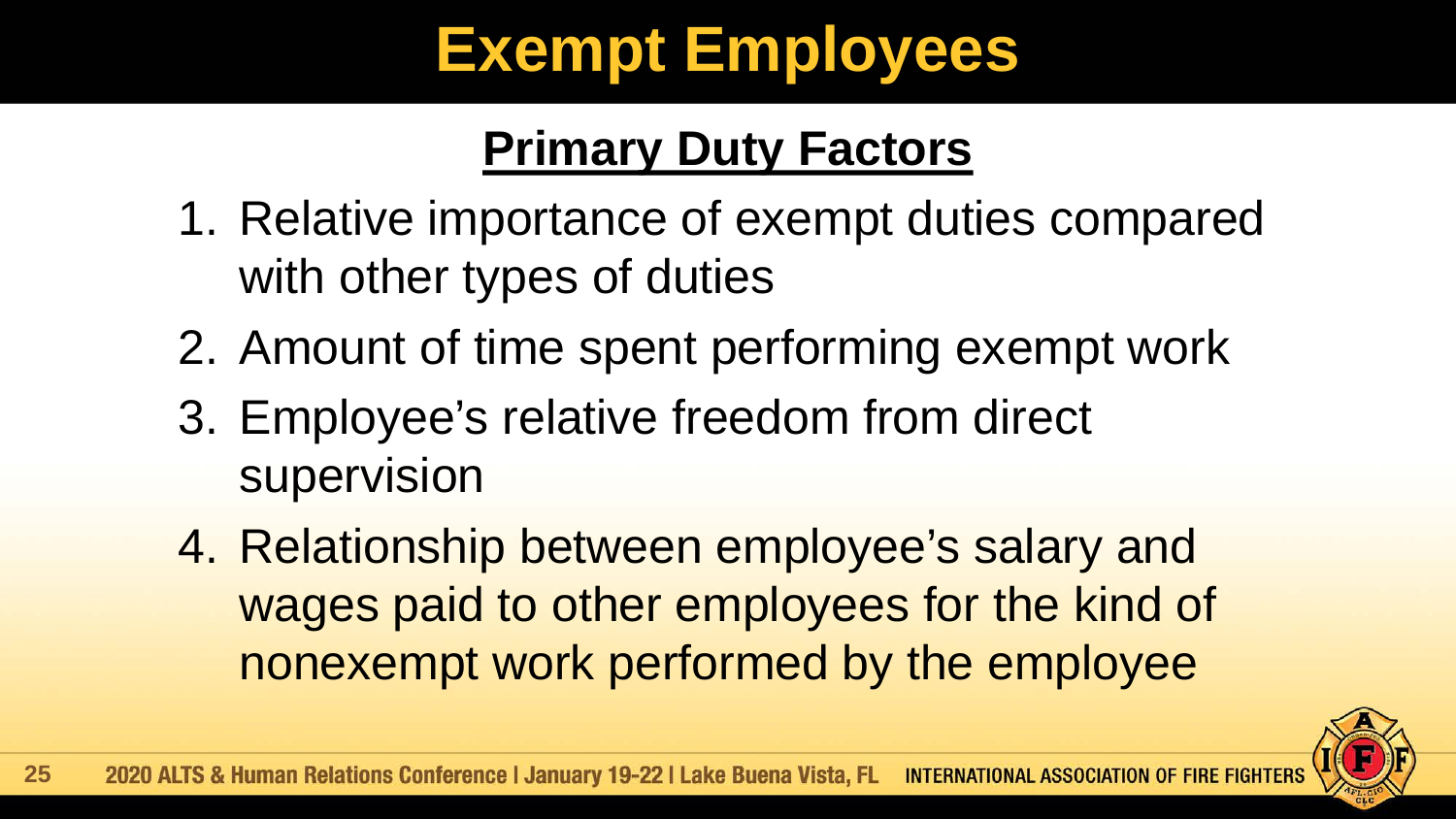#### **Primary Duty: Executive**

- Manages the enterprise, or a department or subdivision;
- Customarily and regularly directs work of two or more employees; **and**
- Has authority to hire or fire, or whose suggestions and recommendations about hiring, firing, advancement, promotion, or other change of status are given particular weight

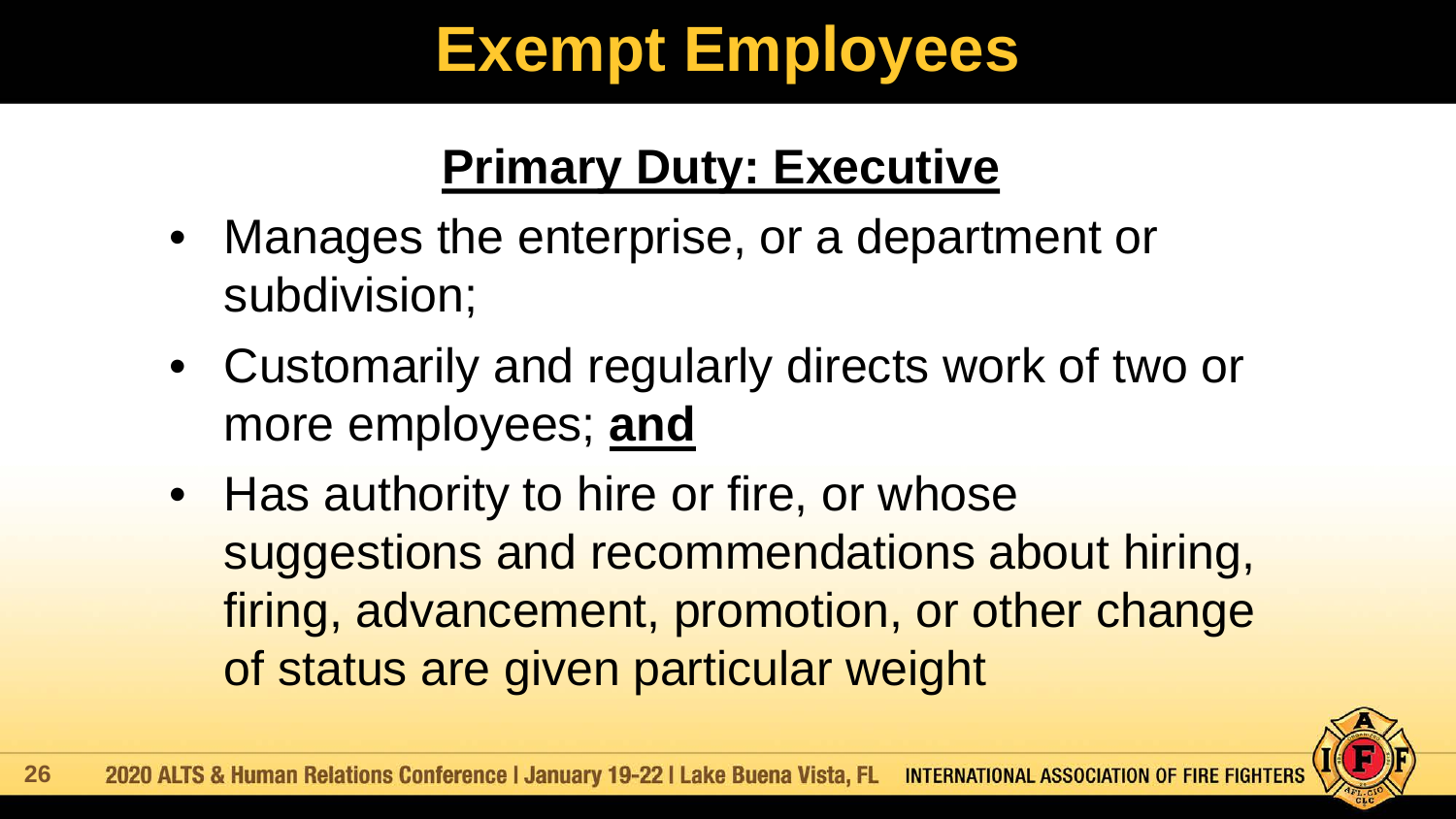#### **"Management of the Enterprise"**

- Interviewing, selecting, training employees
- Setting and adjusting rates of pay and hours
- Directing work
- Appraising employees' productivity and efficiency for purpose of making recommendations about status changes
- Handling employee complaints and grievances

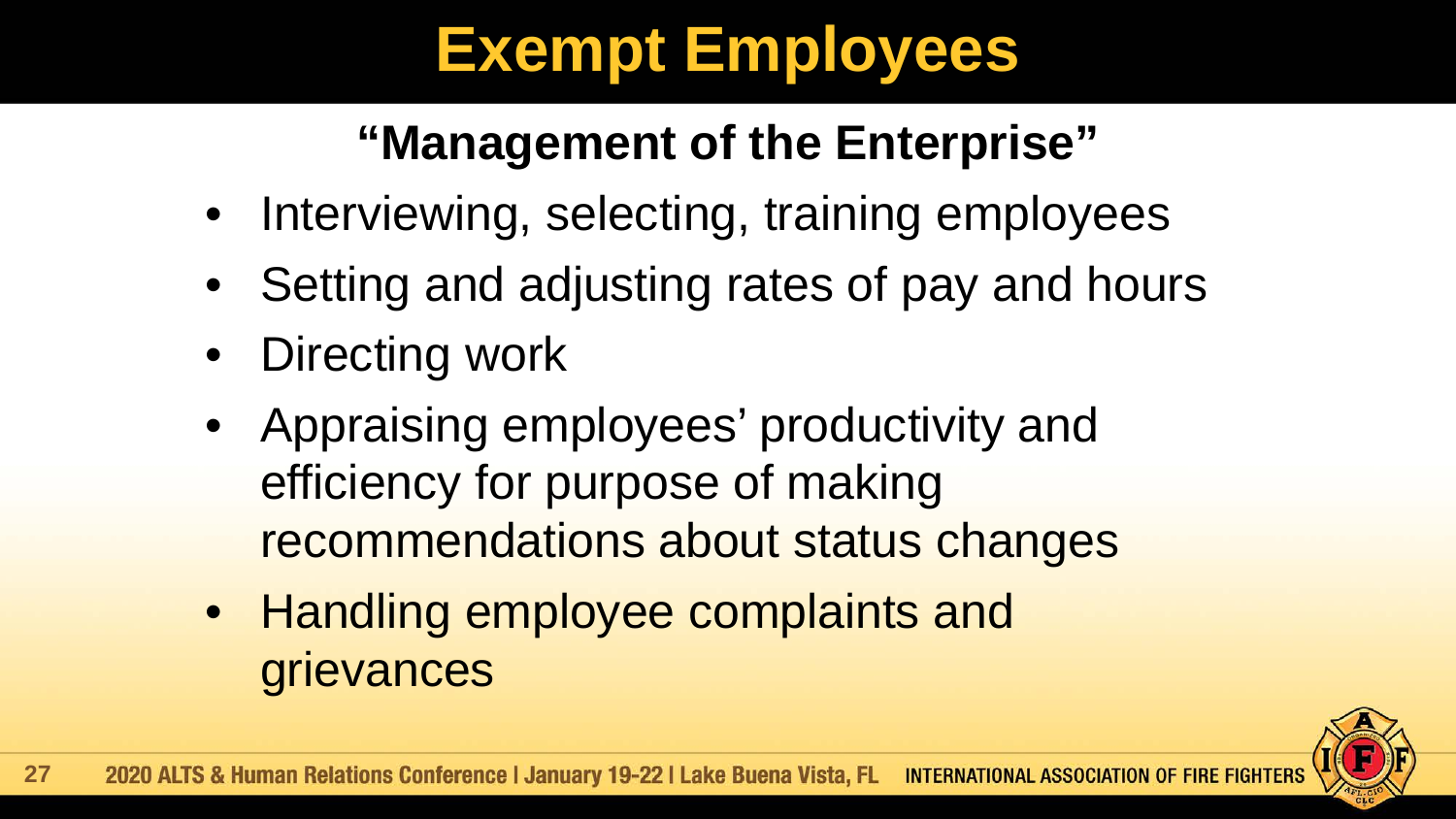#### **"Management of the Enterprise" (cont'd)**

- Disciplining employees
- Planning work or determining work techniques
- Apportioning work among employees
- Determining materials, supplies, equipment to be used
- Providing for safety and security of employees
- Planning and controlling budget

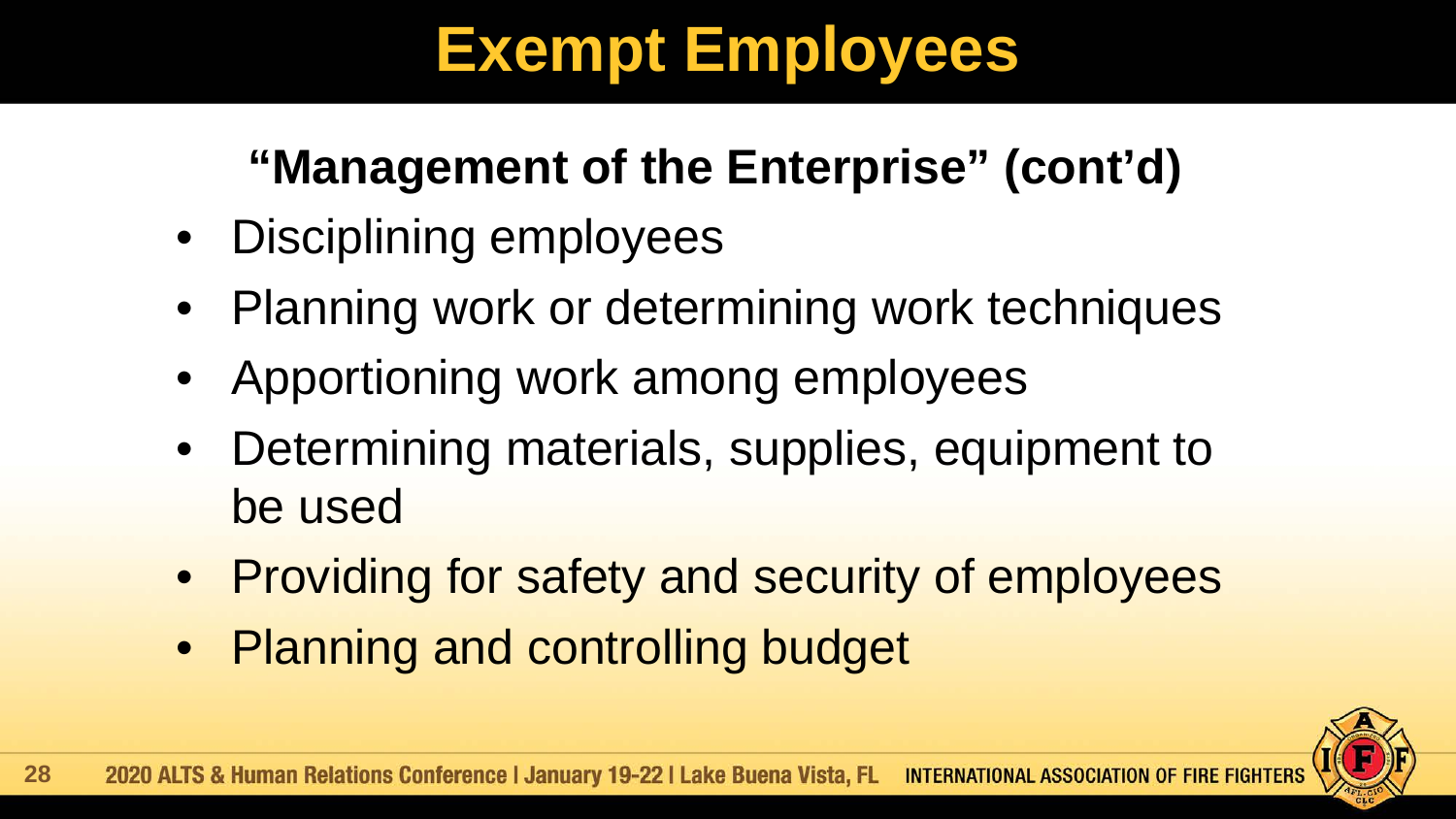#### **Suggestions and Recommendations Given "Particular Weight"**

- Part of job duties to make them
- How frequently employee makes them
- How frequently employer relies on them
- Does not matter whether employee has authority to make ultimate decision

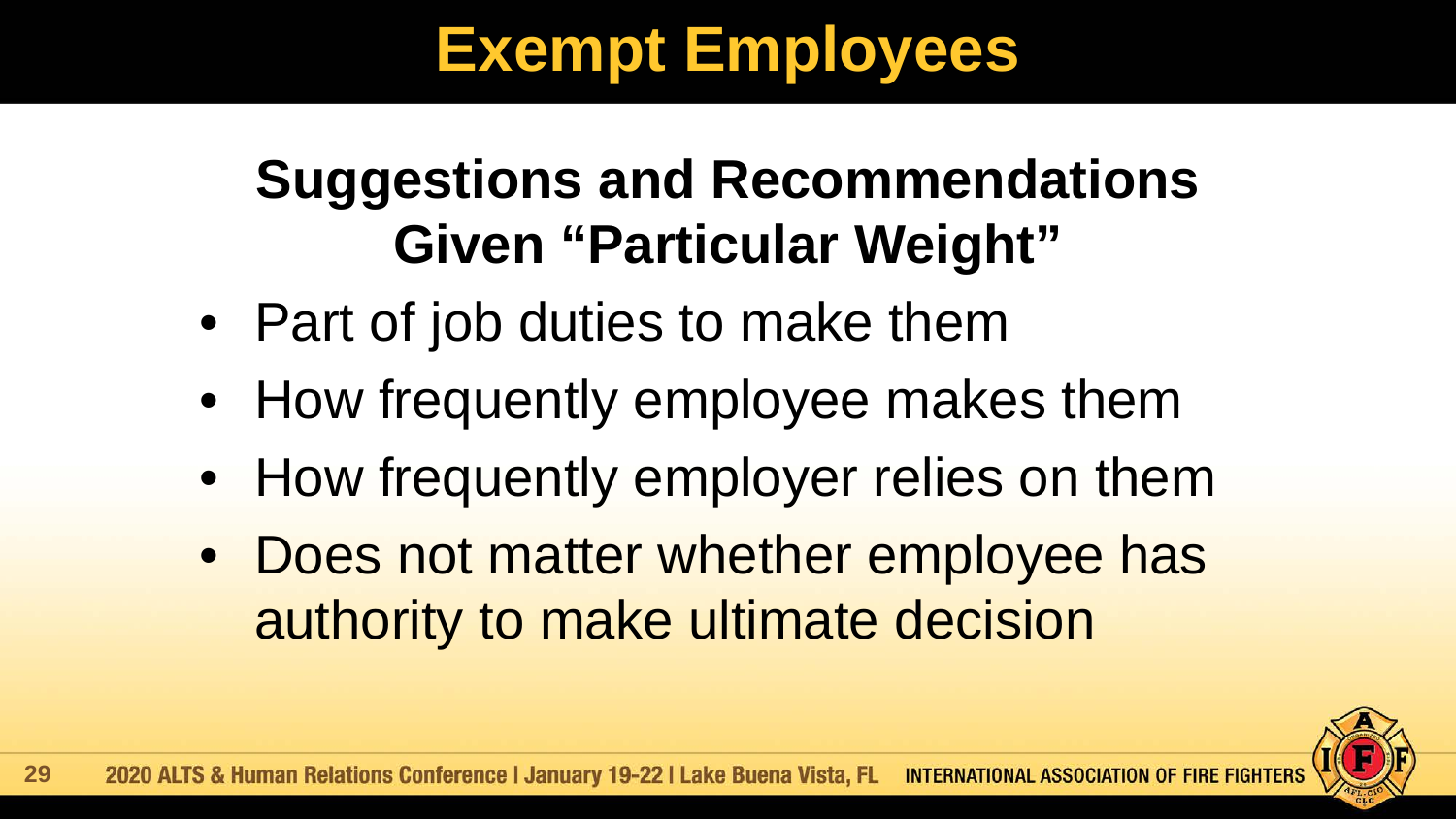# **Primary Duty: Administrative**

- Performs office or non-manual work directly related to the management or general business operations of employer, **and**
- Exercises discretion and independent judgment on significant matters

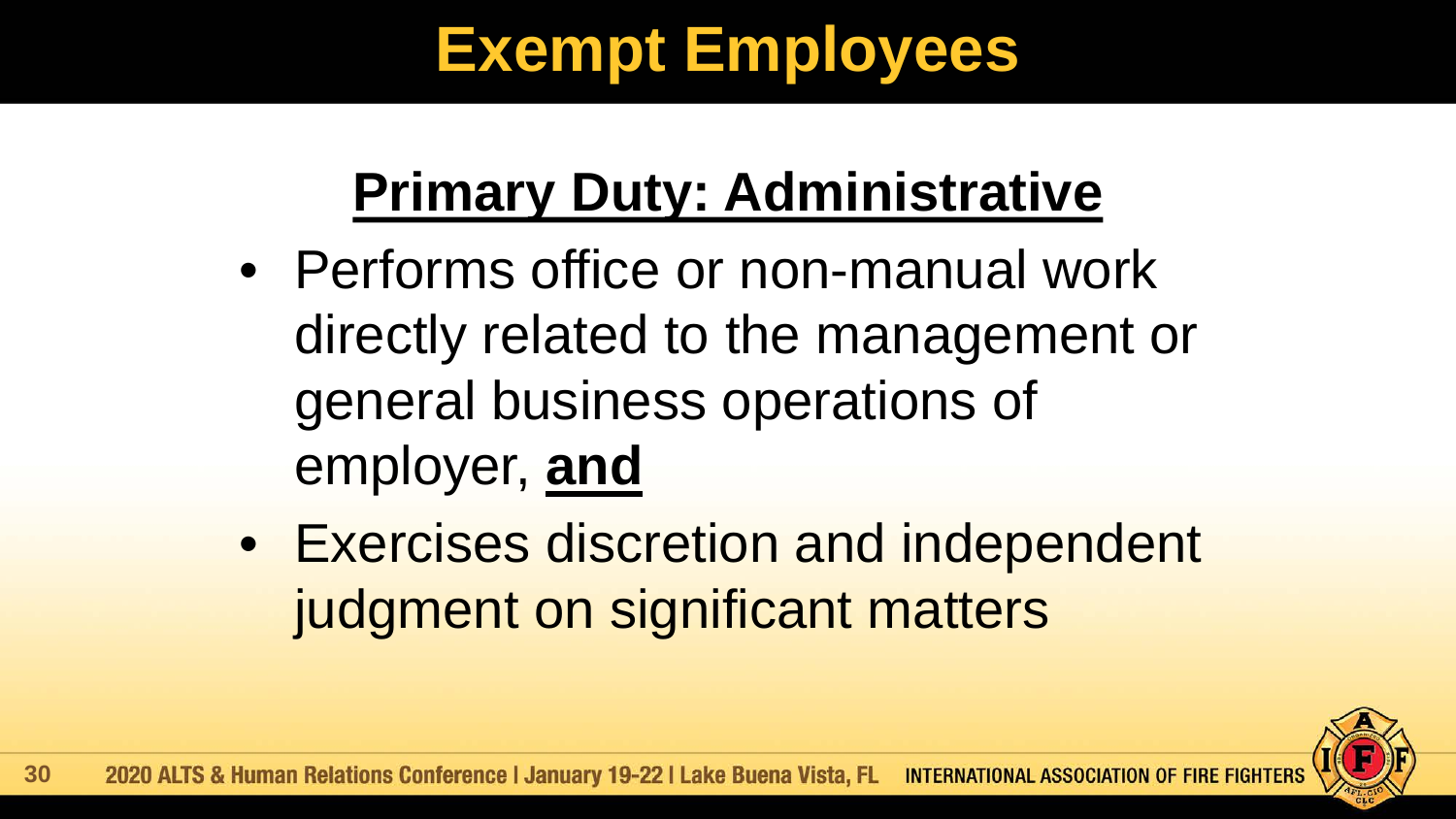#### **Primary Duty: Professional**

- Performs work requiring advanced knowledge in a field of science or learning customarily acquired by prolonged course of specialized intellectual instruction, **or**
- Performs work requiring invention, imagination, originality, or talent in a recognized field of artistic or creative endeavor

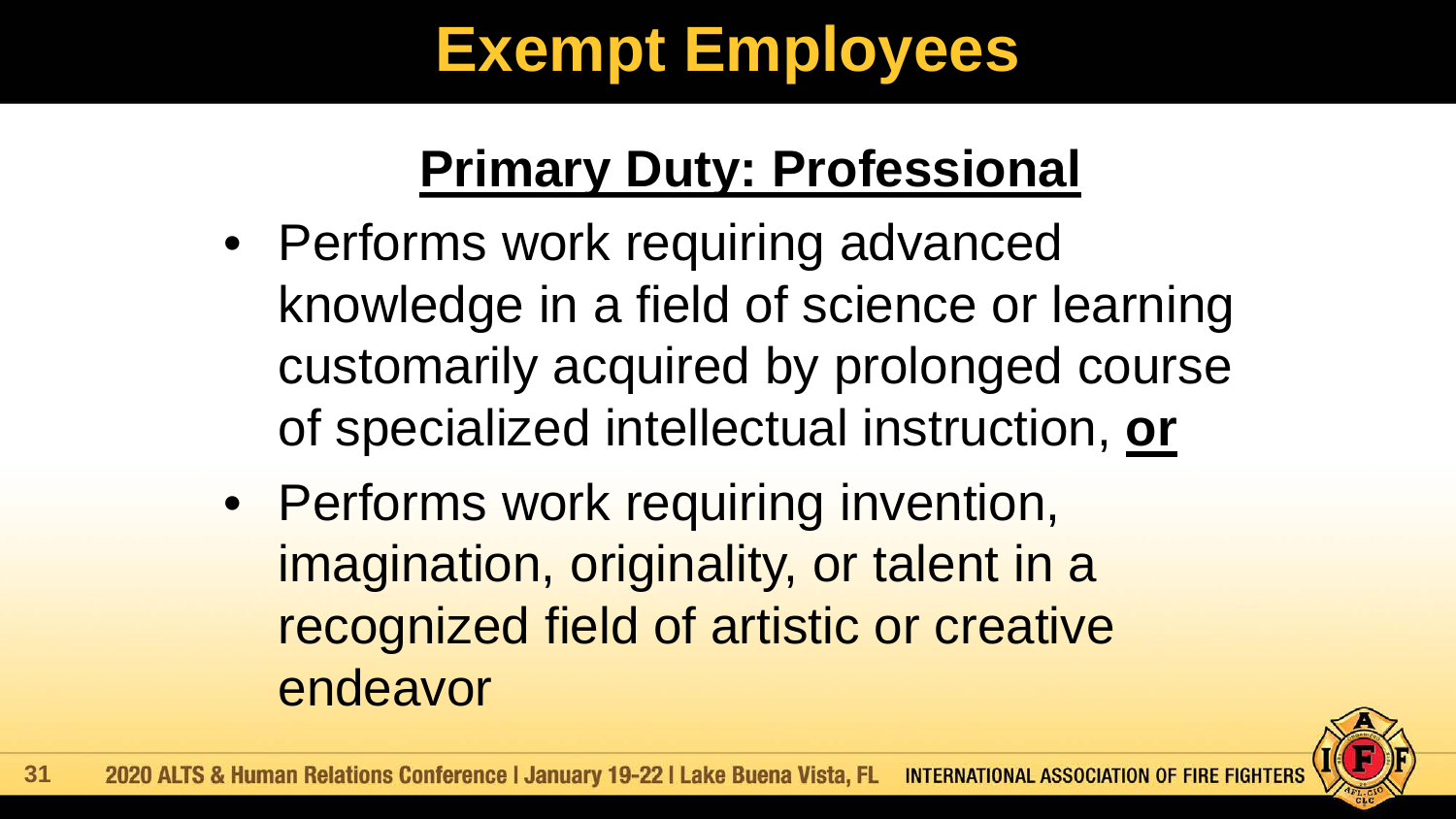# **Paid on Salaried Basis**

- Predetermined amount each pay period
	- Regardless of quality or quantity of work
	- Regardless of number of days or hours worked
- Effective January 1, 2020:
	- $\cdot$  \$455  $\rightarrow$  \$684 per workweek
	- $$23,660 \rightarrow $35,568$  per year

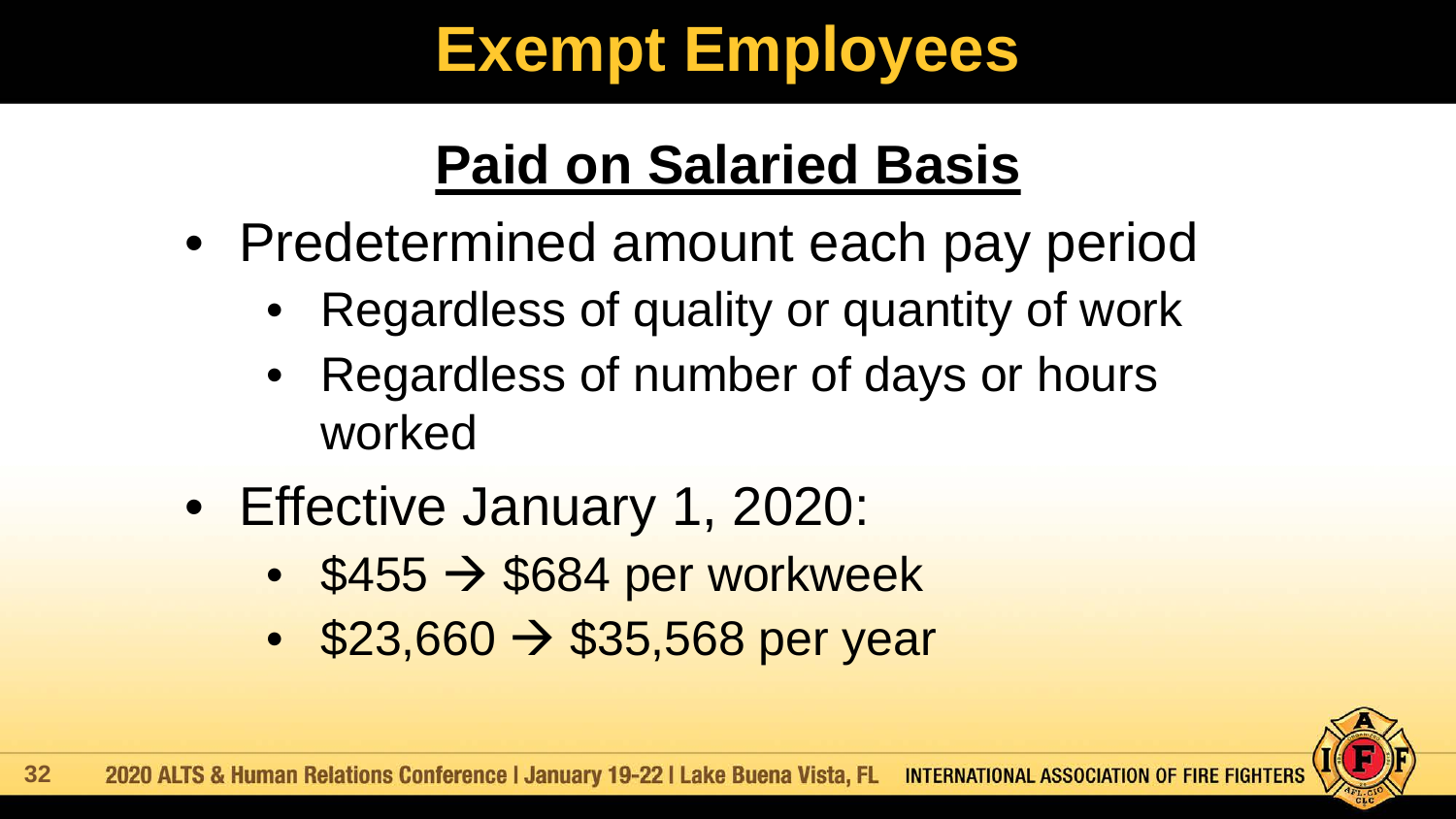Courts have differentiated between salaried and hourly employee based on whether, and how, employer may make **deductions** from employee's pay for certain reasons

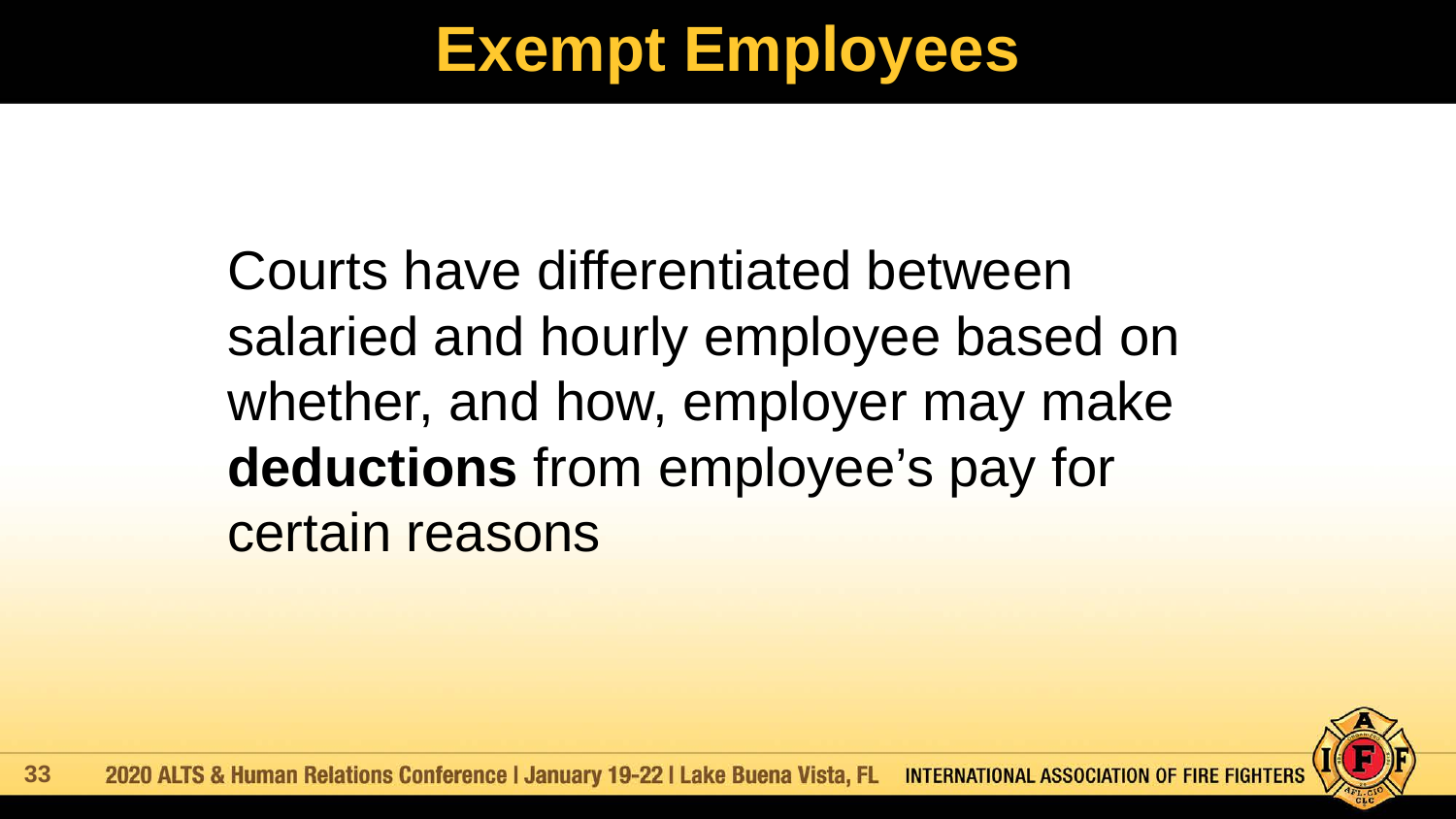#### **Permissible Deductions**

- Absence of one day or more for personal reasons other than sickness/disability
- Absence of one day or more for sickness/disability if pursuant to bona fide sickness/disability plan
- Suspension of one day or more as good-faith penalty for rule infraction

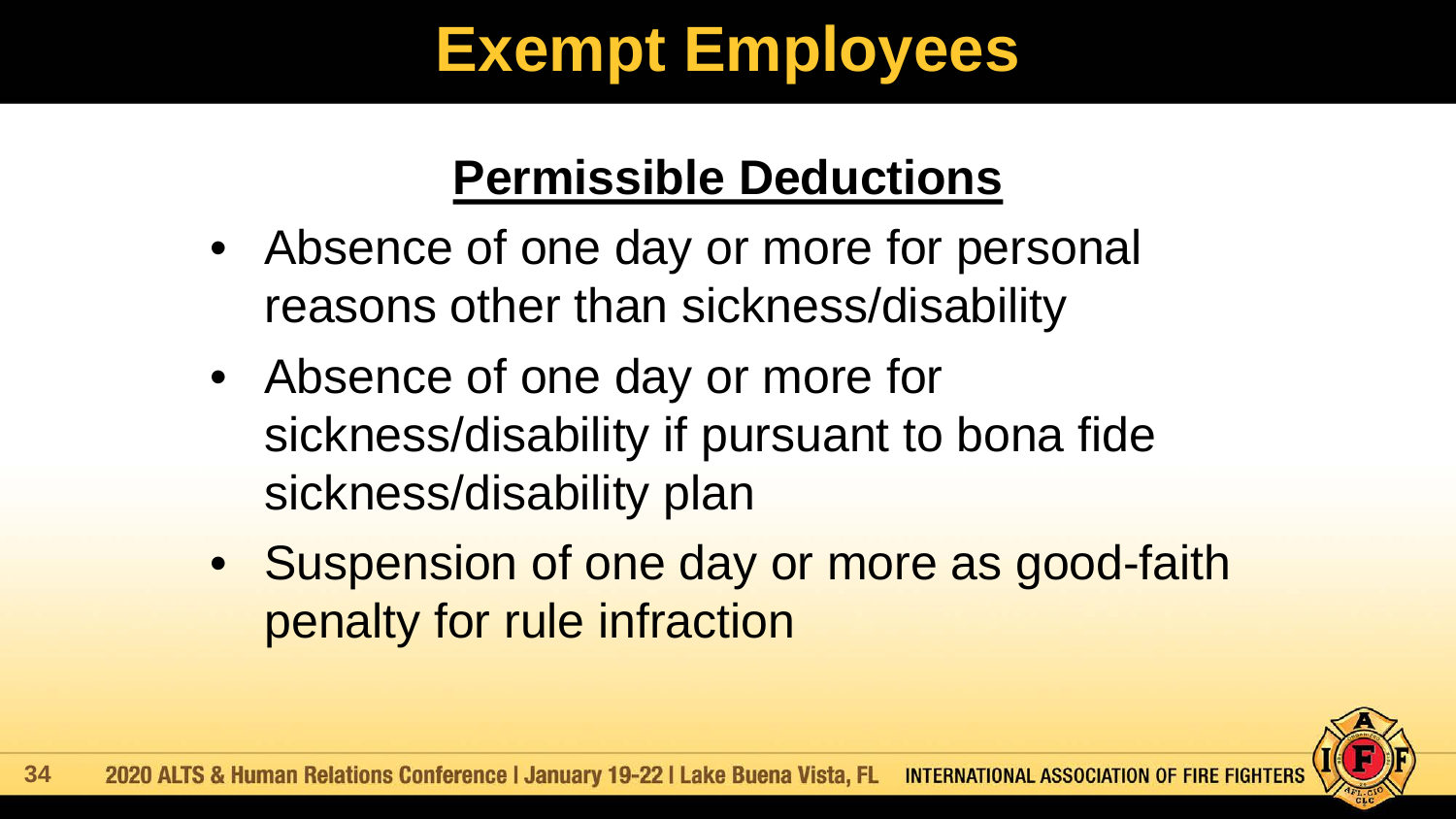#### **Permissible Deductions (cont'd)**

- Good-faith penalty for infractions of safety rules of "major significance"
- Unpaid FMLA leave
- Entire workweek
- Public Sector: increments of less than a day pursuant to principles of "public accountability" (e.g., AWOL)

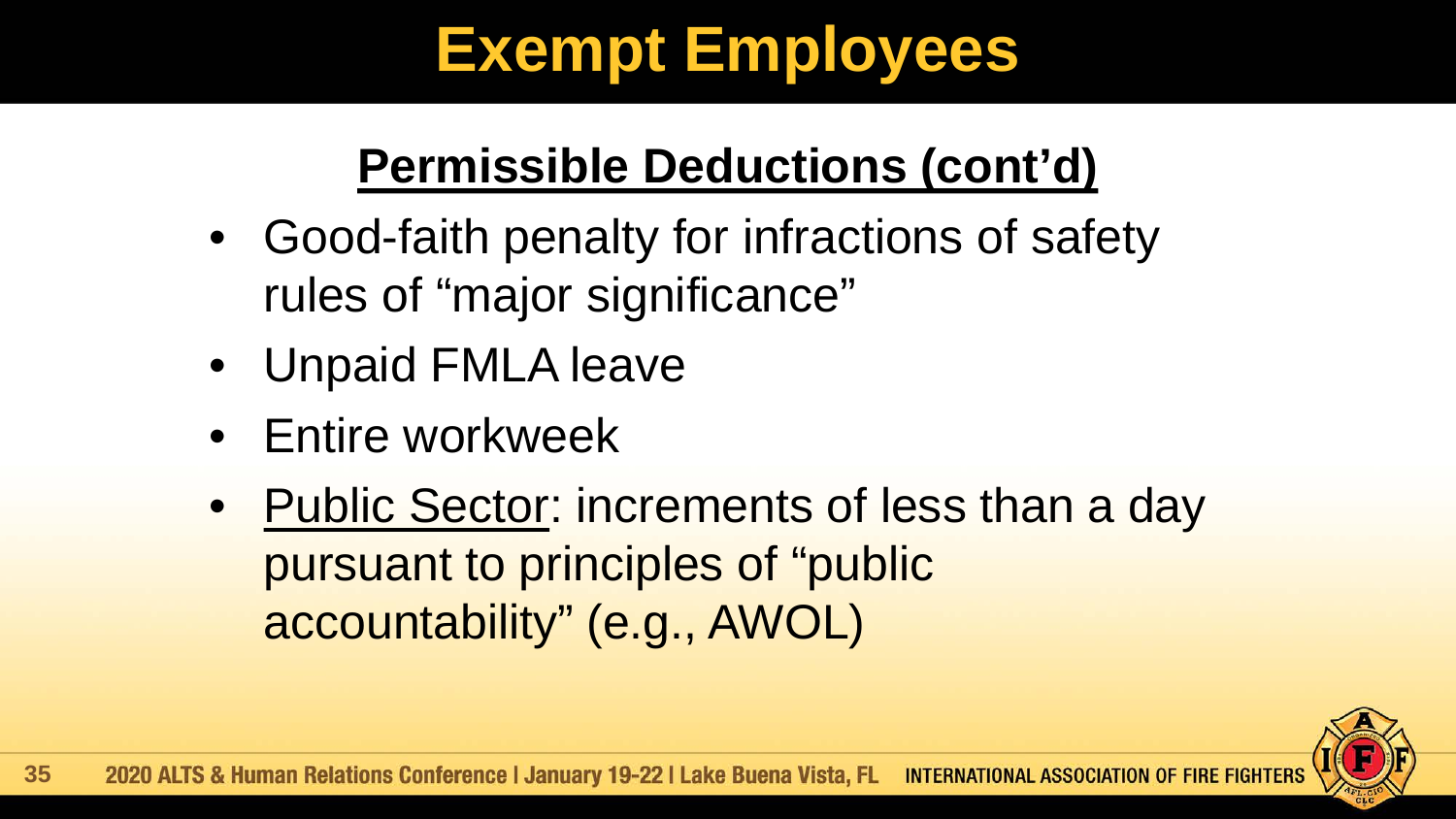Fire captains earn a salary of more than \$23,660, and are responsible for annual employee evaluations, reporting disciplinary infractions, administering discipline decided upon by superiors, updating policies, and formulating purchase lists. They also are part of the minimum staffing complement, and work side by side with rank-and-file employees, preparing to respond, waiting to respond, or responding, to calls.

*Are the captains exempt?*

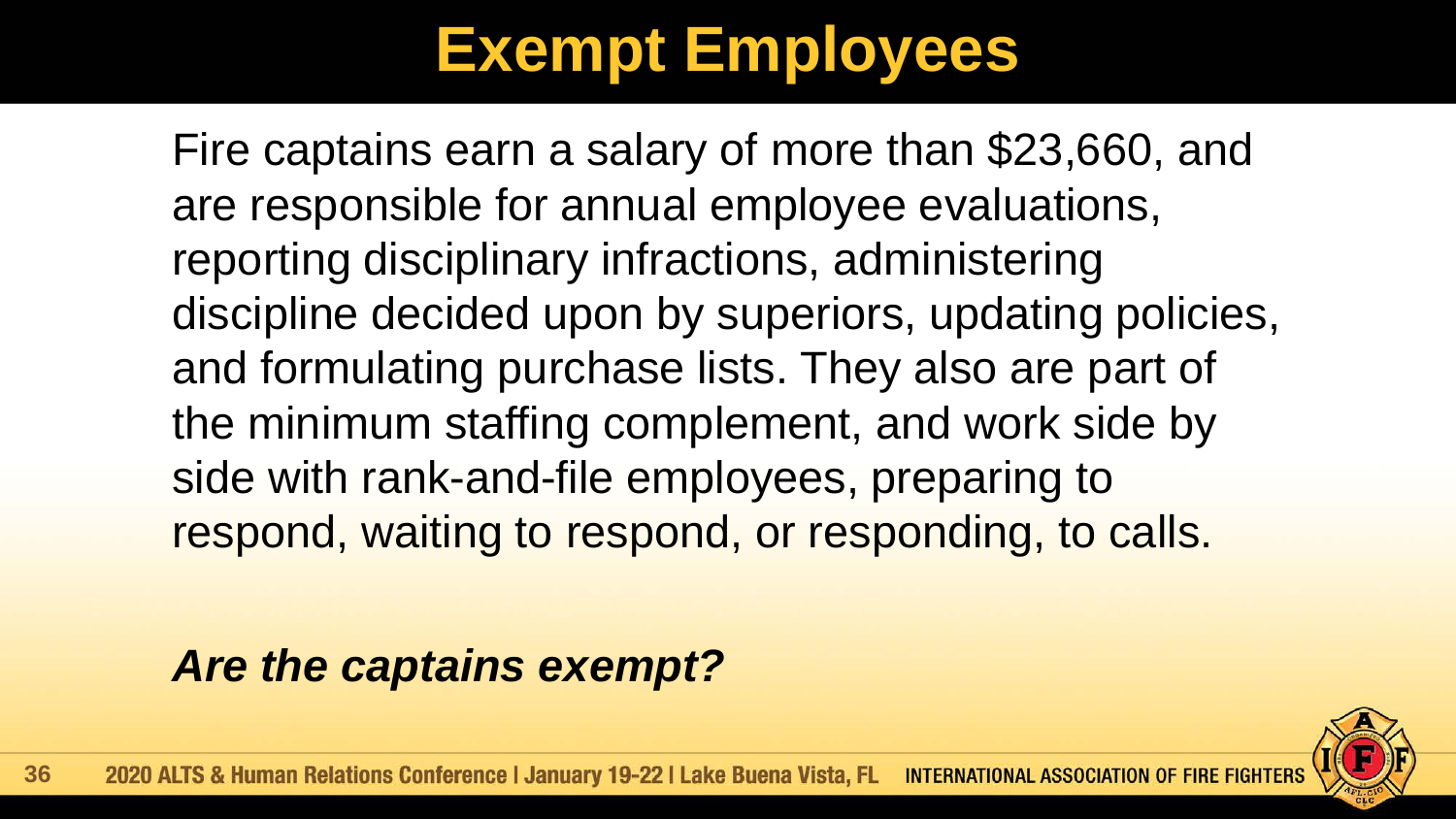# **Calculating Overtime**

#### The "Regular Rate," "Hours Worked," and "Total Remuneration"

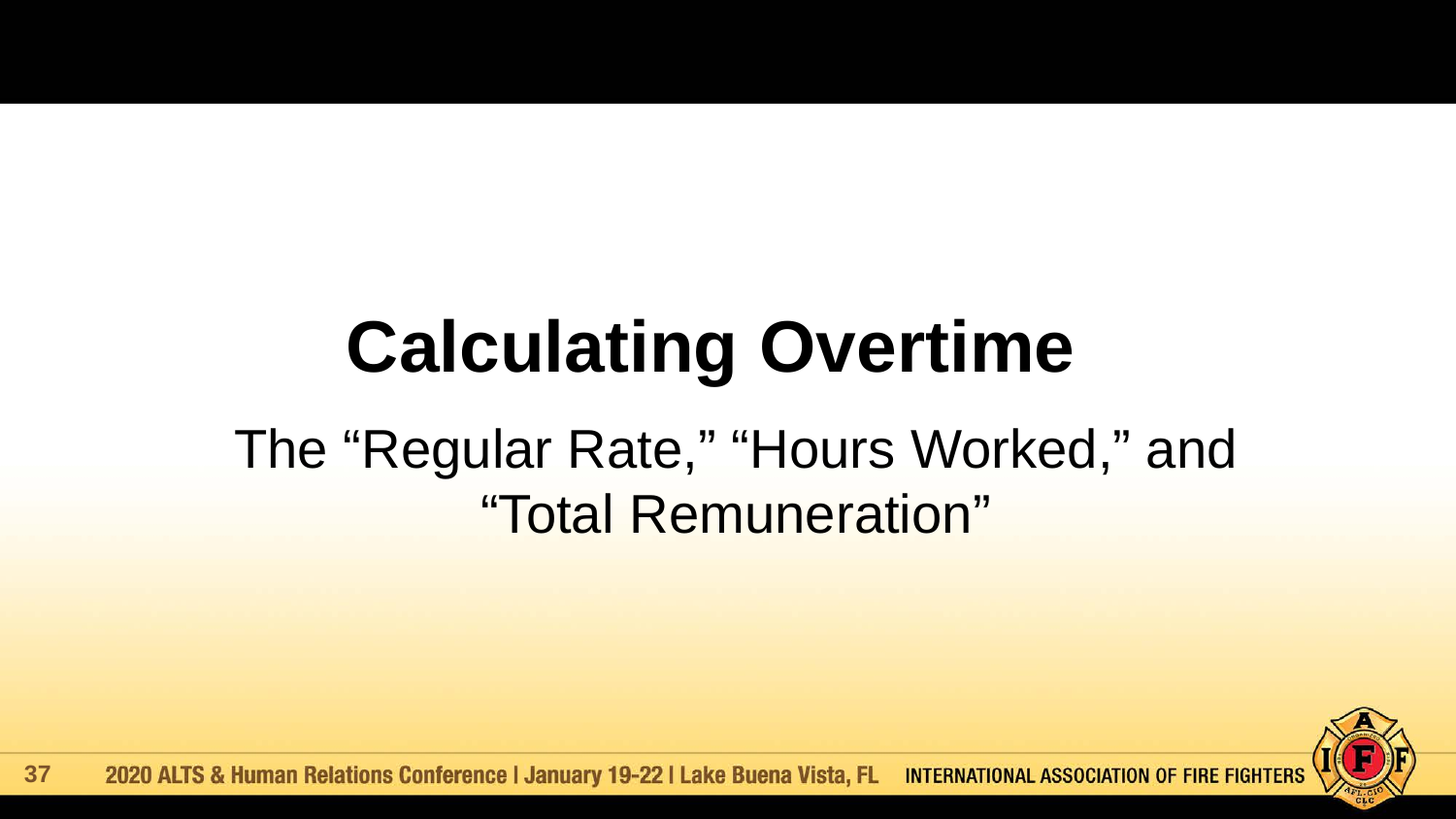# **Calculating Overtime**

- Employees must be paid a premium rate for **"hours worked"** in excess of the applicable maximum hours standards
- The premium rate must be not less than one and one-half times the employee's **"regular rate"** of pay
- Fire fighters, who earn a salary for working fixed, regularly scheduled hours, are only entitled to **half-time** payments for regularly scheduled overtime

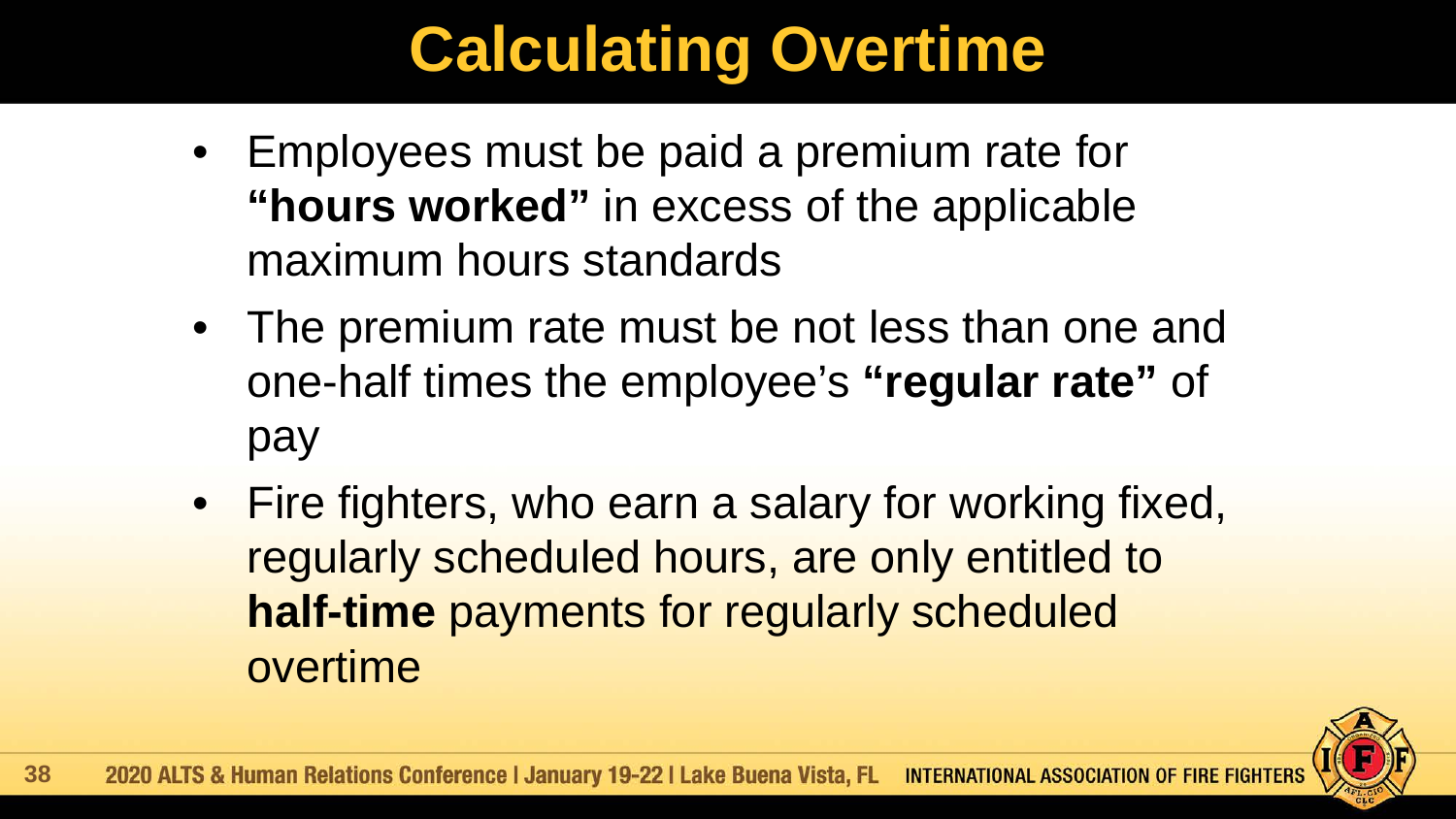# **"Regular Rate"**

- Regular rate is an **hourly rate**
- If salaried, **derive** an equivalent rate
- Must be **at least minimum wage**
- Must be calculated **every workweek or work period**, regardless of whether employee paid daily, weekly, biweekly, monthly, or other basis

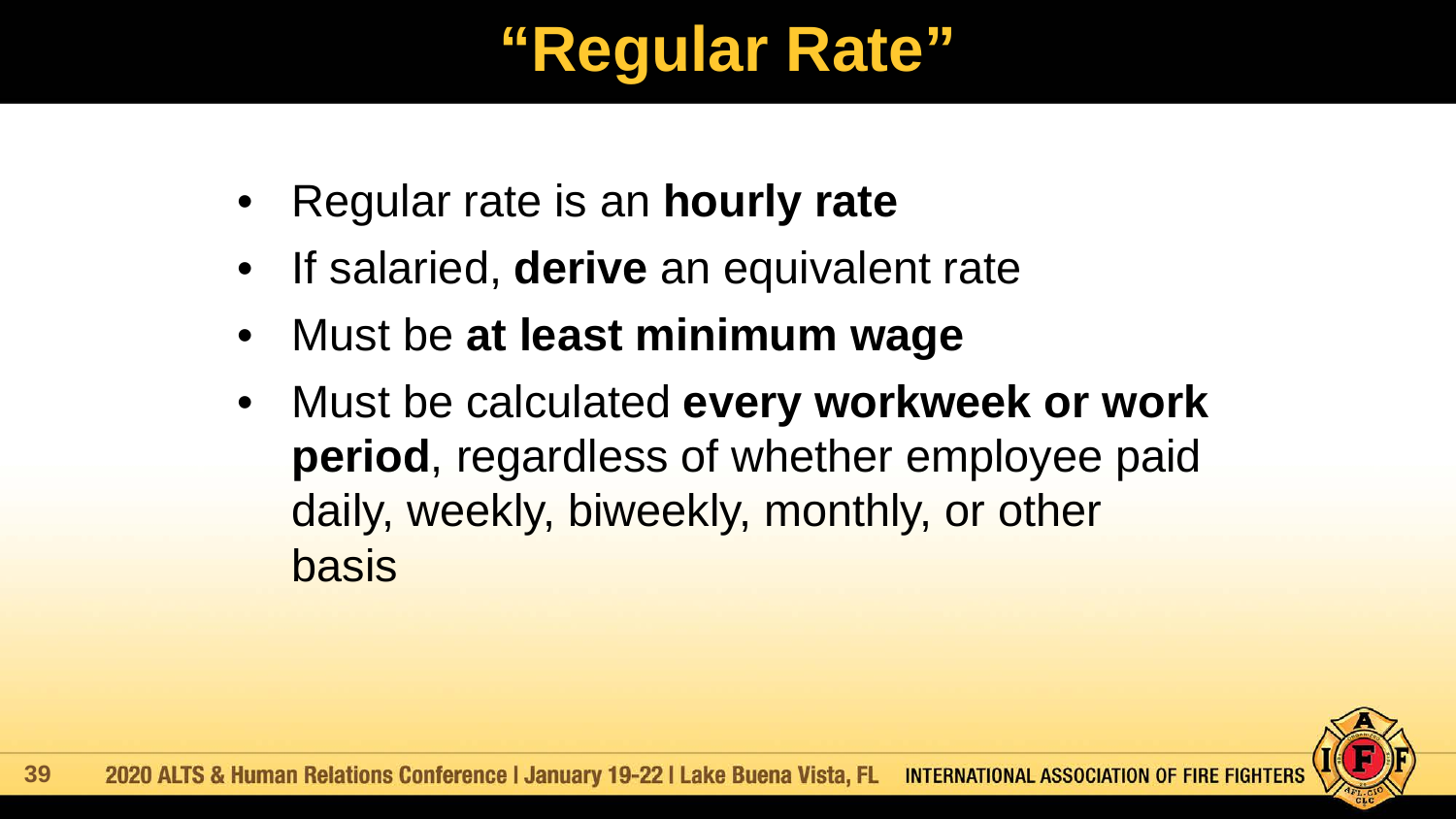# **"Regular Rate"**

Total remuneration paid to employee in workweek or work period, except statutory exclusions

#### **Regular Rate** =

Total number of hours actually worked in workweek or work period for which such compensation was paid

 $\mathcal{L}_\text{max}$  , which is a set of the set of the set of the set of the set of the set of the set of the set of the set of the set of the set of the set of the set of the set of the set of the set of the set of the set of

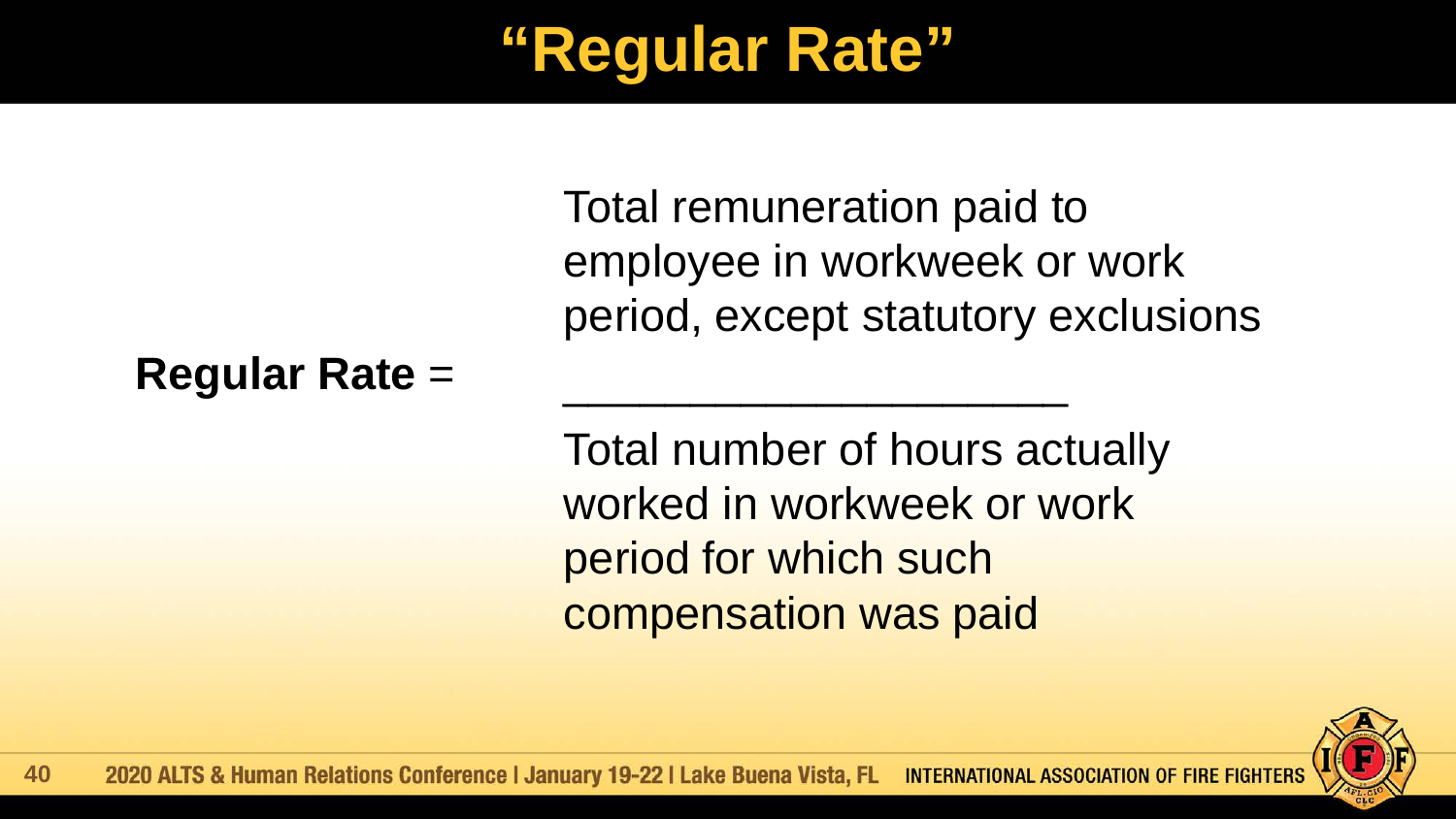

#### **Total Number of Hours**

Regularly Scheduled Hours v. All Hours Worked



2020 ALTS & Human Relations Conference | January 19-22 | Lake Buena Vista, FL INTERNATIONAL ASSOCIATION OF FIRE FIGHTERS **41**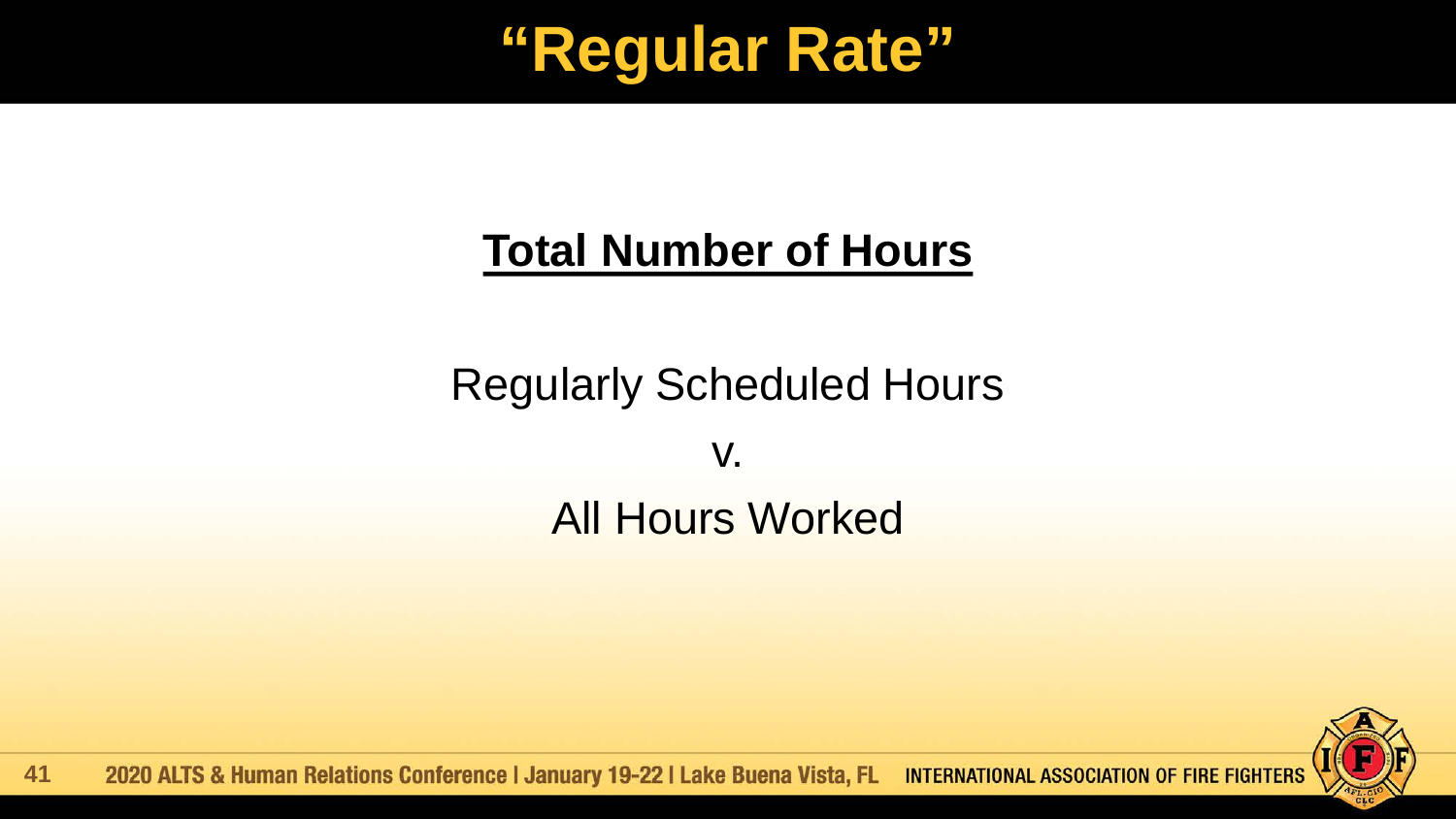### **"Hours Worked"**

- Averaging
- Early Relief
- Substitutions
- Training Time
- On-Call Time
- Meal Time
- Sleep Time

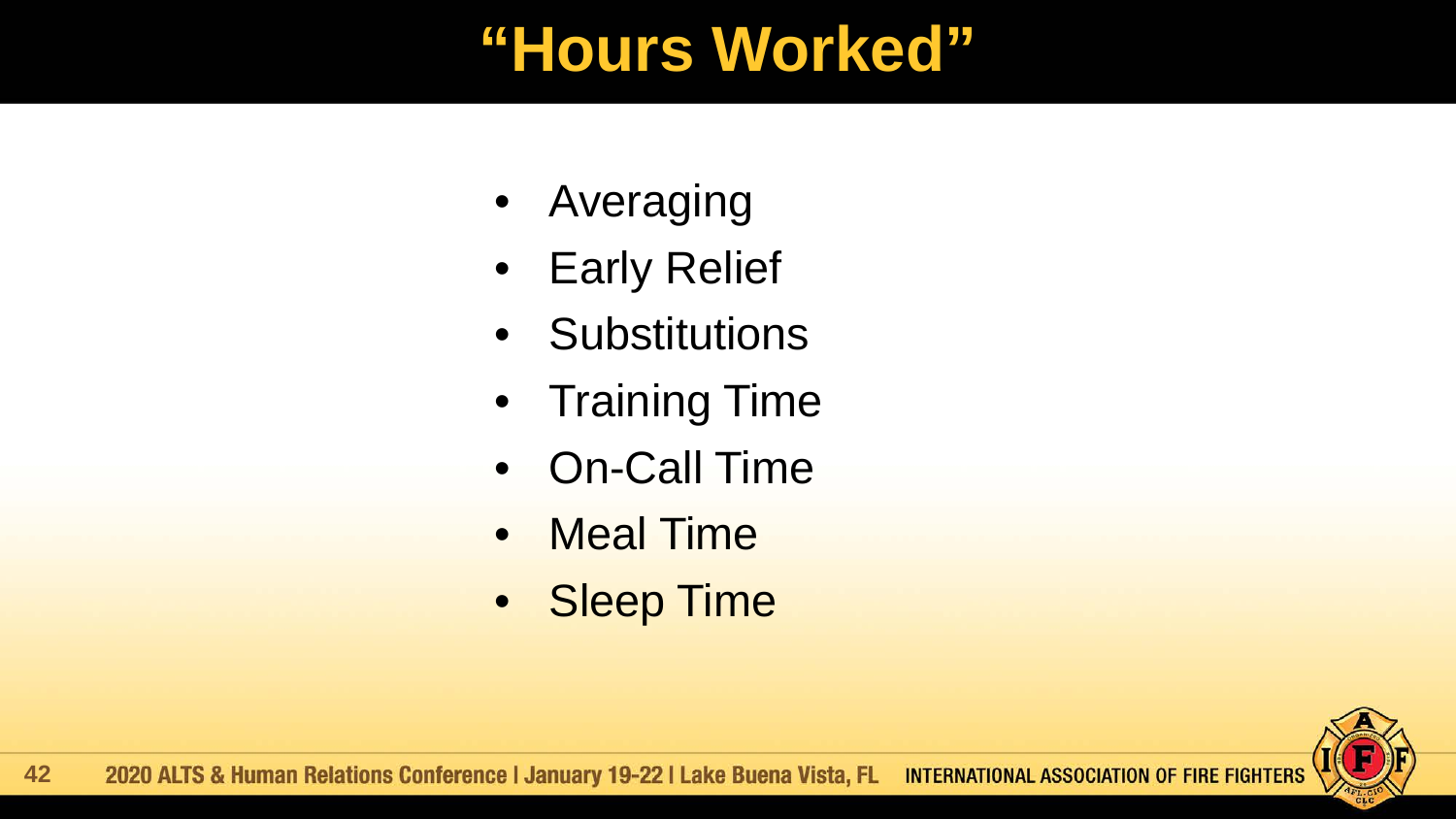### **"Hours Worked": Averaging**

#### **No averaging of hours** over

two or more weeks, even weeks in same pay period

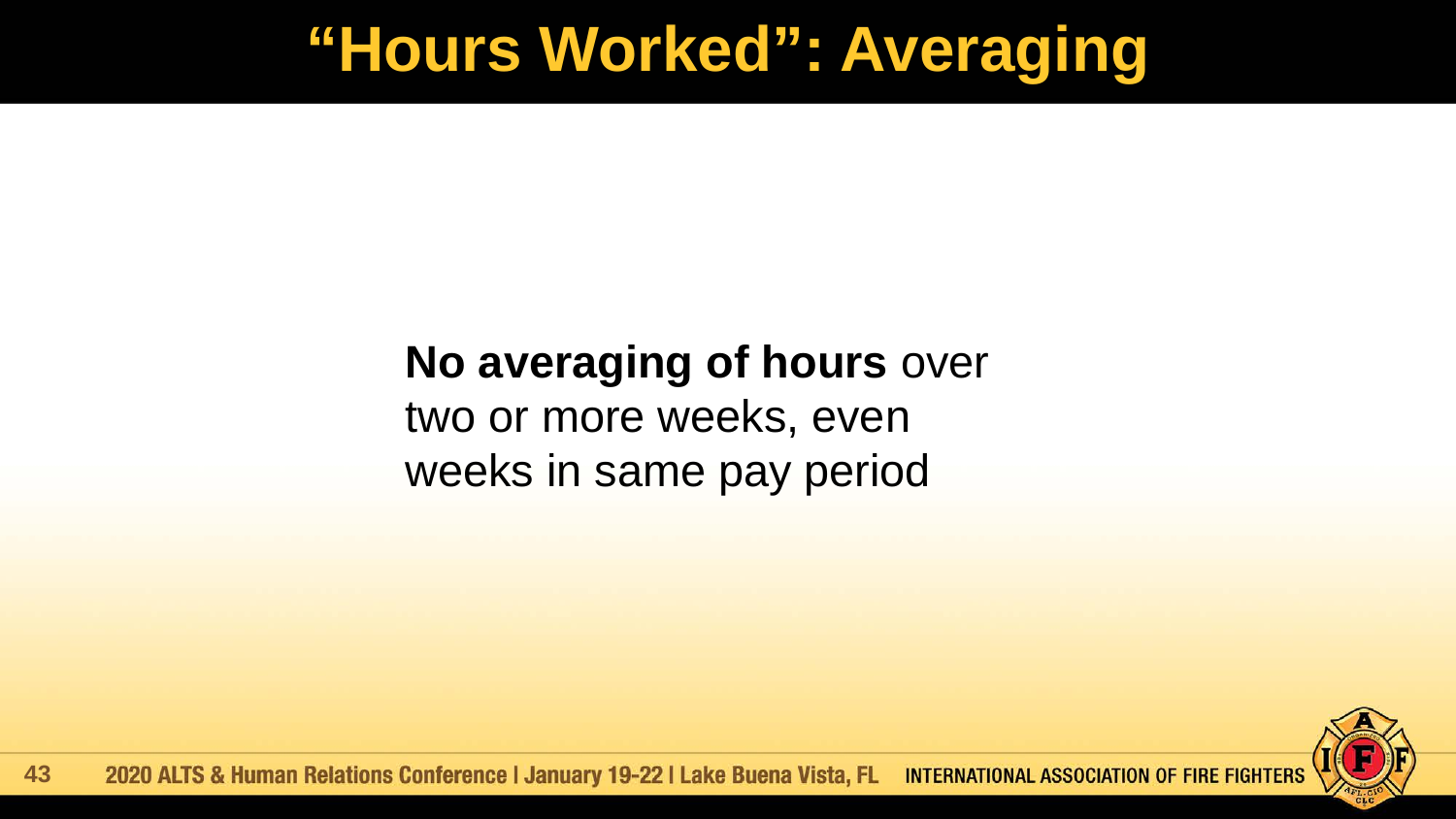# **"Hours Worked": Early Relief**

- Early relief is a common practice in fire service, and may occur under an express or implied agreement
- If voluntary, time does not count
- If required, time counts

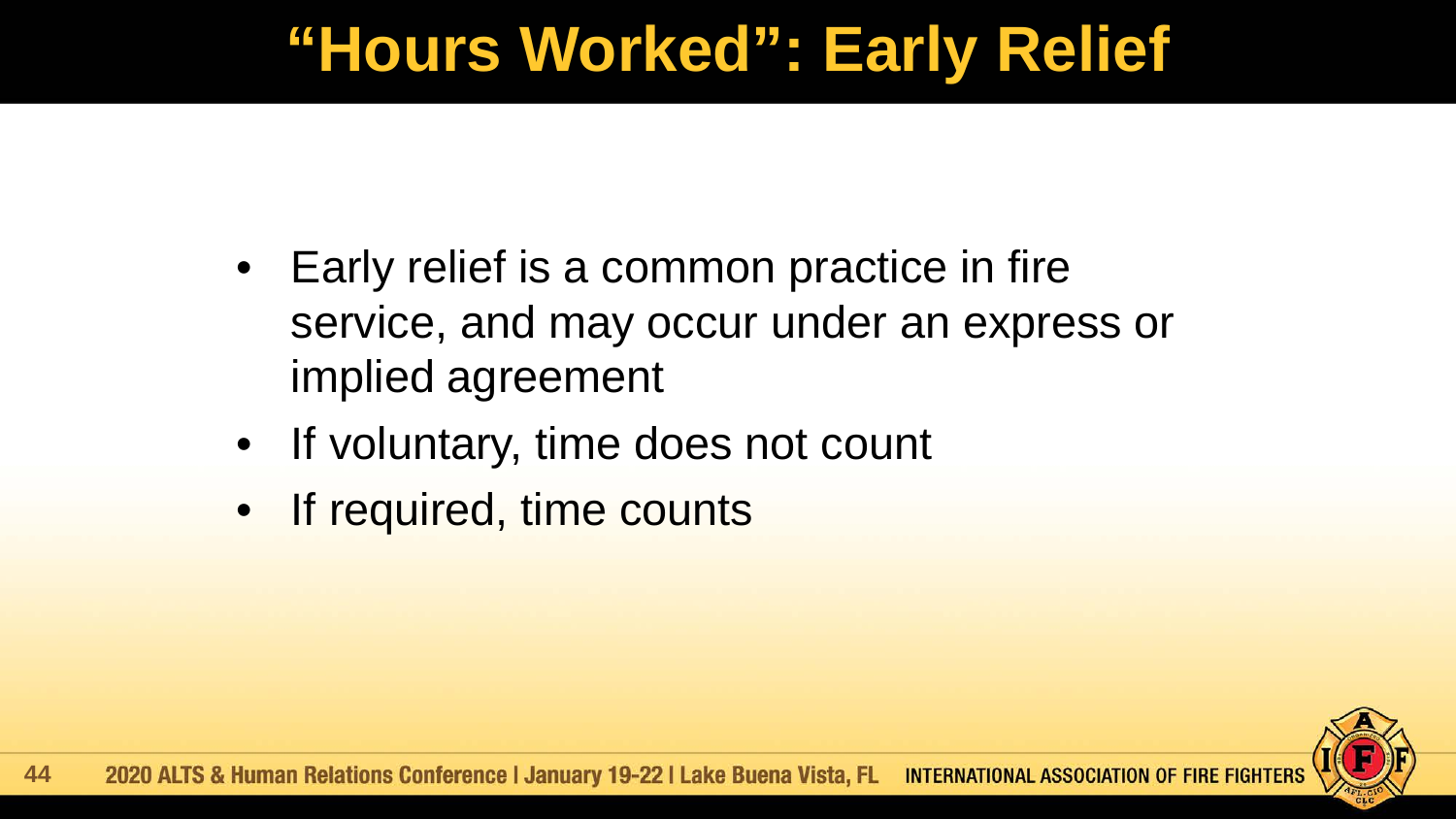### **"Hours Worked": Substitutions**

A is scheduled to work a regularly scheduled shift. A and B agree, with employer's approval, that B will work A's shift. B works A's shift.

*Should the employer count the shift hours as hours worked for A or B?*

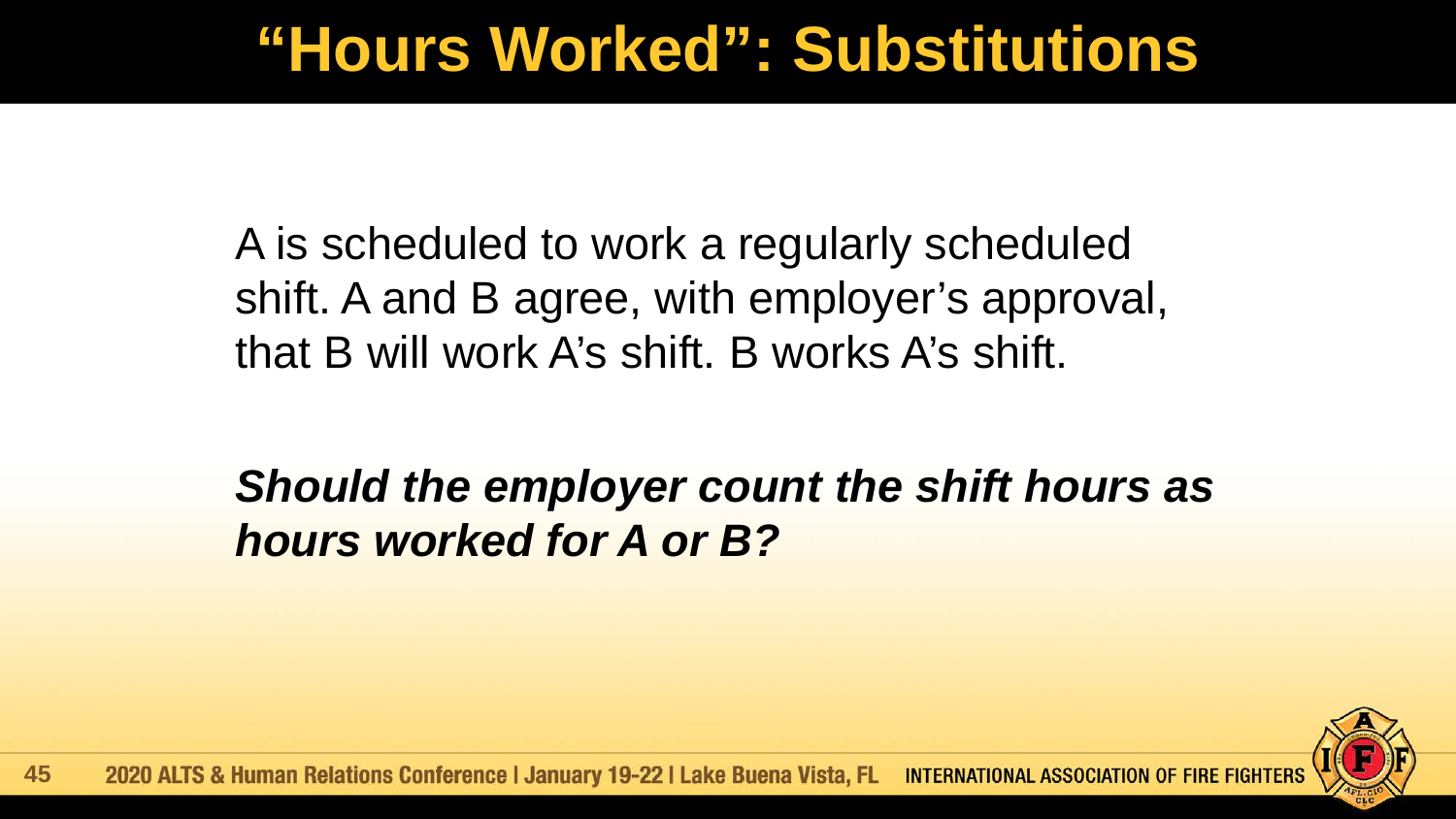### **"Hours Worked": Substitutions**

- Hours worked on a substitution (i.e., swap, trade, exchange, etc.) count for the employee who was *scheduled to work*, *not* the employee who *actually worked*
- Each employee "credited" as if he or she worked his or her normal shift

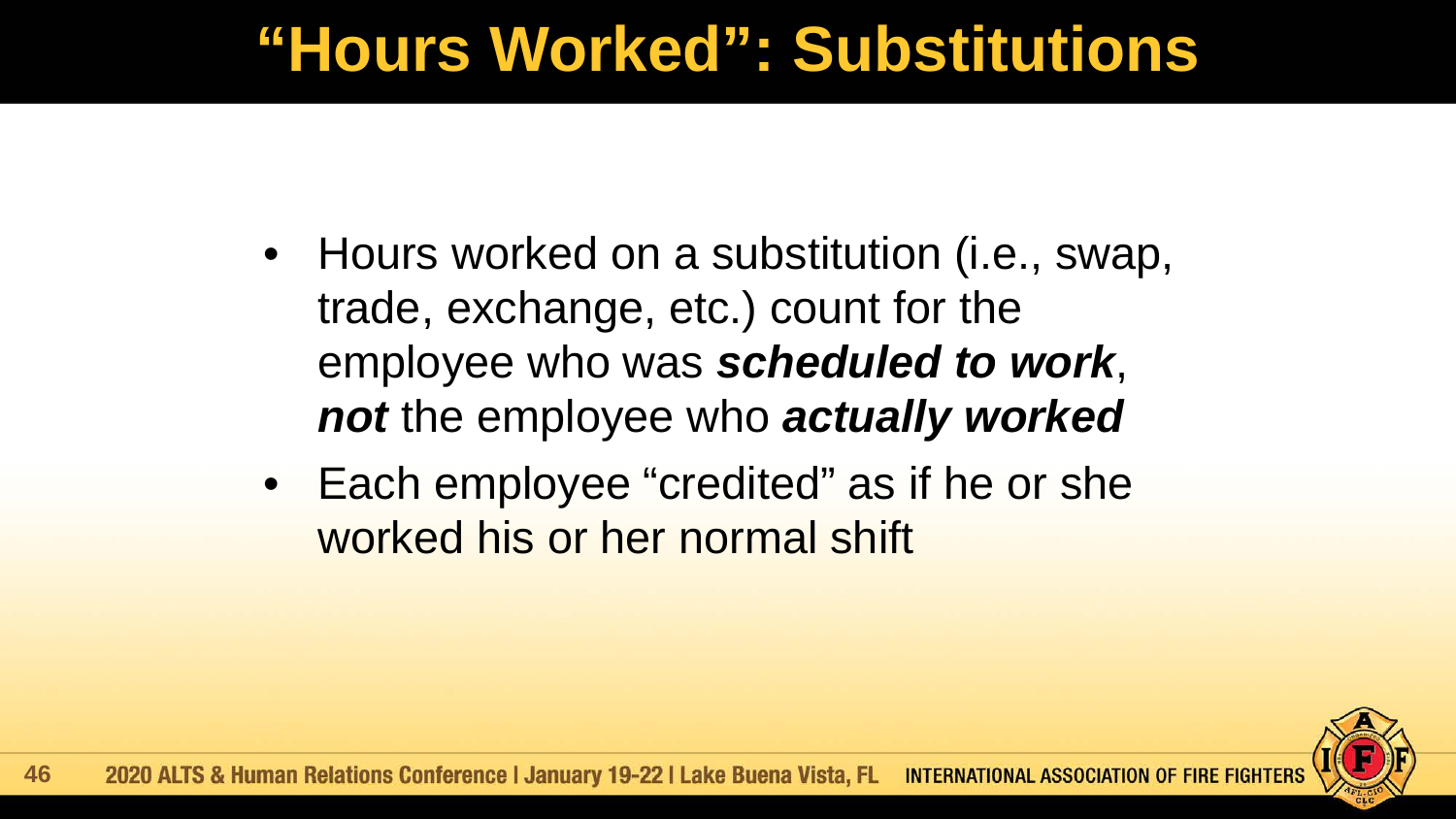# **"Hours Worked": Training Time**

• Time spent in training **generally** counts as hours worked

- Two exceptions:
	- 1. General
	- 2. Public Safety

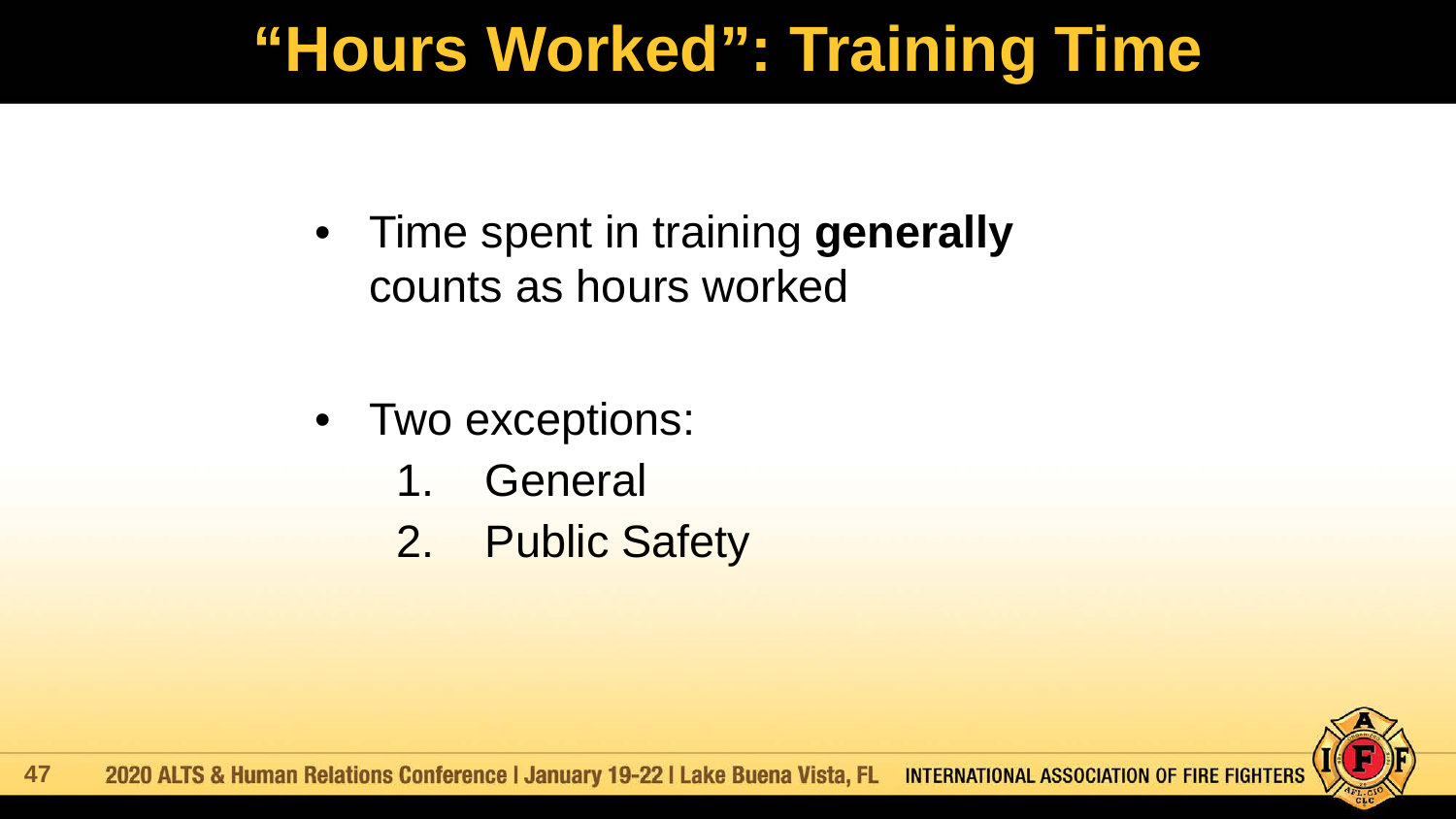# **"Hours Worked": Training Time**

#### **General Exception:** Training time does not count if

- Occurs outside regular hours
- Attendance is voluntary
- Not directly related to job
- No productive work performed

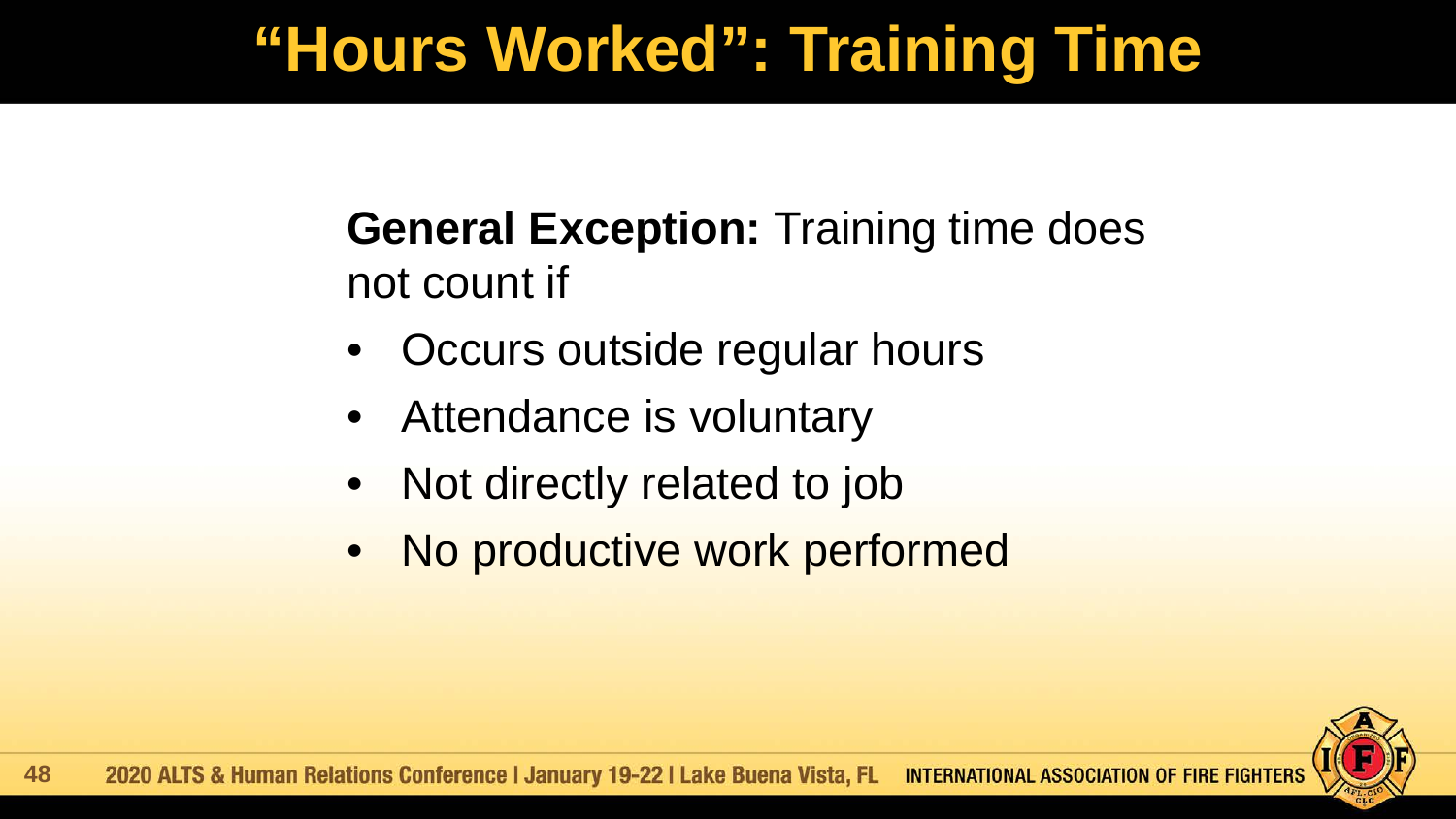# **"Hours Worked": Training Time**

#### **Public Safety Exception: Training time** does not count if

- Specialized or follow-up training
- Outside regular hours
- **Required by law for certification**

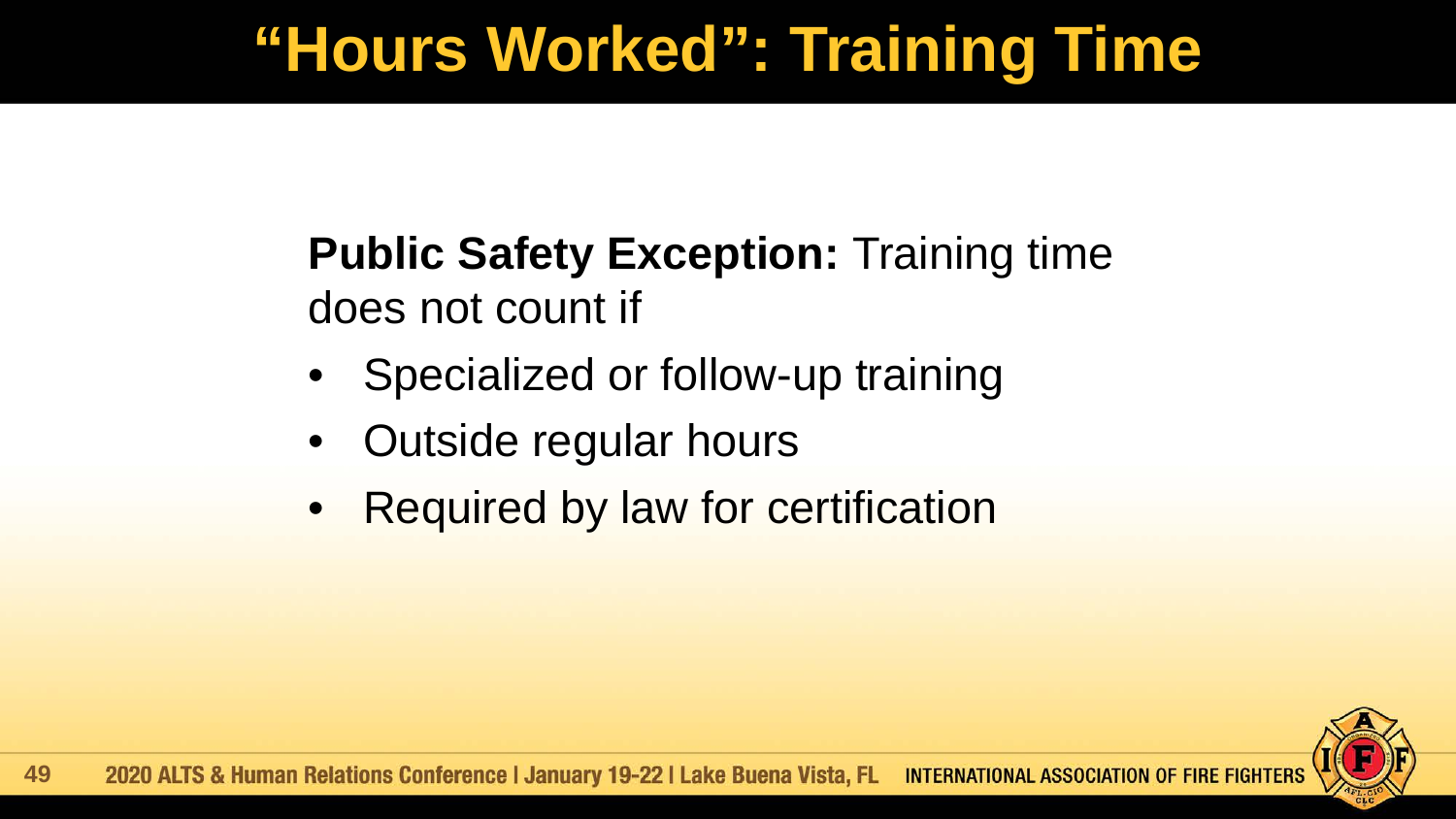### **"Hours Worked": On-Call Time**

- Is employee **so restricted** that he or she cannot effectively use on-call time for personal pursuits?
	- "Engaged to wait" v. "Waiting to be engaged"

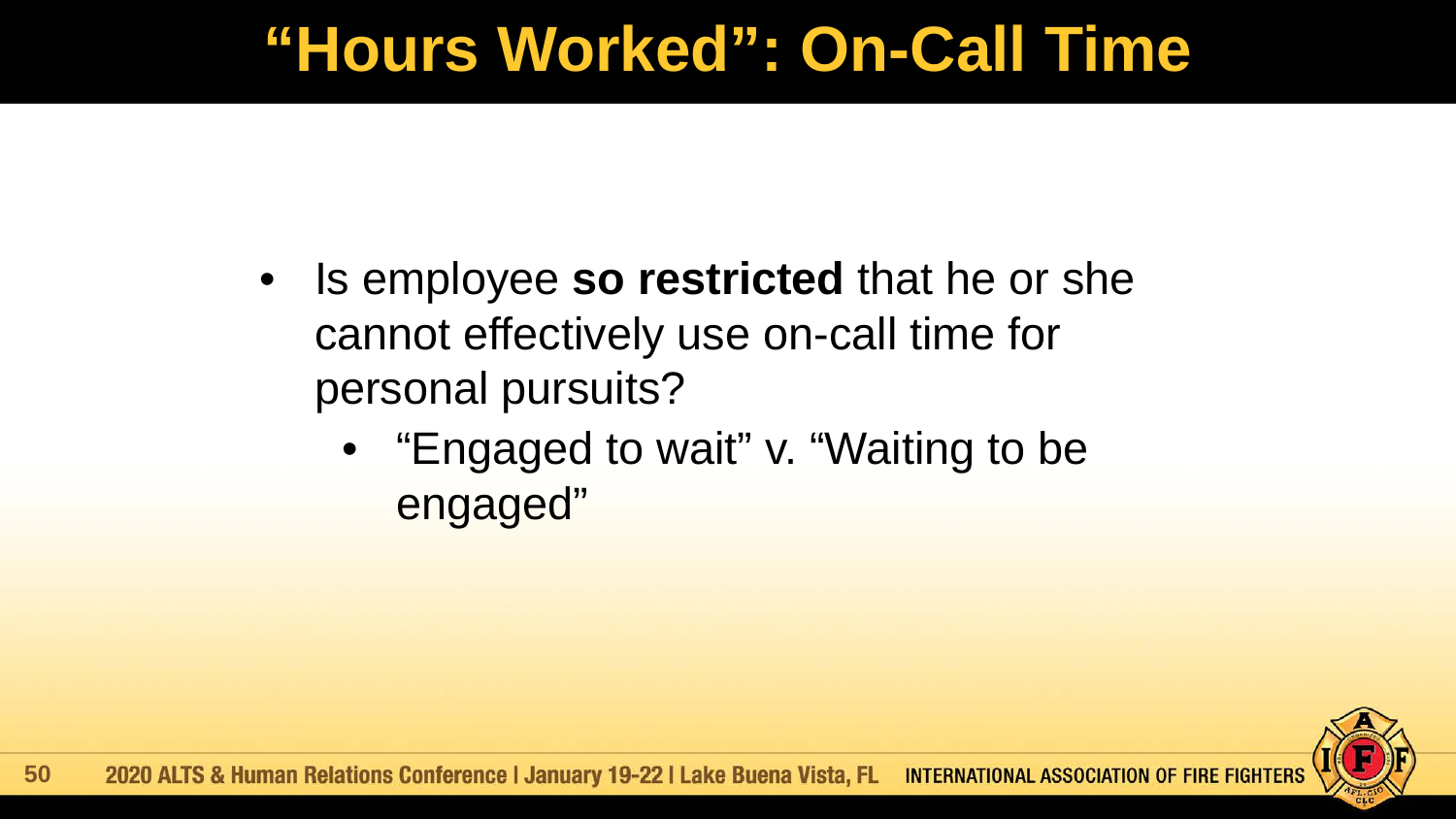### **"Hours Worked": On-Call Time**

#### **Factors**

- Call frequency\*
- Minimum response time
- Geographical restrictions
- Conduct restrictions
- Disciplinary consequences

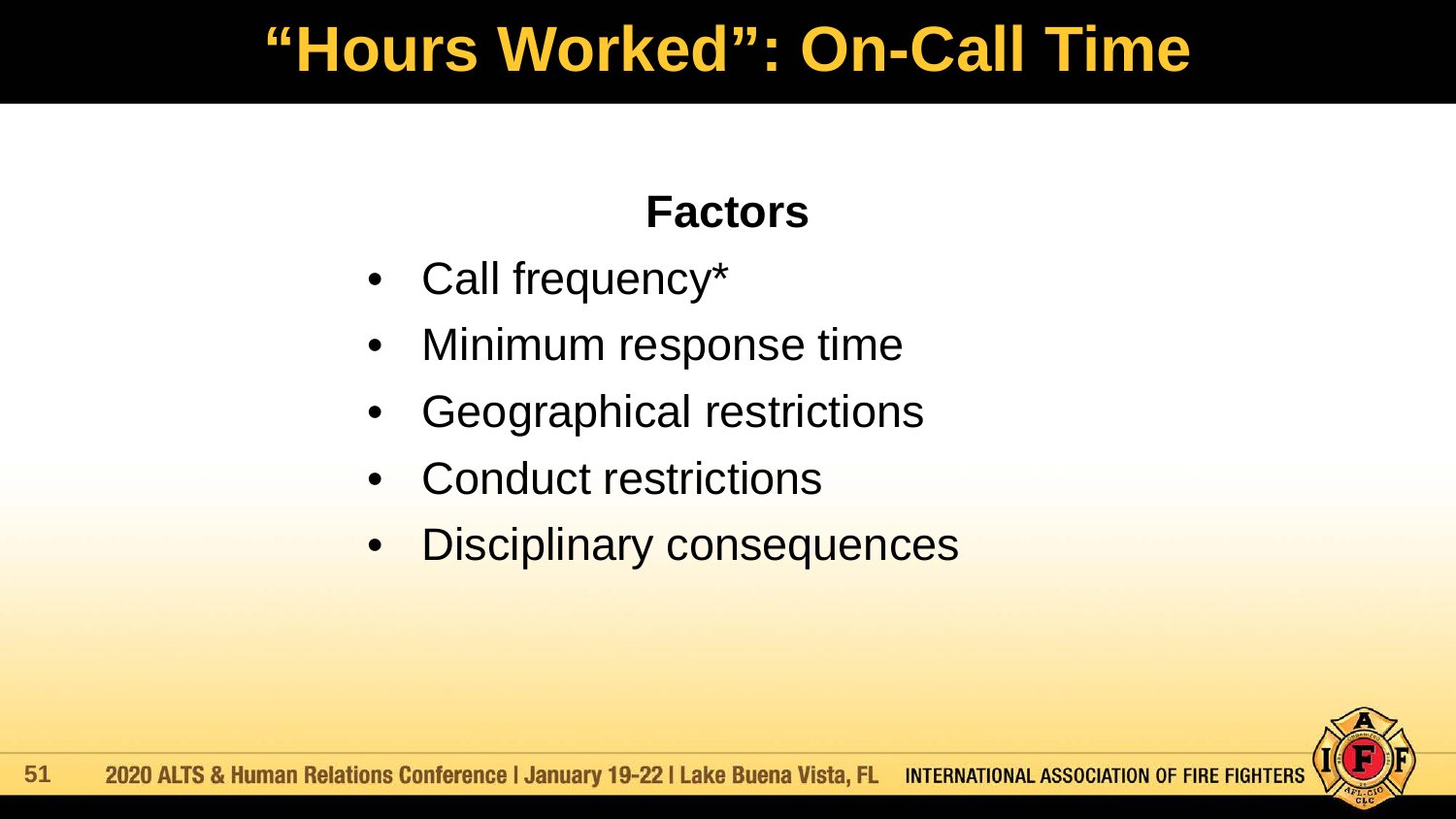# **"Hours Worked": Meal and Sleep Time**

- Different standards for 7(a) and 7(k) employees
- Whether employer may seek to exclude meal or sleep time depends on shift length:
	- $7(a): \geq 24$  hours
	- $7(k)$ :  $> 24$  hours

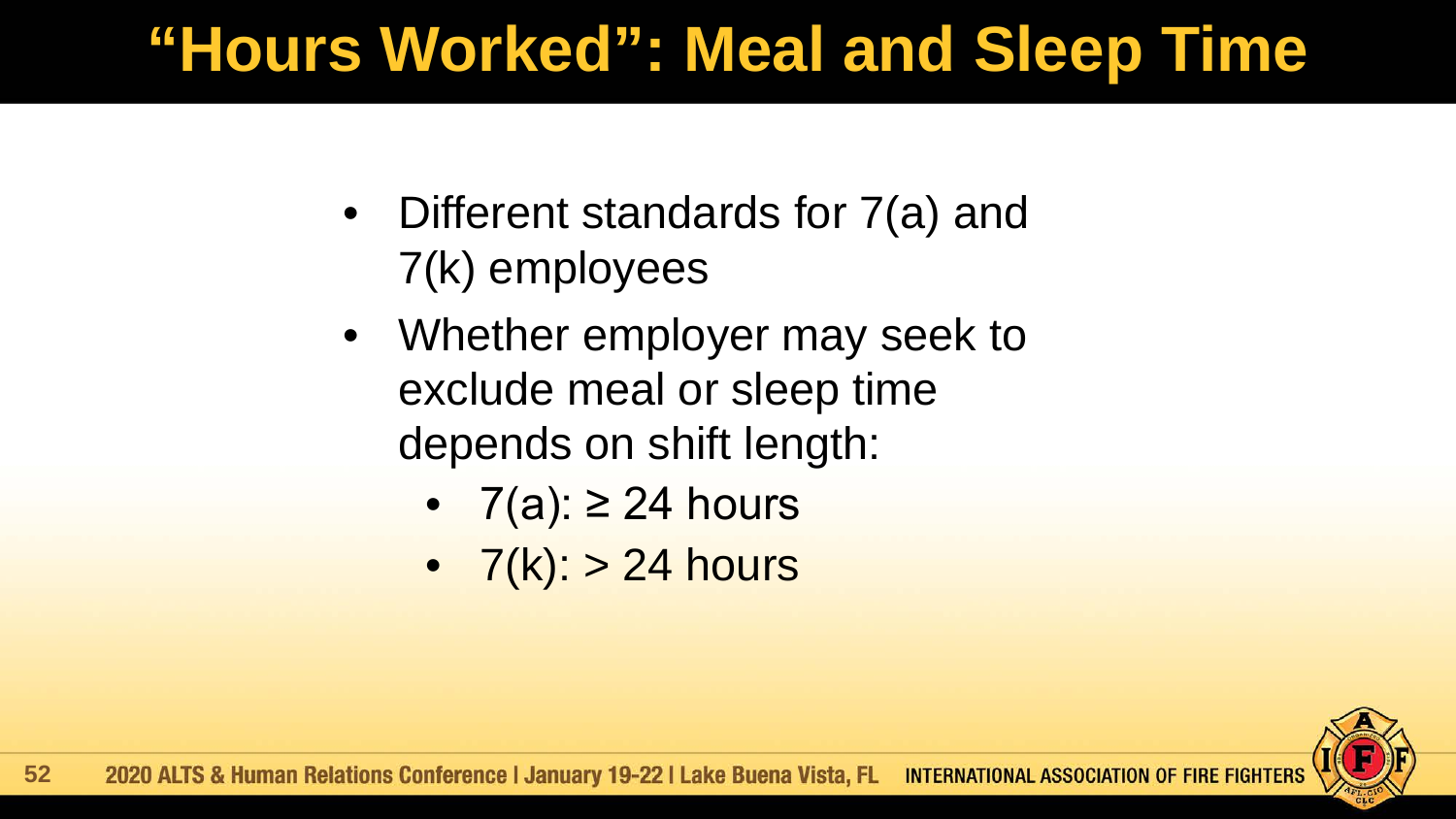### **"Hours Worked": Meal Time**

#### **Meal Time Conditions**

- Agreement
- Bona fide meal period
	- Tests: Complete relief from work v. Predominant beneficiary
	- Unlikely to exist for FFs confined to station, and obligated to answer every call

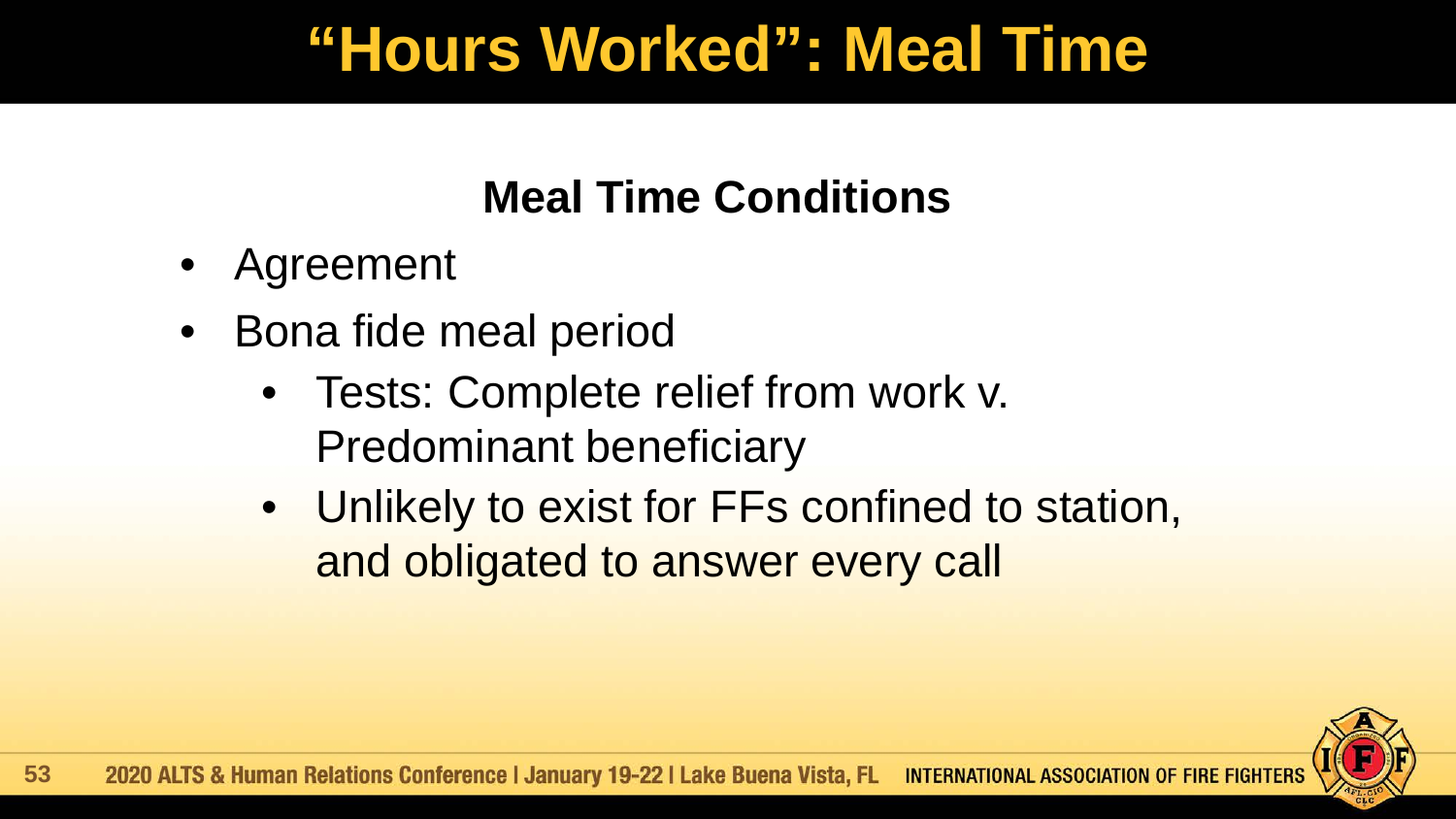### **"Hours Worked": Sleep Time**

#### **Sleep Time Conditions**

- Agreement
- Bona fide regularly scheduled sleeping period
	- Up to 8 hours excludable
- Adequate sleeping facilities
- Reasonable night's sleep

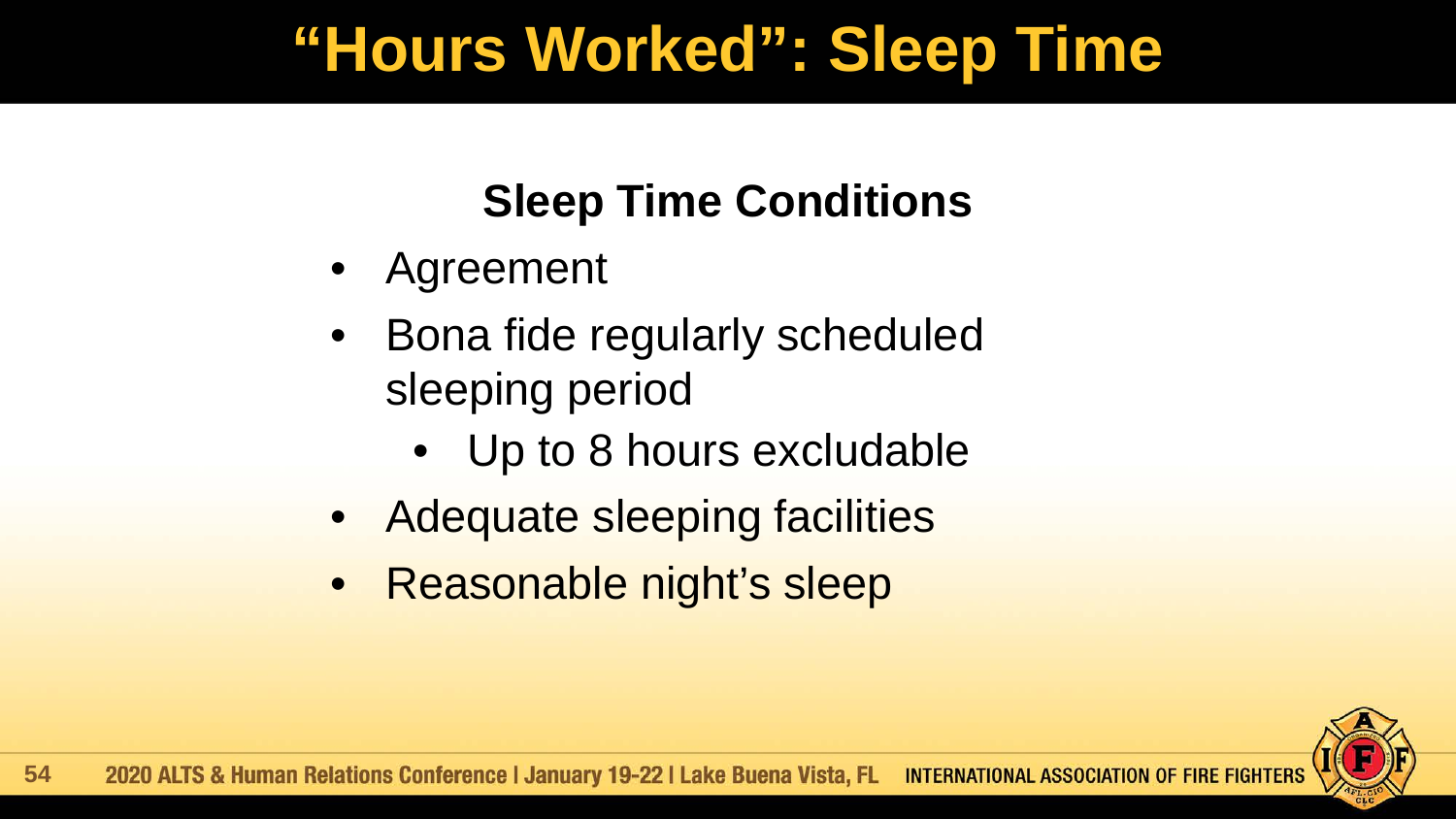### **"Hours Worked": Sleep Time**

Employer has an agreement with employees that allows it to deduct sleep time from hours worked. During the night, on-duty employees are awoken from sleep multiple times to respond to calls.

*May the employer deduct the periods of interruption?*

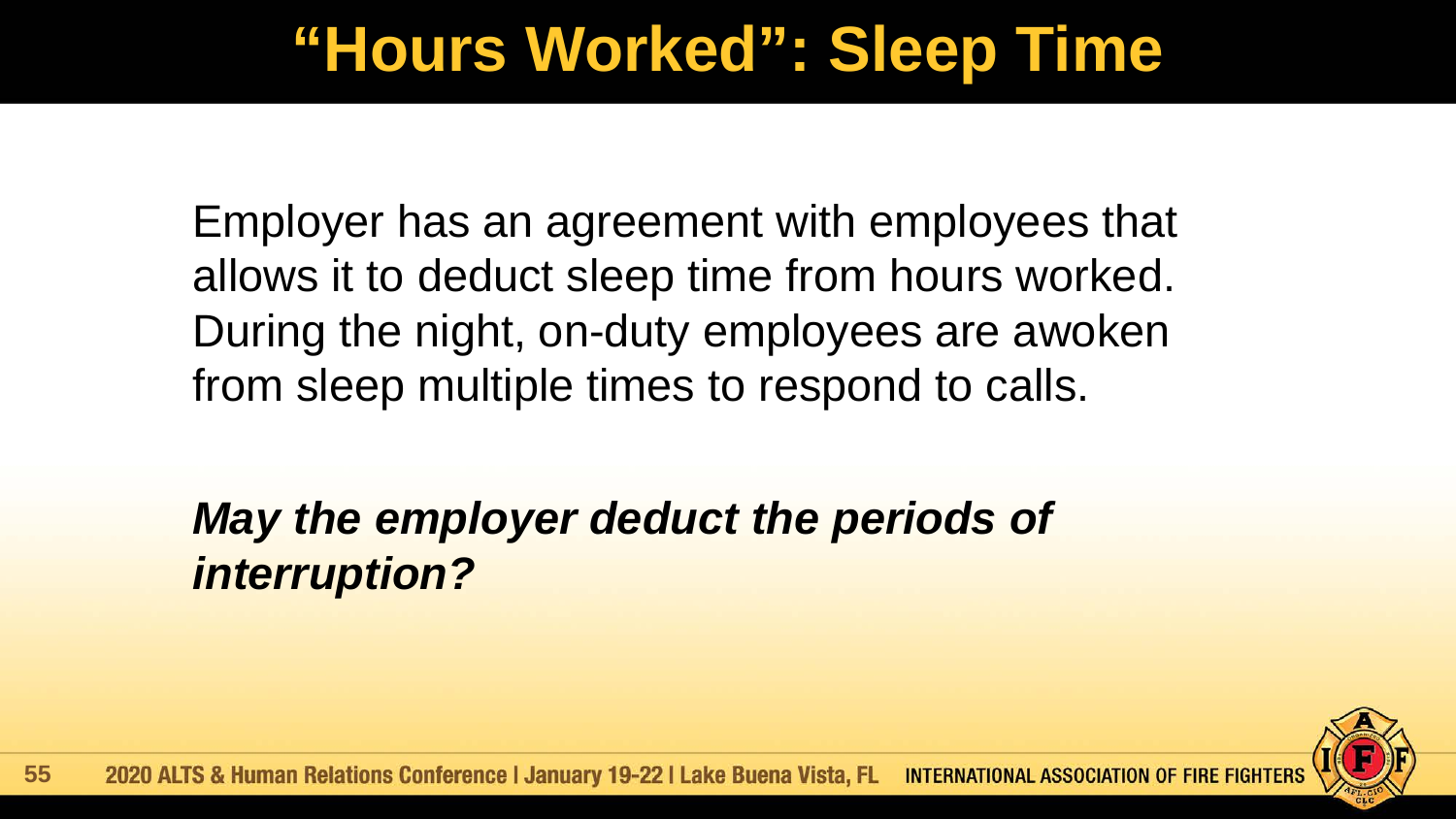### **"Hours Worked": Sleep Time**

- Interruptions **count** as hours worked
- If employees are so interrupted that they cannot get **at least 5 hours** sleep, employer must count entire sleep period as hours worked

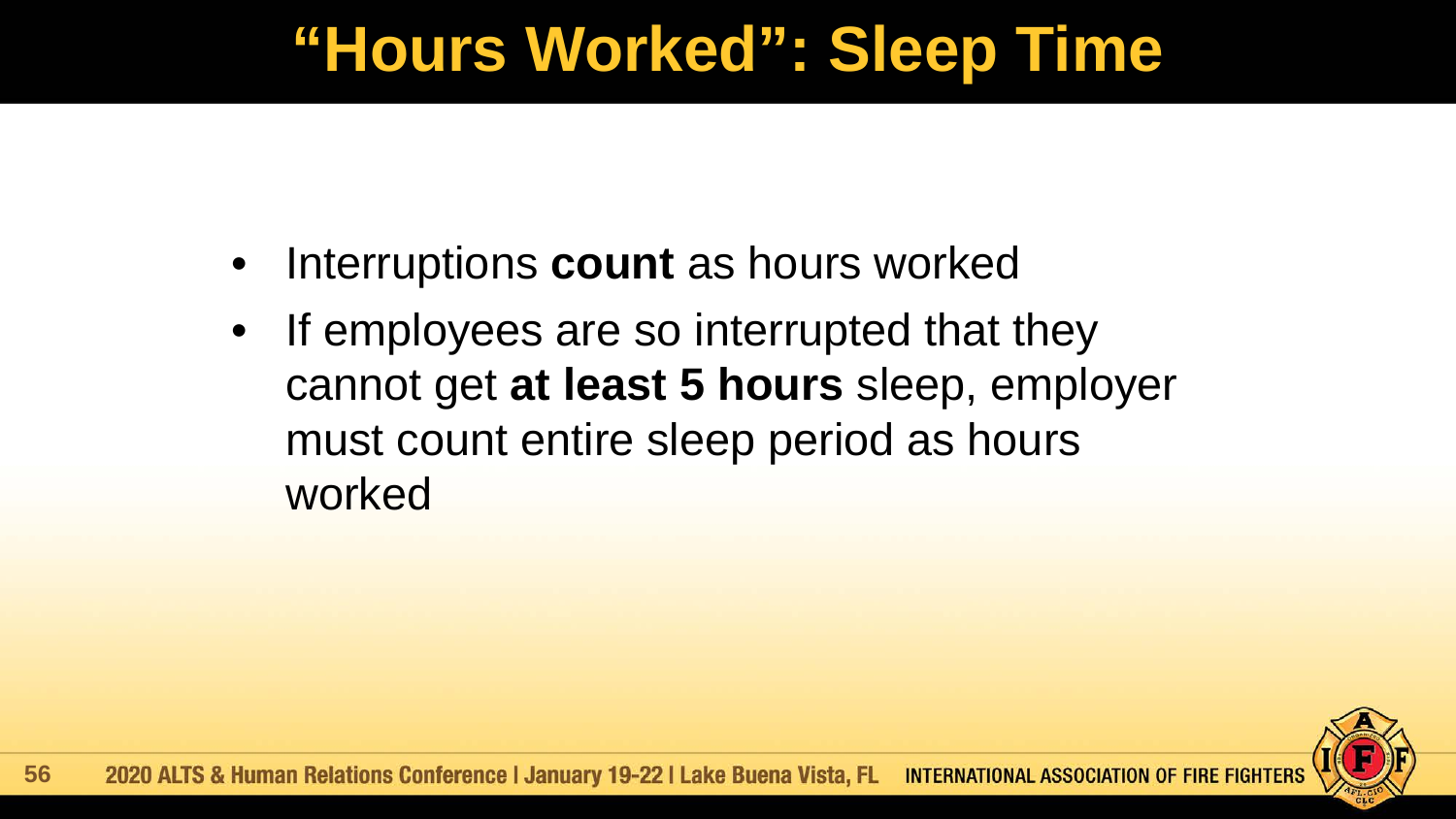## **"Total Remuneration"**

#### **Payments Included:**

- Wages/Salary
- Non-discretionary bonuses
	- **Longevity**
	- EMS
	- Education

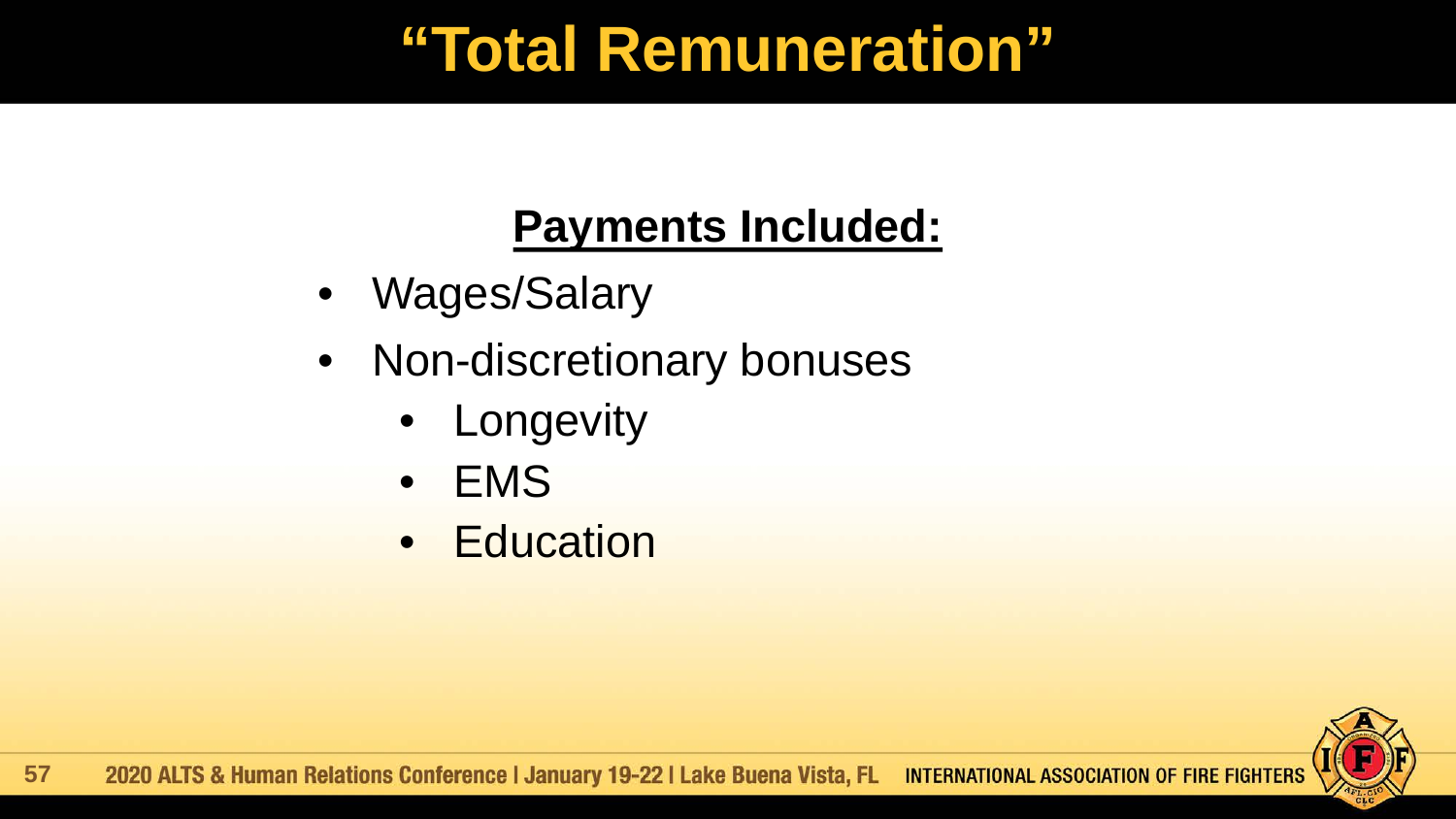# **"Total Remuneration"**

#### **Payments Excluded:**

- Sums paid as gifts not related to hours worked, production, efficiency, etc.
- Vacation, holiday, sick, layoff, or similar pay for periods where no work performed
- Discretionary employer payments
- Employer contributions to bona fide plan for old age, retirement, life, accident, or health insurance or similar benefits

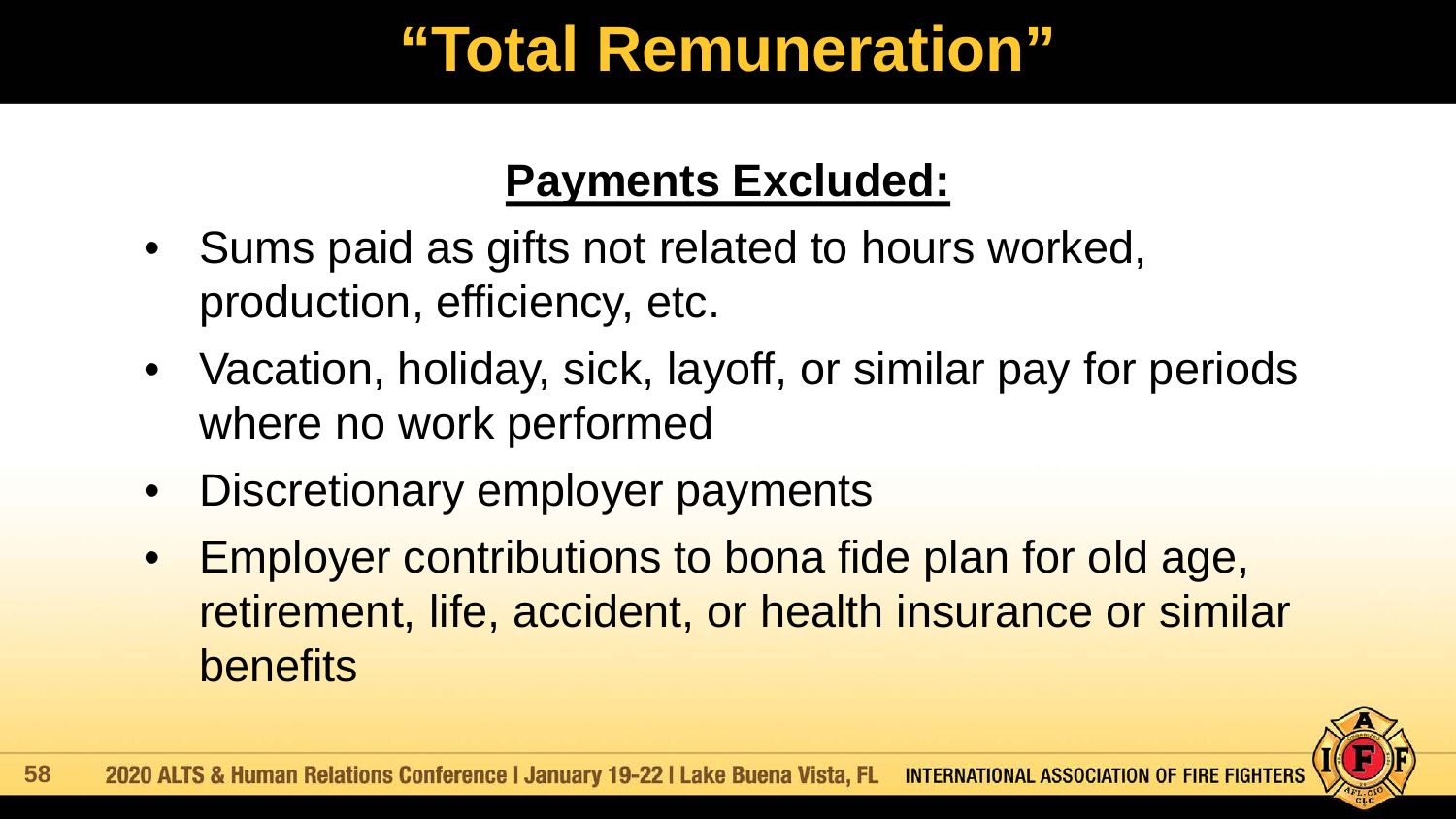# **"Total Remuneration"**

#### **Payments Excluded:**

- Premium payments made for working more than 8 hours in a day, or in excess of maximum workweek or regular working hours
- Premium payments for working on weekends, holidays, or regular rest days
- Premium payments for working hours outside those established by applicable employment contract or CBA as the regular workday or workweek

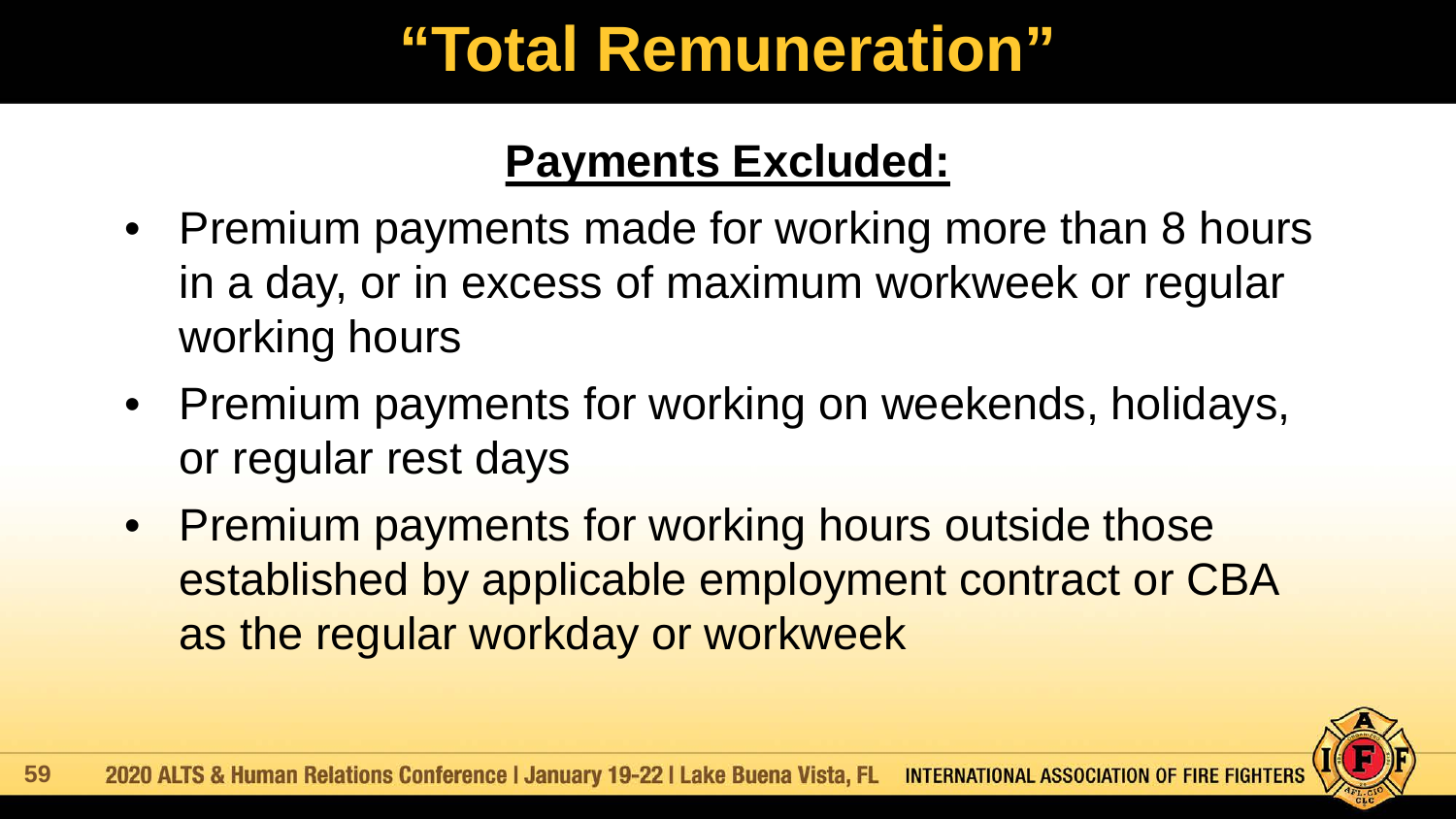# **"Regular Rate"**

Employees accumulate 12 sick days per year. For employees who accumulate at least six months of sick leave, the employer will buy back accrued, unused sick days, and pay the employee a lump sum equal to a percentage of regular hourly pay.

*Is the payment includable in the calculation of the regular rate?*

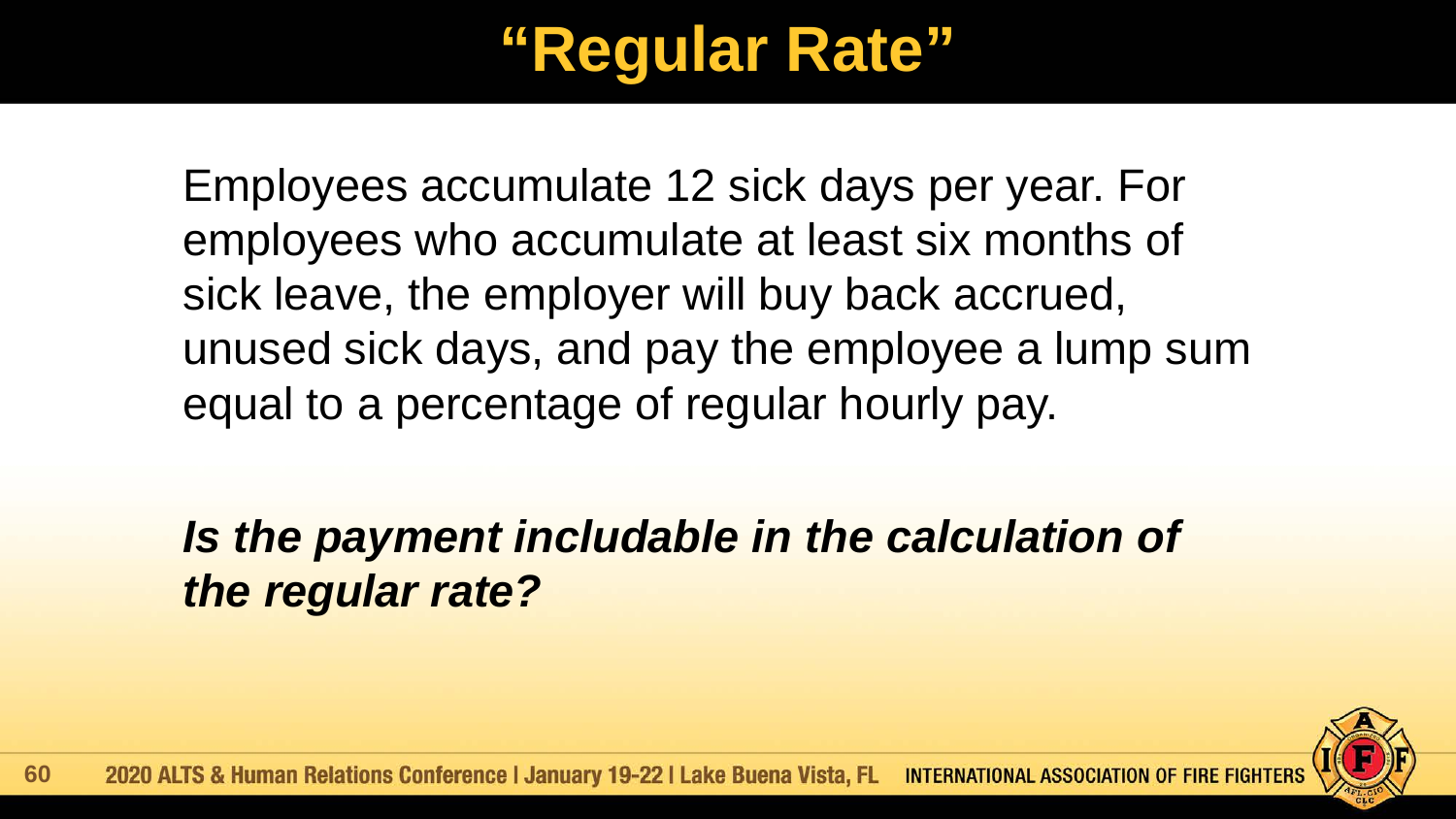# **Compensatory Time**



2020 ALTS & Human Relations Conference | January 19-22 | Lake Buena Vista, FL INTERNATIONAL ASSOCIATION OF FIRE FIGHTERS **61**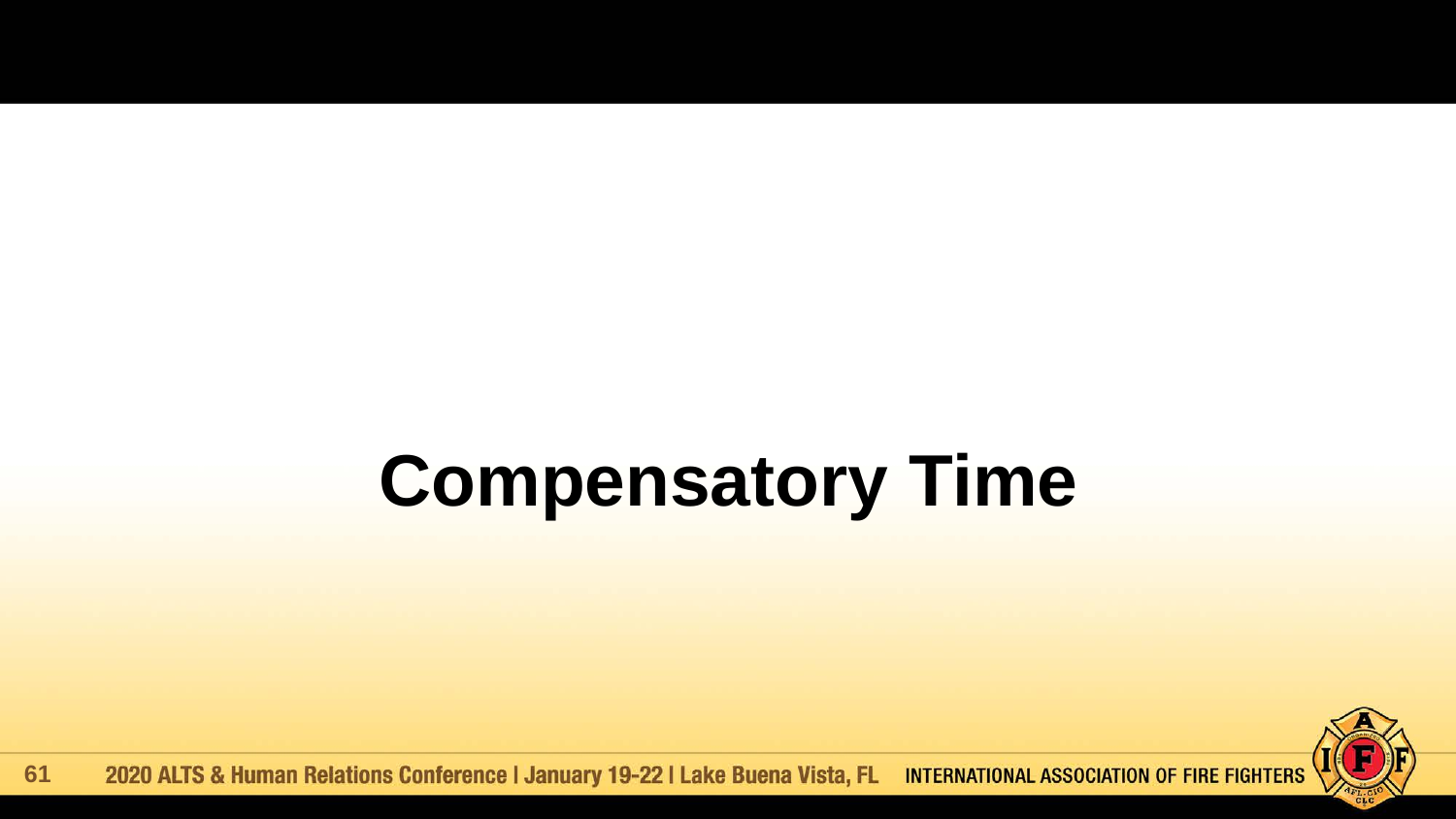# **Compensatory Time**

### Time off **in lieu of** monetary overtime compensation

### **Note:** Hours do not count as hours worked



2020 ALTS & Human Relations Conference | January 19-22 | Lake Buena Vista, FL INTERNATIONAL ASSOCIATION OF FIRE FIGHTERS **62**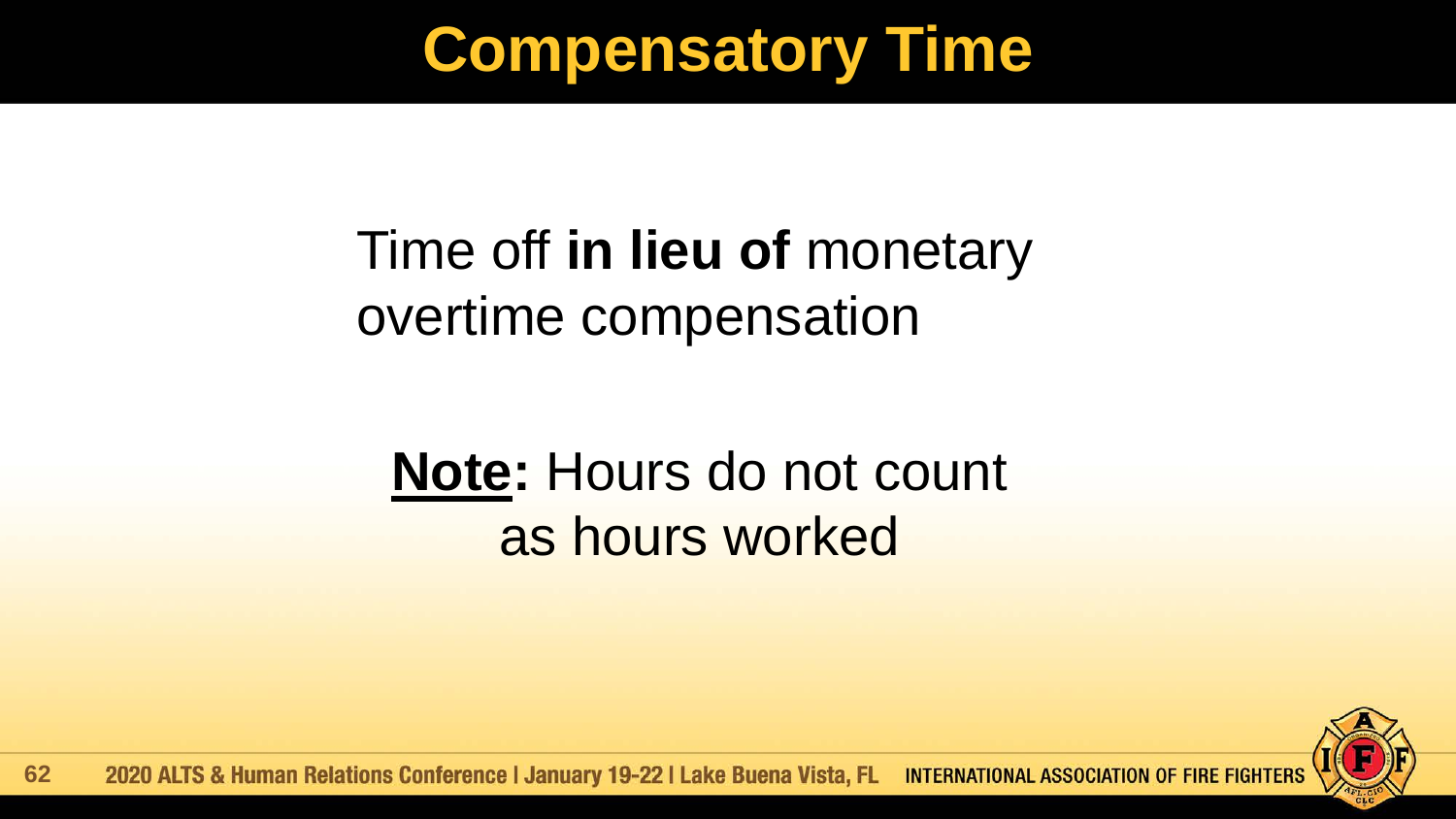# **Compensatory Time**

- Rate of accrual
- Agreement
- Maximum accrual
- Use of time
- Cashing out

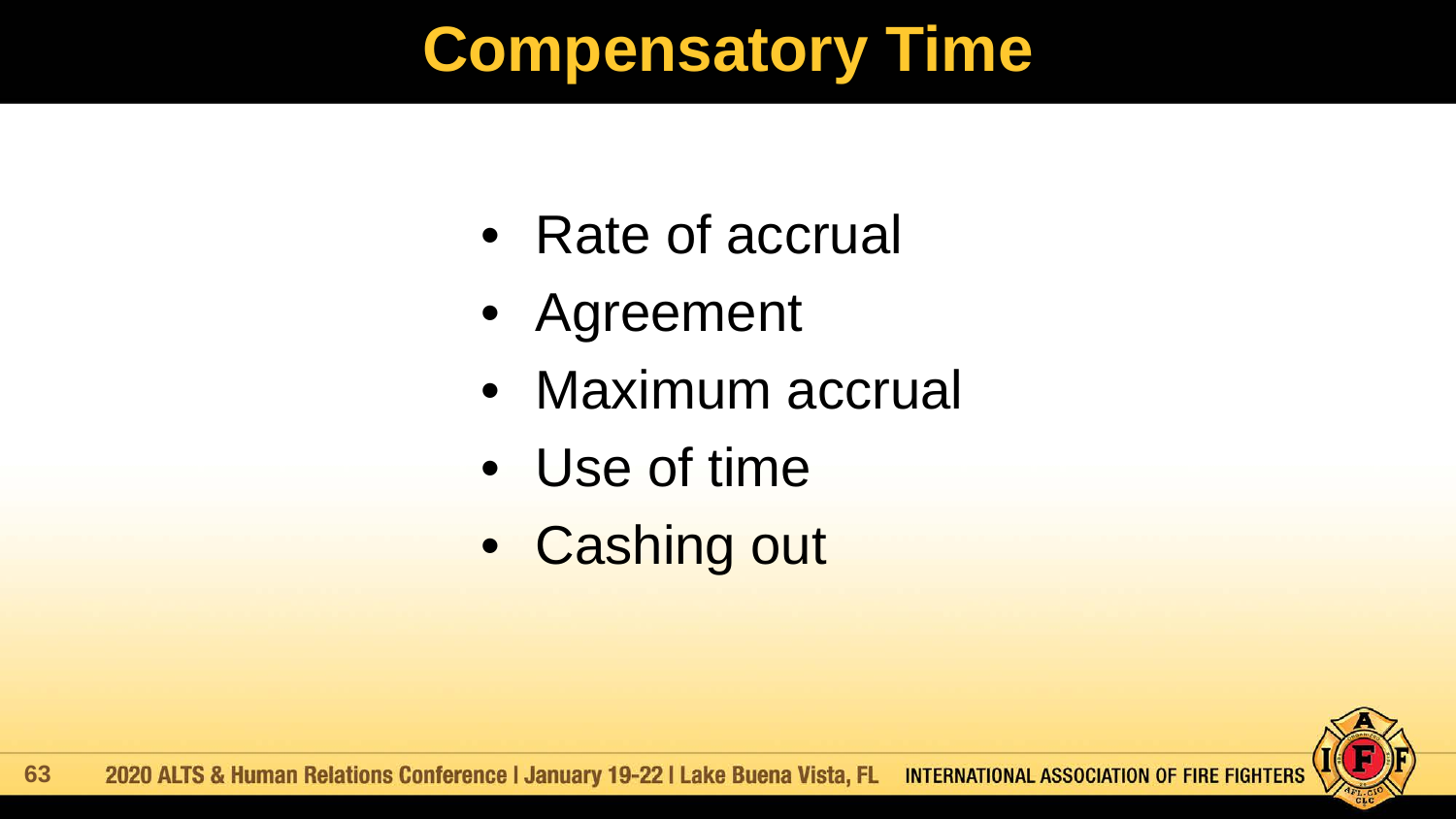# **Compensatory Time: Rate of Accrual**

- 1 hour of work = at least **1.5 hours** of comp time
- Same rate as for monetary overtime compensation

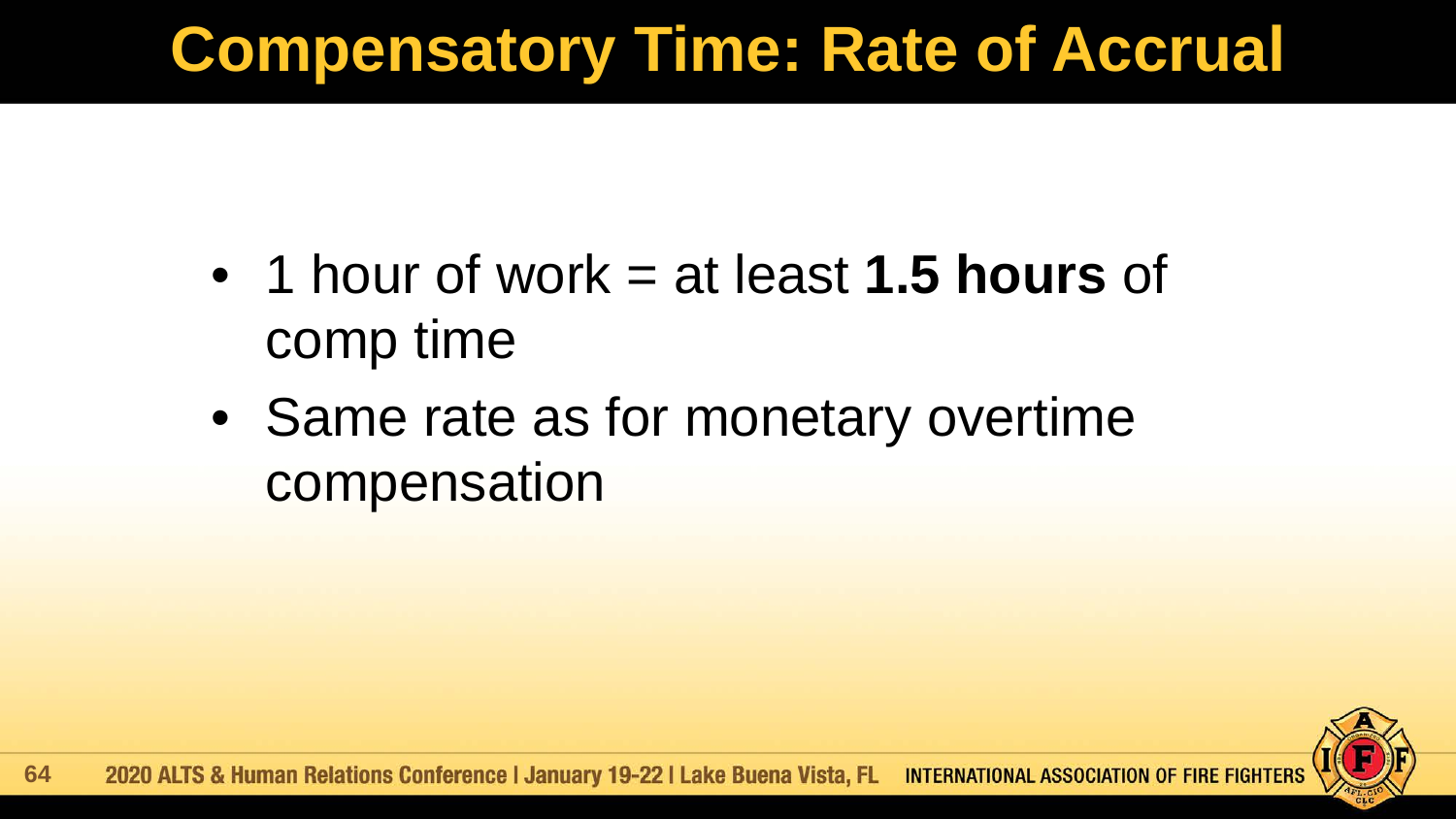# **Compensatory Time: Agreement**

• **Bargaining affiliates**: CBA, MOU, or other agreement between employer and union

- **Non-bargaining affiliates**: agreement or understanding between employer and employee
	- Before work is performed
	- Employer's unilaterally issued policy, or employee's acceptance of comp time without complaint, likely sufficient

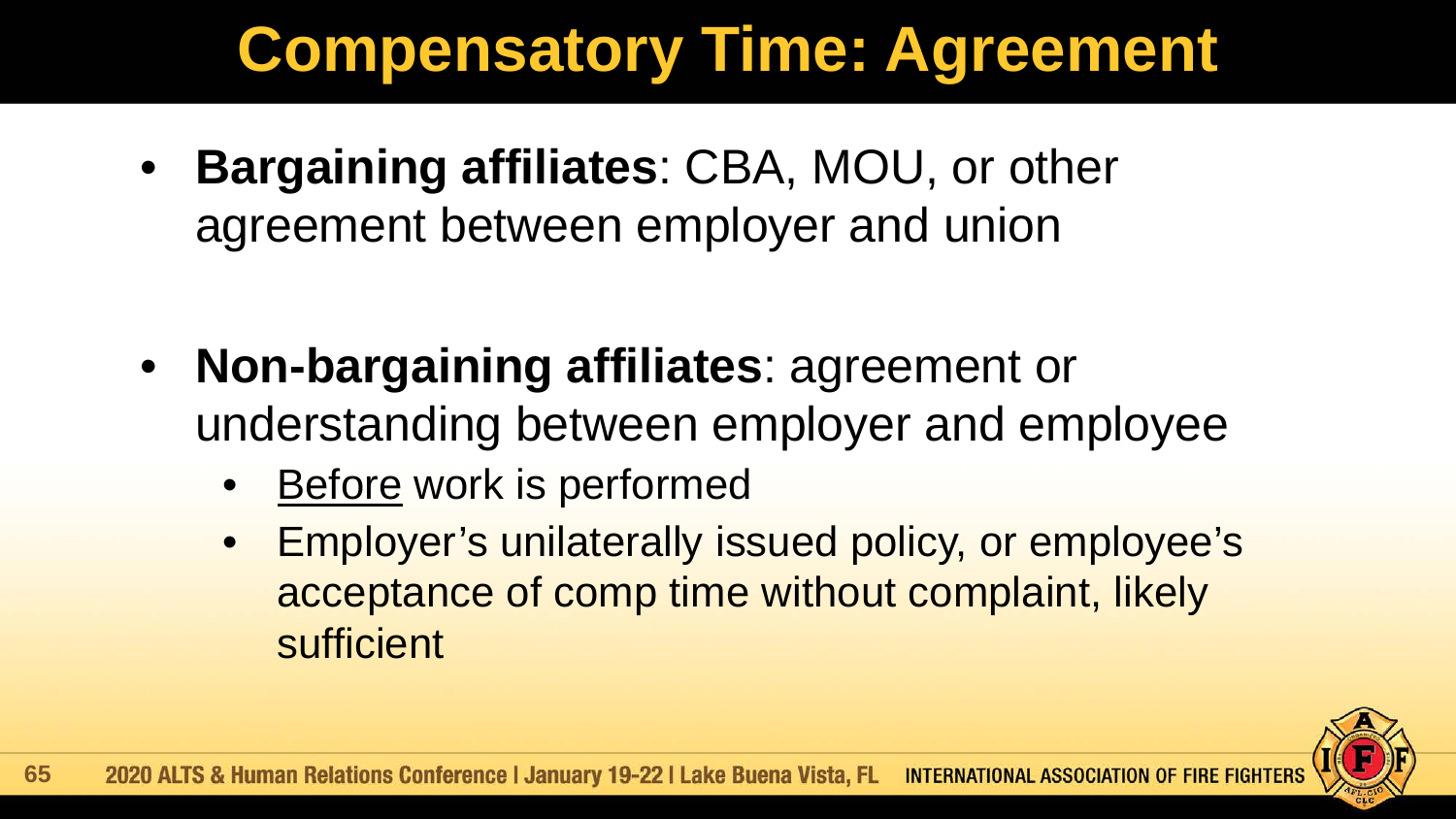# **Compensatory Time: Maximum Accrual**

- 480 hours = Public Safety/Emergency Response
- **240 hours** = Others
- Once employee maxes out, employer must pay cash until number of banked hours is reduced

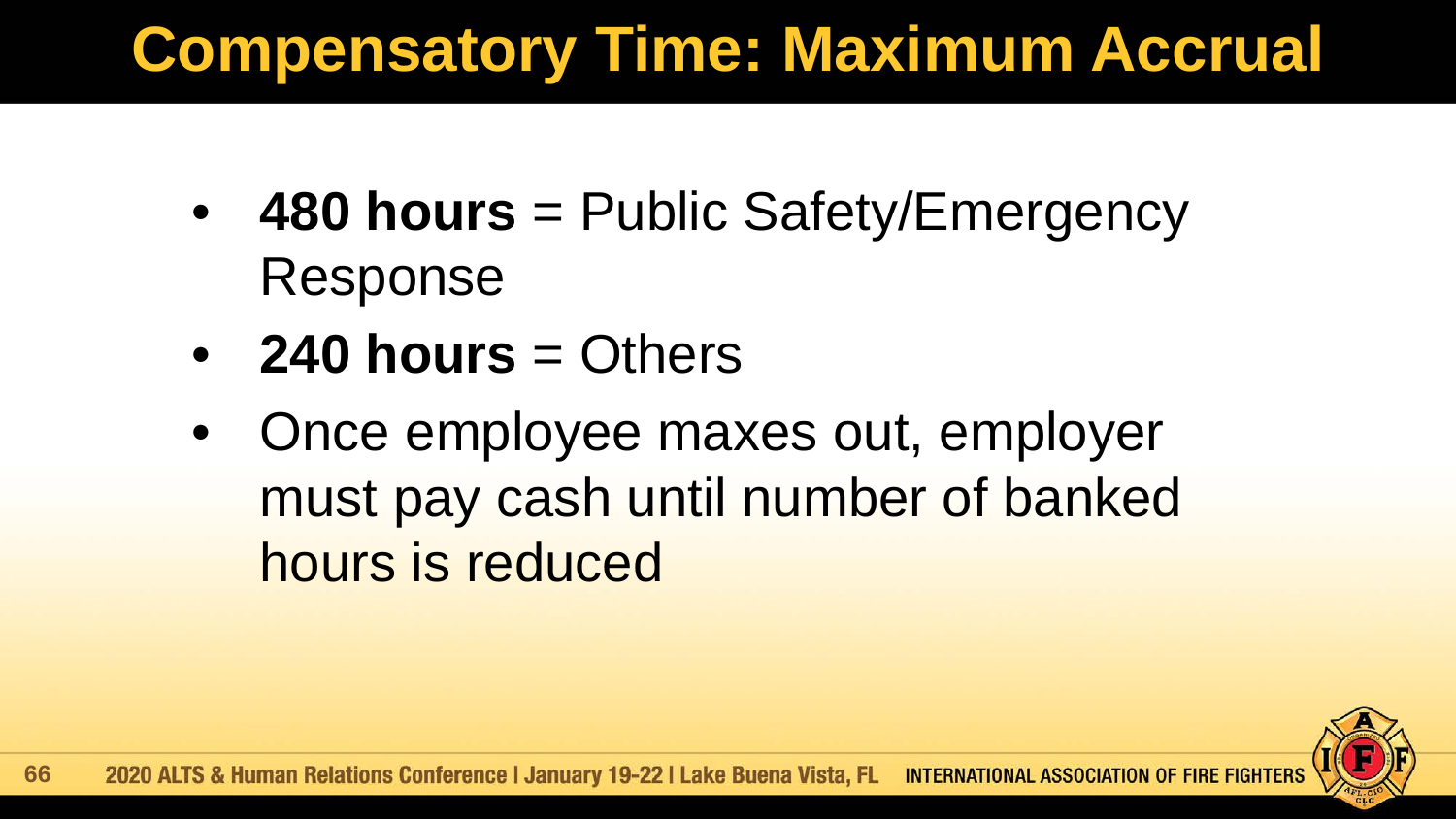# **Comp Time: Use of Time**

- Employer **may compel** use of time
- Employer **must allow** use of time within "reasonable period" after request, if use will not "unduly disrupt" operations

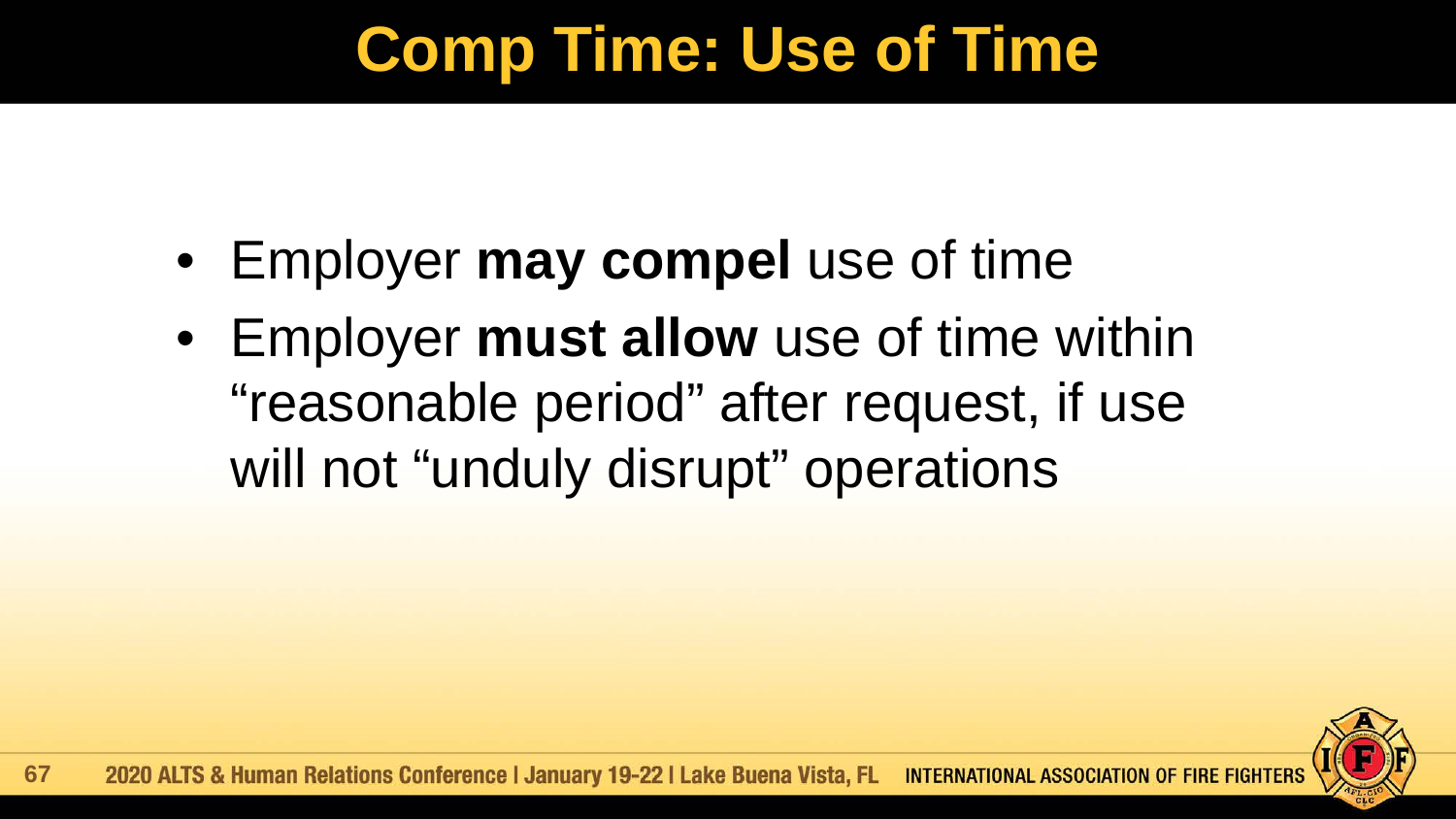# **Compensatory Time: Use of Time**

### • **"Reasonable period"**

• Customary work practice

# • **"Unduly disrupt"**

- Normal work schedule
- Anticipated peak workloads
- **Emergency requirements**
- Availability of substitutes

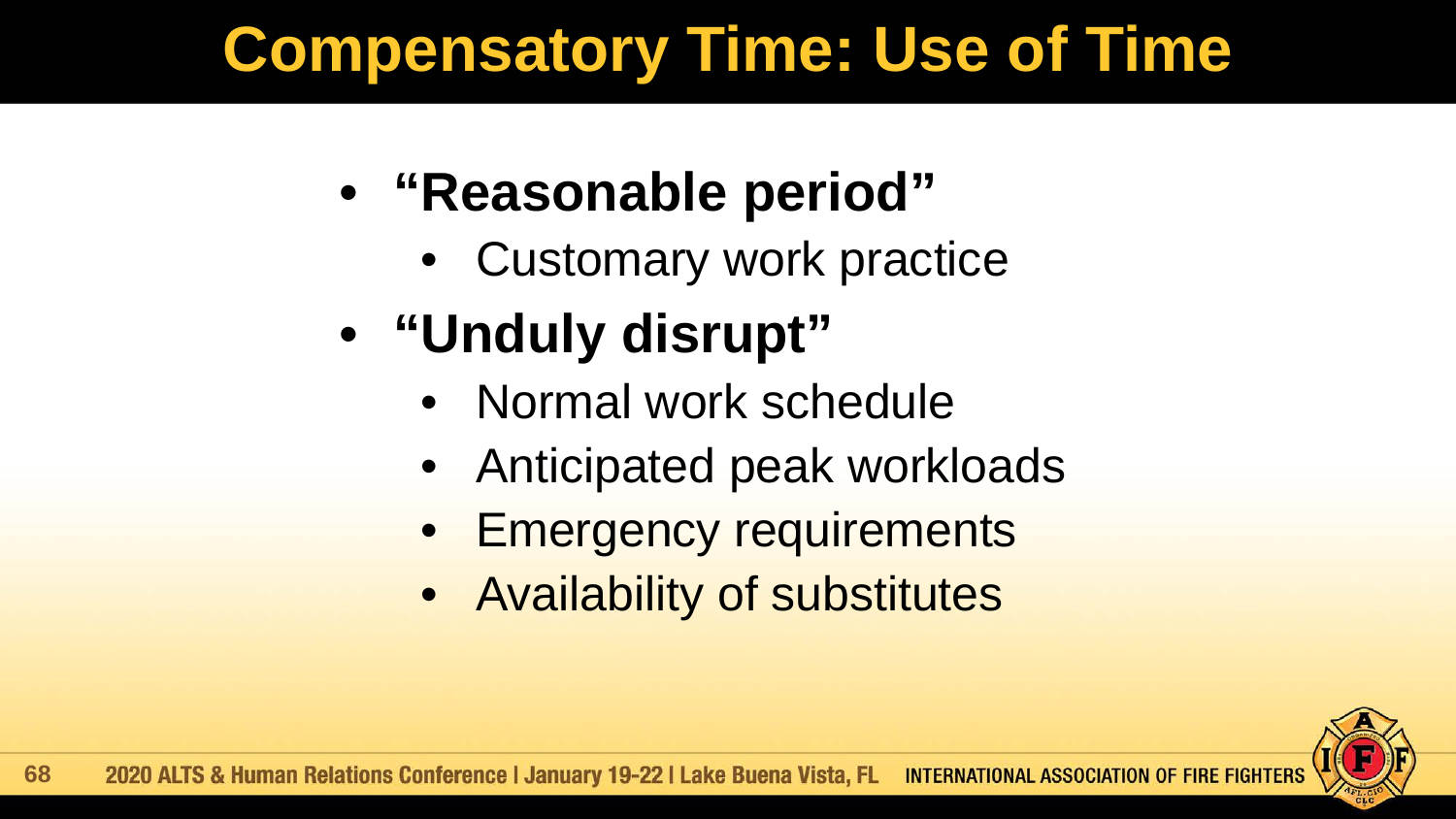# **Compensatory Time: Use of Time**

Employee makes a request to use comp time. Employer denies the request, saying it would "unduly disrupt" operations if it had to pay overtime to a substitute who would be hired to backfill the position.

*Is the employer justified?*

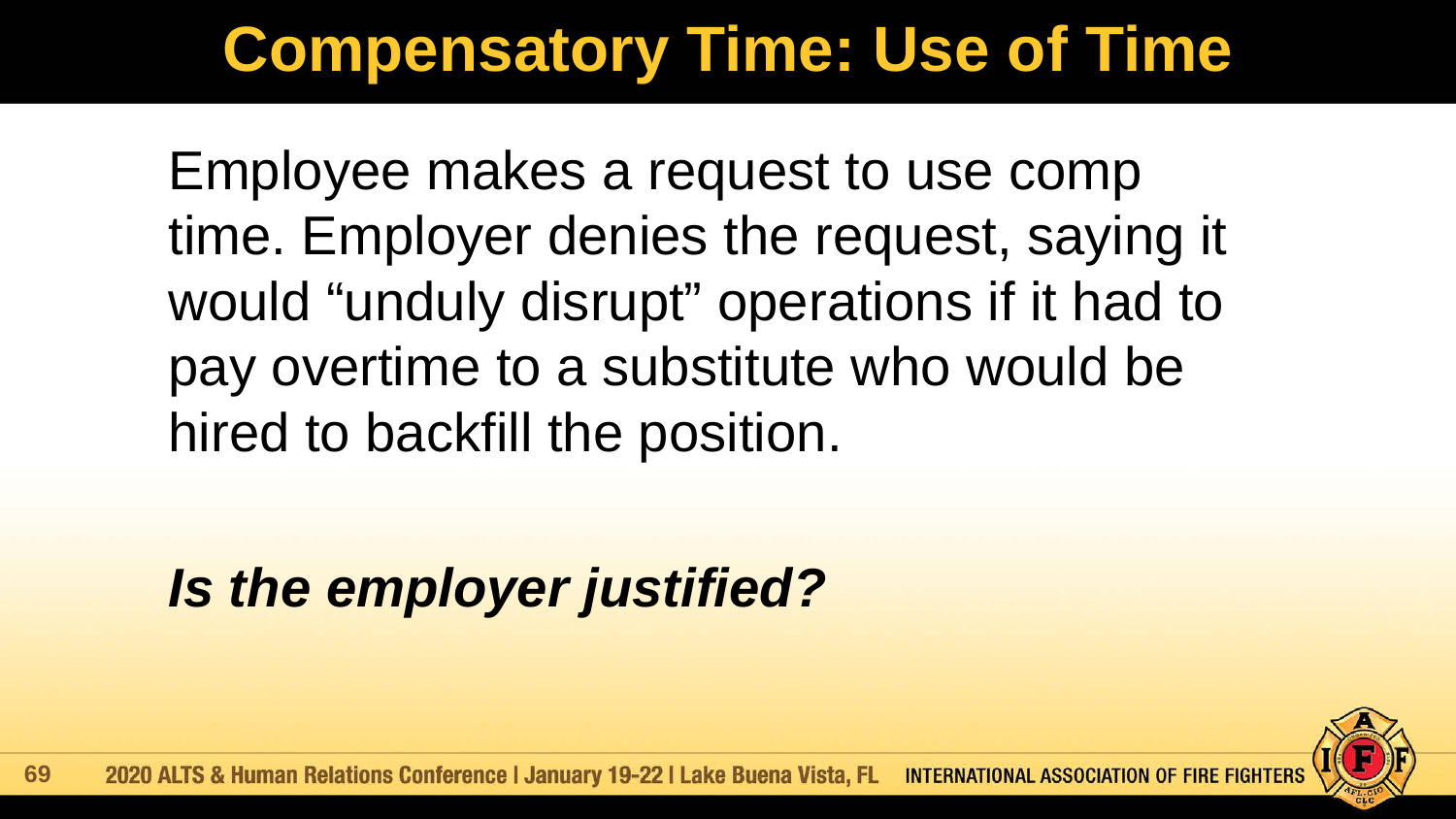# **Compensatory Time: Cashing Out**

- Employer must cash out accrued, unused comp time upon separation
- Rate = Higher of
	- Final rate of pay, or
	- Average regular rate of pay for last 3 years

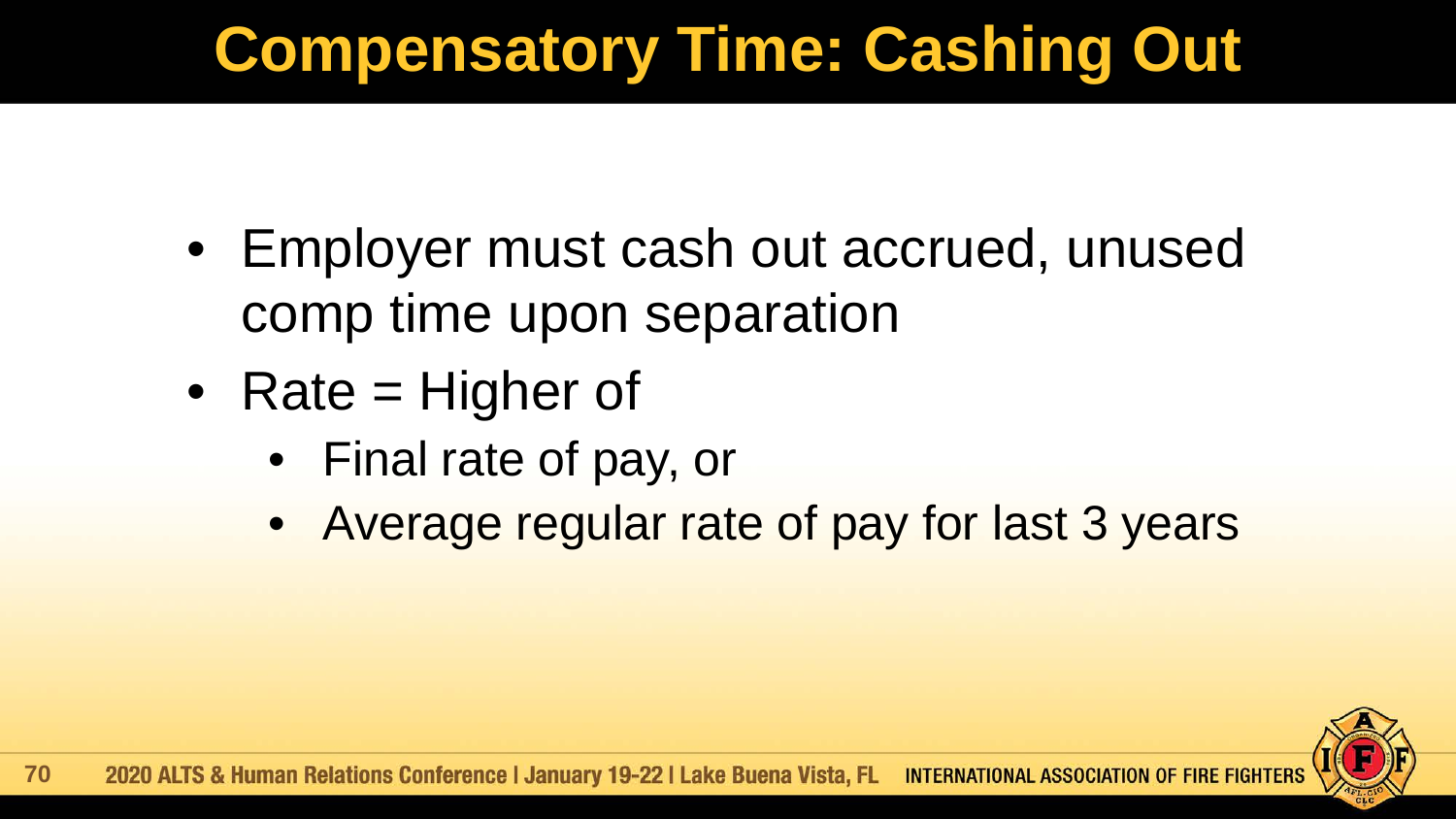# **Exercising Your Rights** Enforcement, Retaliation, and Bargaining



**INTERNATIONAL ASSOCIATION OF FIRE FIGHTERS** 2020 ALTS & Human Relations Conference | January 19-22 | Lake Buena Vista, FL **71**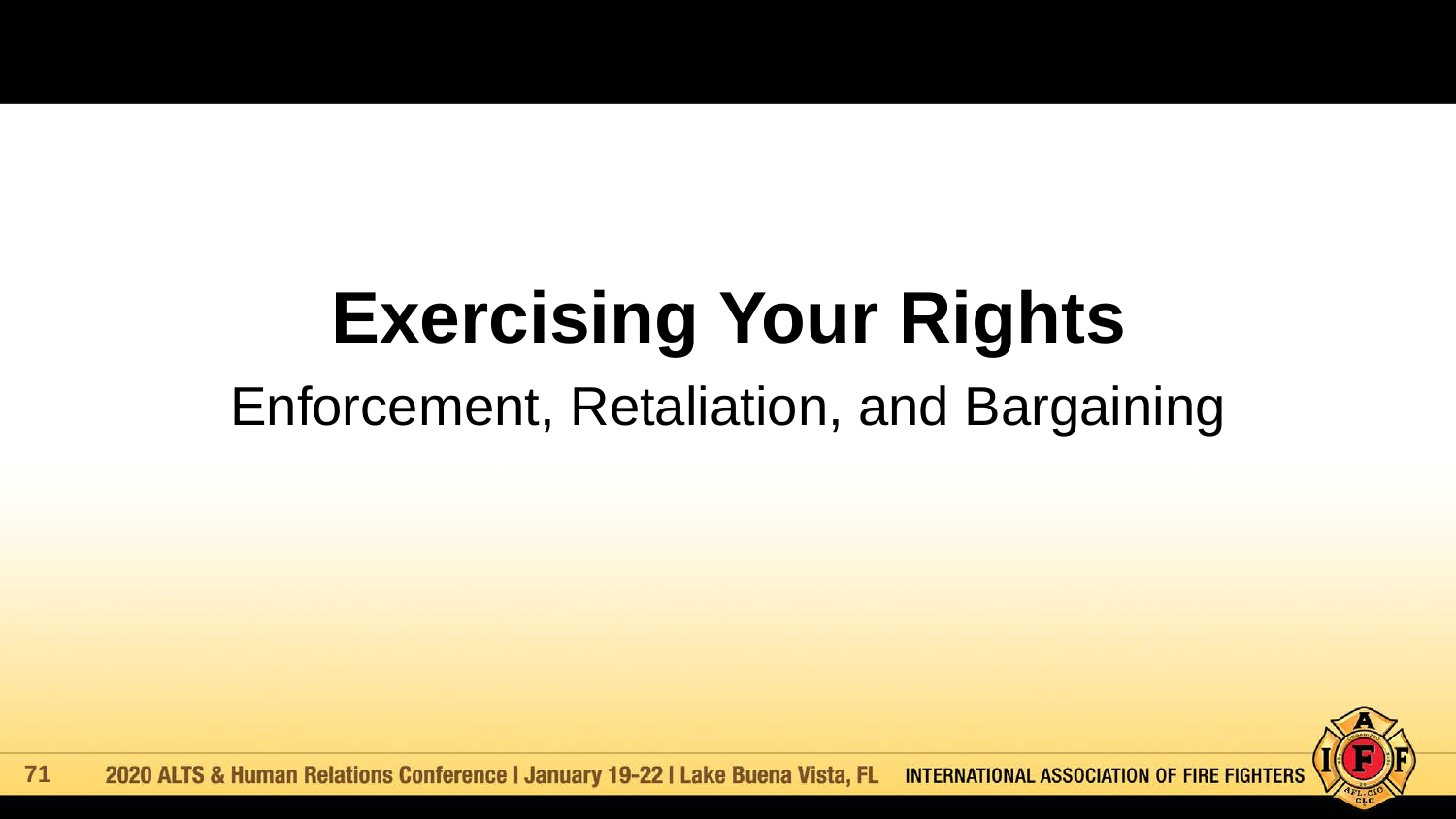### **Enforcement**

- Action in federal or state court
- Order stopping unlawful practice
- Back pay and interest
	- 2 years = statute of limitations
	- 3 years = if willful violation
- Liquidated damages
- Attorney's fees and costs

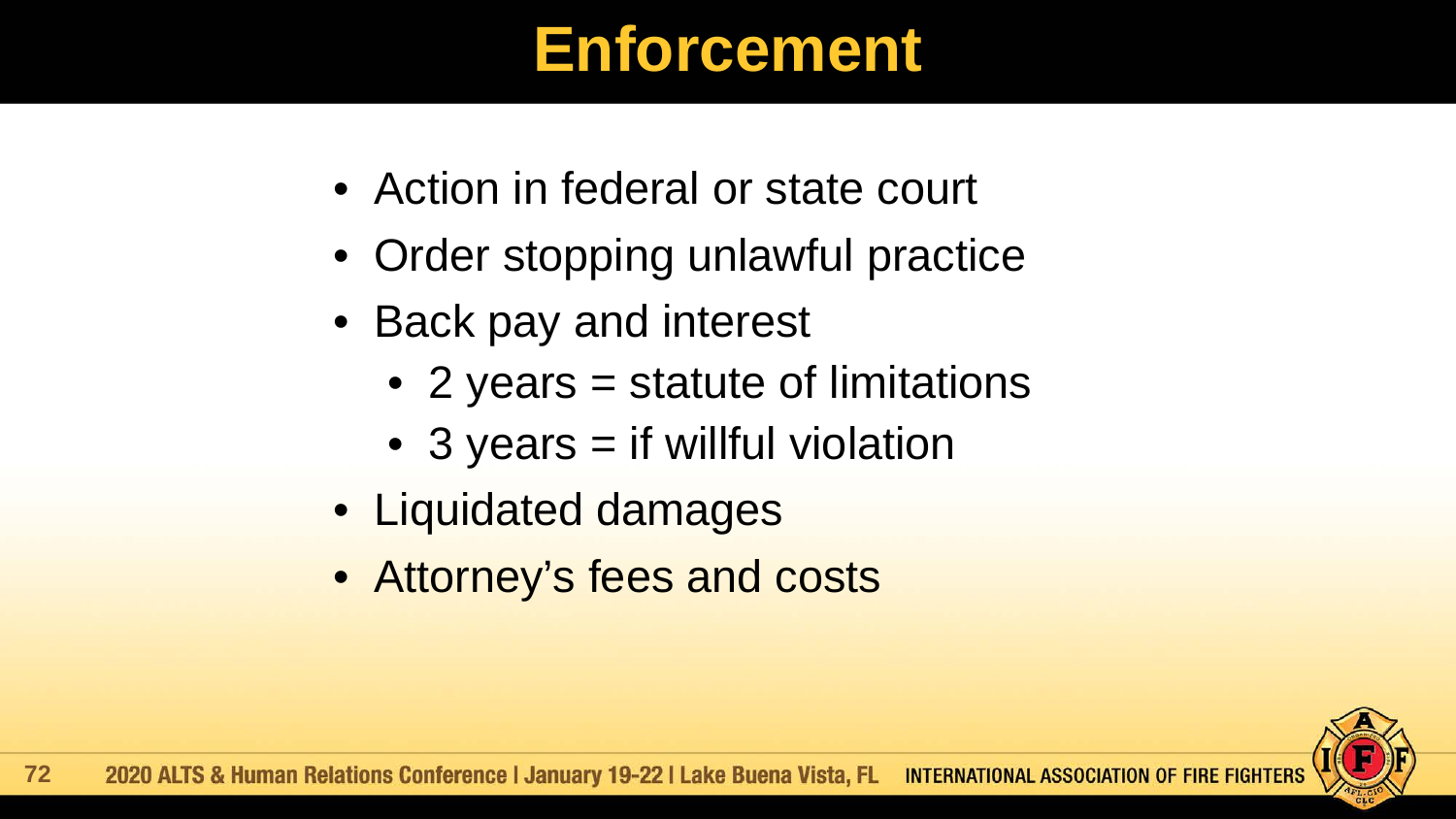### **Retaliation**

#### FLSA **prohibits** retaliation against employees who engage in protected activities to enforce their rights

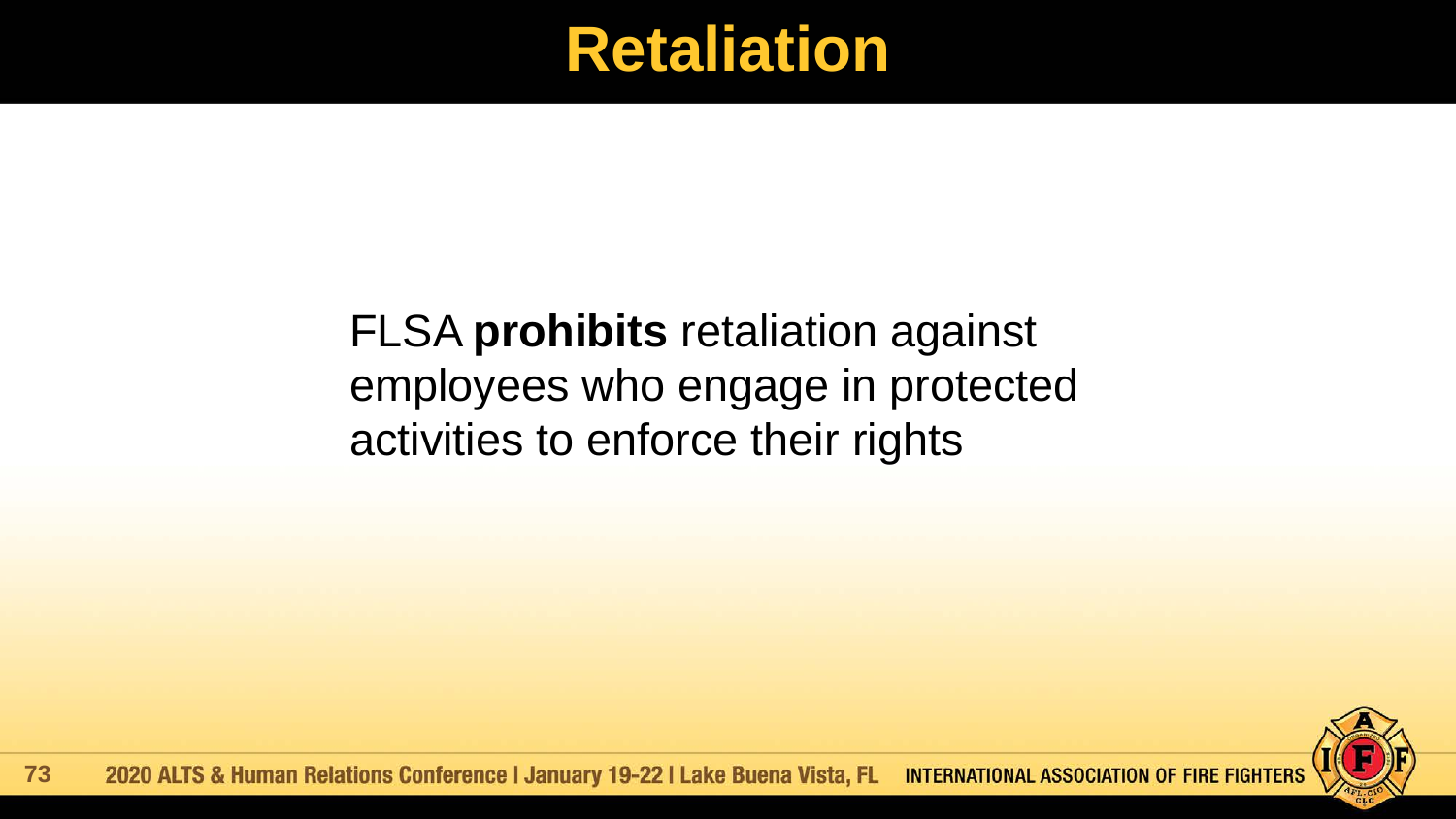## **Retaliation**

#### **Protected Activities**

- Filing complaint
	- Good-faith belief of violation
	- Oral or written
	- Governmental agency or employer
- Instituting proceeding, or causing third party to do so
- Testifying (actual or scheduled testimony)

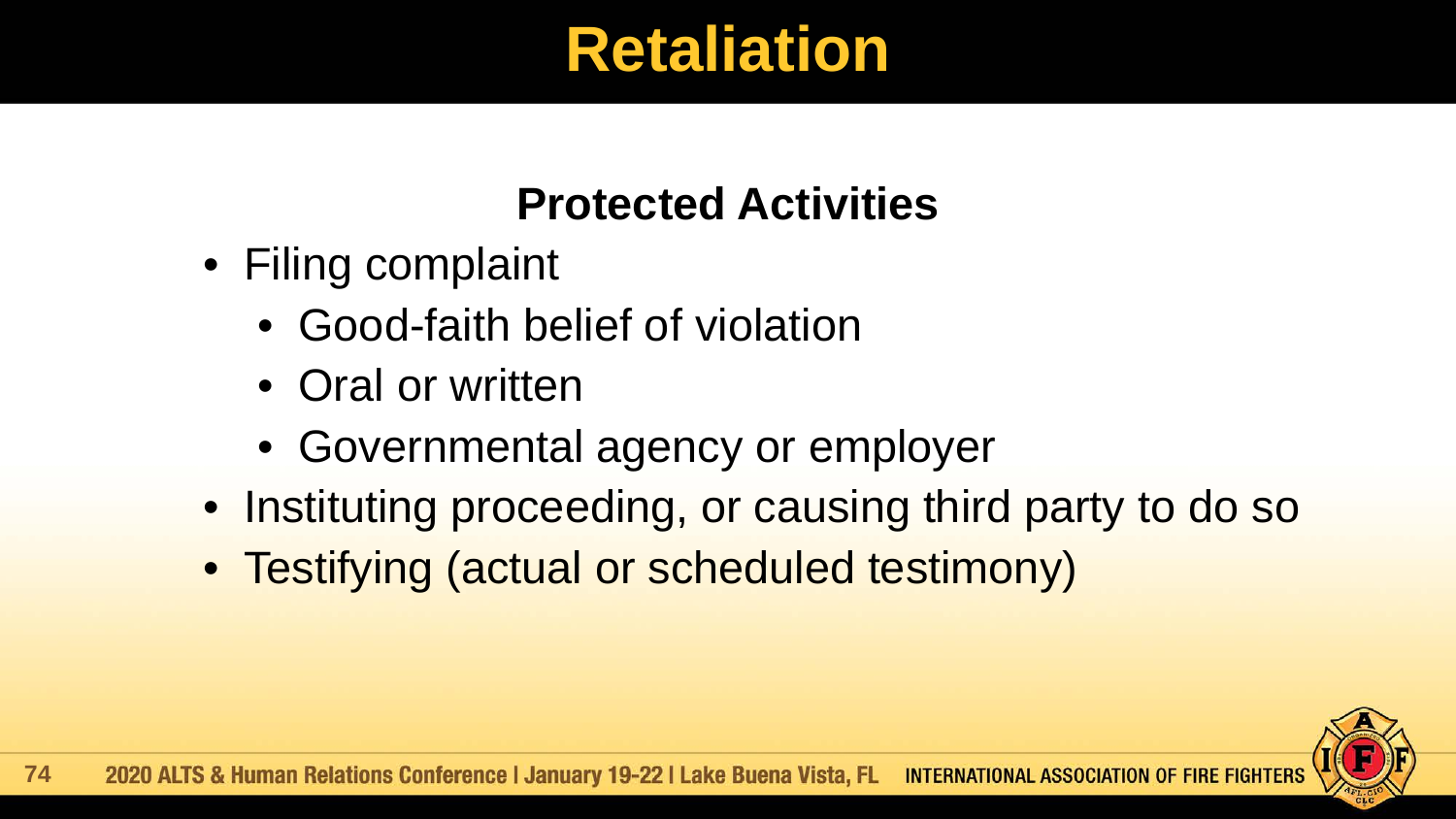## **Bargaining**

- Labor organization **cannot** bargain away FLSA rights
- The FLSA serves as a floor, not a ceiling you can **always** bargain for more rights
- Structured settlements in FLSA cases can serve as **proxy** for bargaining under a collective bargaining statute

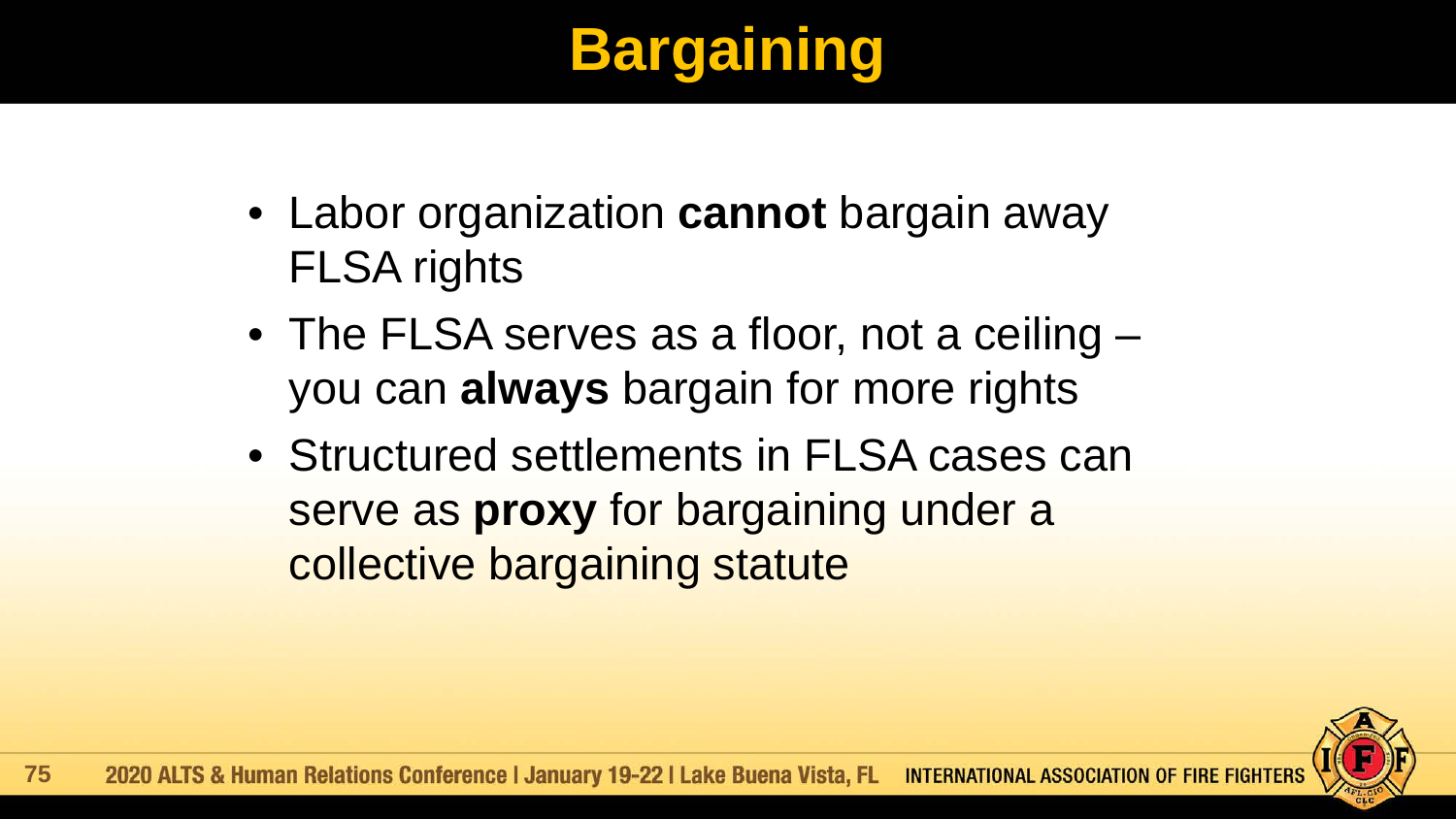# **Questions?**



2020 ALTS & Human Relations Conference | January 19-22 | Lake Buena Vista, FL **INTERNATIONAL ASSOCIATION OF FIRE FIGHTERS 76**